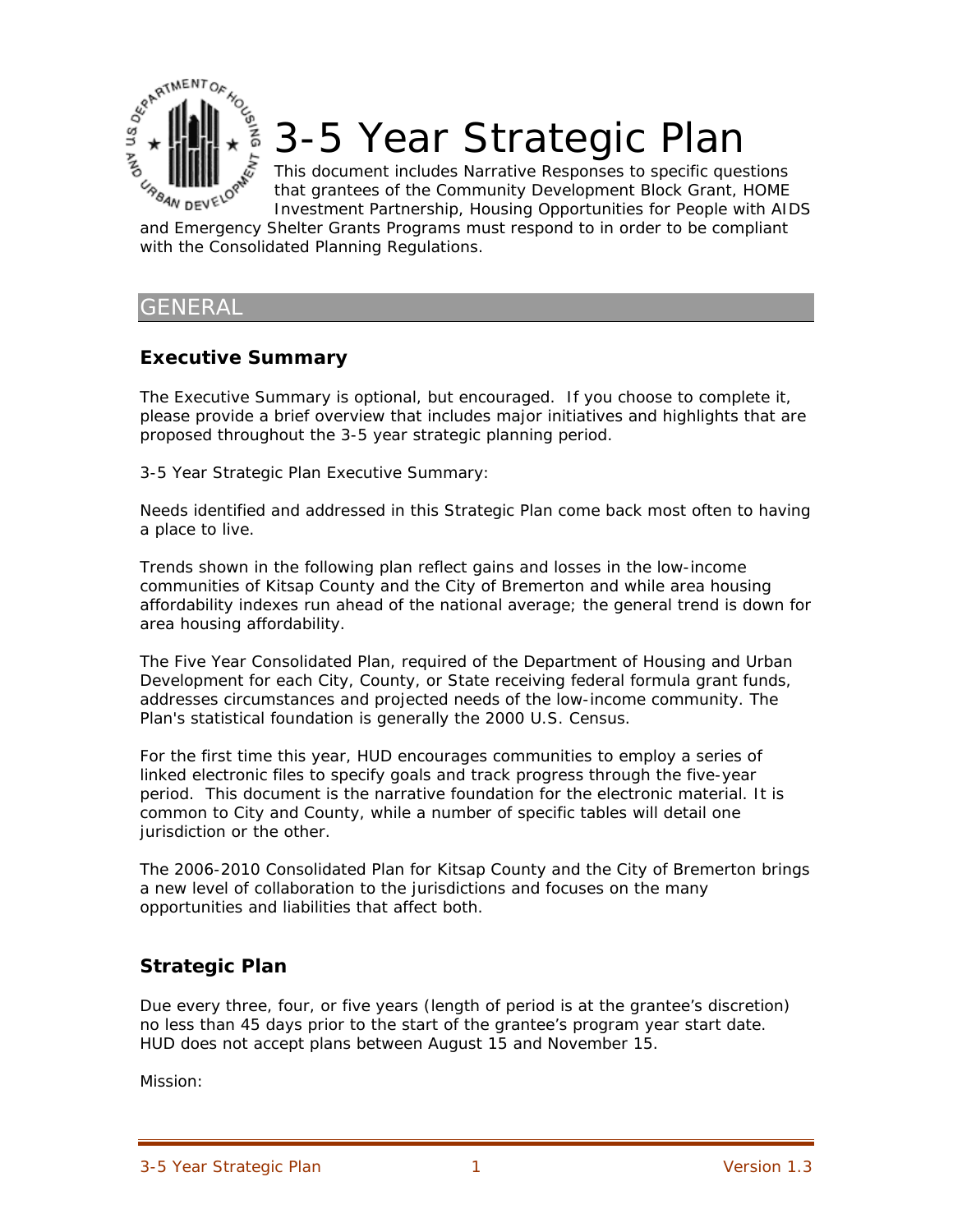Kitsap County: In a spirit of cooperation, the Kitsap County Block Grant Program works with low income housing, and supportive services for individuals and families to provide safe & healthy housing and self-reliant living. We support agencies, nonprofits, governments and individuals to identify, address and fund long term solutions and projects that reduce homelessness, advance the availability of truly affordable housing, and increase the social and economic vitality of neighborhoods and individual.

City of Bremerton: We work with all members of the community to make Bremerton a place of social, economic, and physical health by providing collaborative planning processes and responsive development services to achieve our community's desired future.

# **General Questions**

- 1. Describe the geographic areas of the jurisdiction (including areas of low income families and/or racial/minority concentration) in which assistance will be directed.
- 2. Describe the basis for allocating investments geographically within the jurisdiction (or within the EMSA for HOPWA)  $(91.215(a)(1))$  and the basis for assigning the priority (including the relative priority, where required) given to each category of priority needs (91.215(a)(2).
- 3. Identify any obstacles to meeting underserved needs (91.215(a)(3)).
- 3-5 Year Strategic Plan General Questions response:

1. Kitsap County, located across the Puget Sound from Seattle, Washington, is a peninsula with miles of shoreline, quiet waterways and many forested areas. Its central City, once the heart of the area, is Bremerton, Washington. Following a pattern common in America, gradual population and economic growth beyond the original city center has led to prosperity in suburban and rural county areas while leaving the City with older infrastructure, marginal housing and services attractive to those who can afford no more. During the past five years, fresh perspectives and increasing costs in land and housing in other parts of Puget Sound have led to revitalization efforts in the City of Bremerton. Those efforts lead to living in the downtown area by the affluent from Seattle and other areas, a return of goods and services to the downtown area, increased homeownership and new economic reasons to locate in the city. The Kitsap Peninsula offers by location in the Puget Sound more affordable living costs, again attracting those of marginal means hoping to enjoy the economy of the greater area.

2. Bremerton CDBG allocations will be based on requests from service providers in yearly funding rounds while HOME funds will be allocated as opportunities warrant. Priorities are assigned by Citizen Committee or elected City Council. Exceptions are the standing CDBG-funded loan program providing rehabilitation assistance to homeowners and the HOME-funded down payment assistance to new purchasers.

Kitsap County CDBG will have an annual application cycle for CDBG/HOME funds except for the ten percent set-aside in CDBG project funds for economic development where applications will be considered as received and funding permits.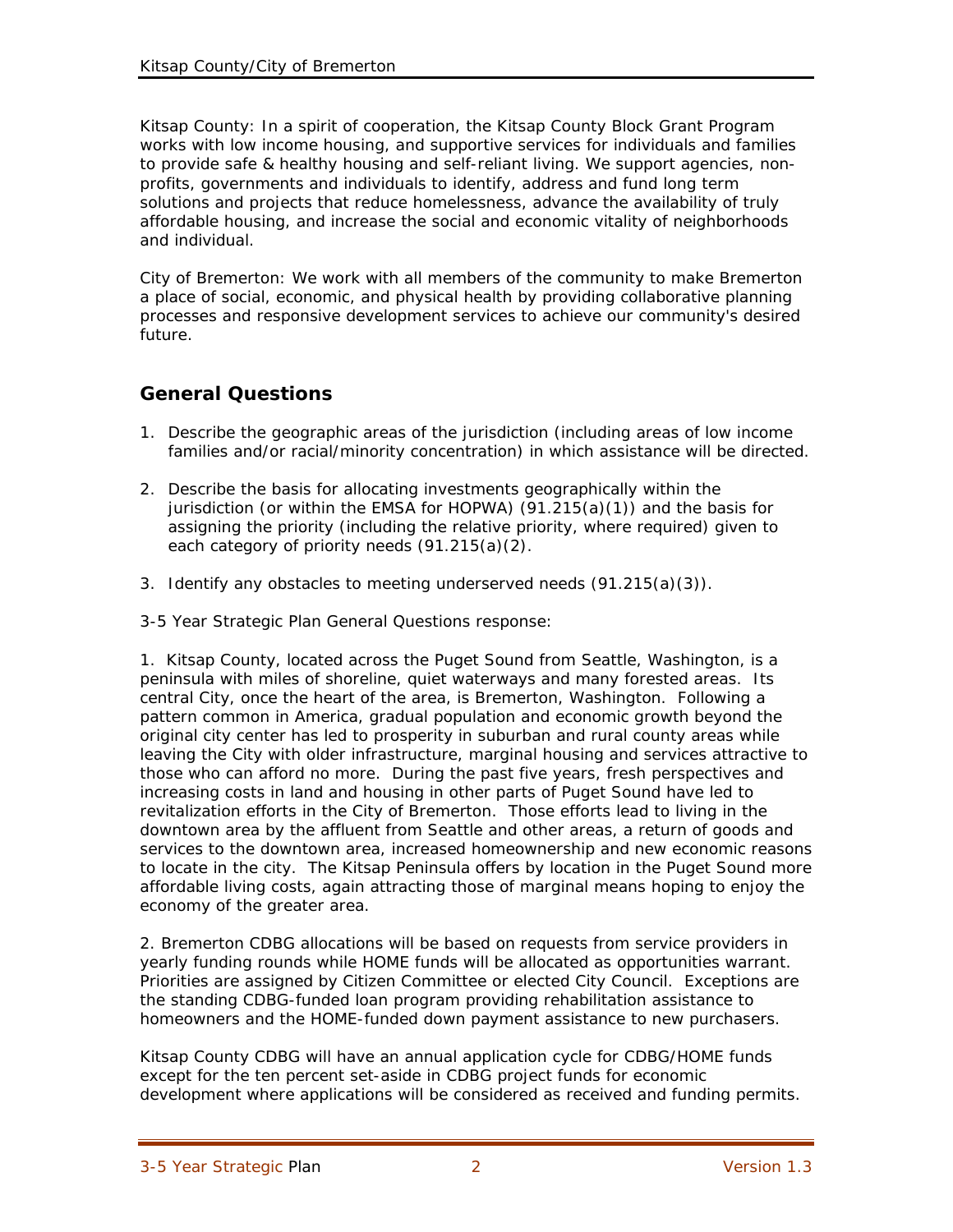A Citizen Advisory Board will review eligible applications and make funding recommendations to the Kitsap Regional Coordinating Council based on the priorities established in this plan.

3. In Bremerton, rapid population growth and a large military population detract from sustained efforts to meet underserved community needs. The growing population, often more affluent than long-term residents, tends to out-shout or outpurchase those who may have less but have survived or endured in their circumstances longer.

The concentration of Navy facilities brings mixed stability to the area. Jobs and retail are nourished by the presence of the fleet while core community efforts and sustained changes lack long-term interest and leadership in the face of a constantlychanging home port population.

Kitsap County, unlike Bremerton, is comprised of an extensive rural geography and three cities, Poulsbo, Port Orchard and Bainbridge Island along with a County government and Native American tribes. They independently make planning regulations and they are at different phases of adapting to the soaring housing costs. Over time service providers have settled in Bremerton to be within reasonable transportation to clients. Transportation to services has become very difficult, time consuming and costly for other County residents. There are two "Catch Twenty Two's" to this historical siting of services and rental housing:

1. Low income homeless and very low income persons gravitate to Bremerton, creating an imbalance in how and where to provide housing and services for the County's poor.

2. The balance of renters and homeowners has been disproportionate, causing Bremerton to have a 59% renter population compared to the County's 40% (more consistent with the National Average.) which does not provide enough economic stability for Bremerton.

This inequitable distribution throughout the County of rental housing and public support services has become a priority for the County and its cities as well as Bremerton. This dispersal (over time) of the low income populations and rental housing throughout the County is a fundamental tenet of Bremerton and the County's efforts to encourage mixed use and income development for the future stability of residents and neighborhoods.

# **Managing the Process (91.200 (b))**

- 1. Lead Agency. Identify the lead agency or entity for overseeing the development of the plan and the major public and private agencies responsible for administering programs covered by the consolidated plan.
- 2. Identify the significant aspects of the process by which the plan was developed, and the agencies, groups, organizations, and others who participated in the process.
- 3. Describe the jurisdiction's consultations with housing, social service agencies, and other entities, including those focusing on services to children, elderly persons, persons with disabilities, persons with HIV/AIDS and their families, and homeless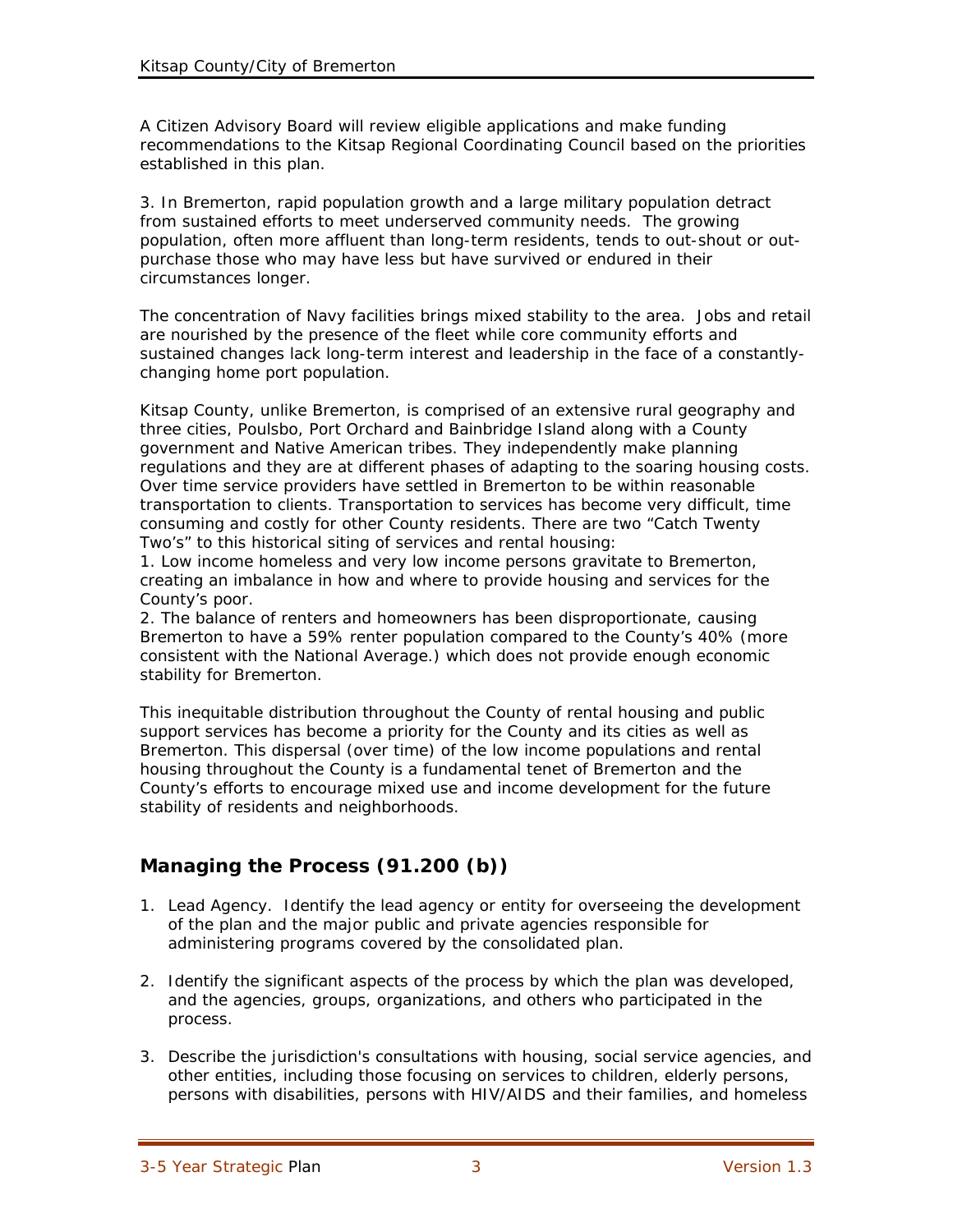#### persons.

\*Note: HOPWA grantees must consult broadly to develop a metropolitan-wide strategy and other jurisdictions must assist in the preparation of the HOPWA submission.

3-5 Year Strategic Plan Managing the Process response:

1. Kitsap County will be the lead agency for HOME funds and its own CDBG entitlement while the City of Bremerton will be the lead agency for its separate CDBG entitlement. Working in partnership with the County and City are parallel housing authorities.

The Bremerton Housing Authority owns and maintains the largest rental tract in the County (disintegrating Naval housing from World War II), and provides oversight for the Section 8 Voucher program in Kitsap County. Most of the income for maintaining its local projects and preparing for a total redevelopment of Westpark come from serving as a Contract Administrator for the states of Washington, Utah, Nebraska and Hawaii.

The Kitsap County Consolidated Housing Authority is a Municipal Corporation founded in 1982 to provide a continuum of affordable housing opportunities for low income residents of Kitsap County. KCCHA administers programs that result in affordable and market-rate housing in Kitsap County outside the City of Bremerton. KCCHA owns 1,161 rental housing units, including 136 public housing units. The Single Family Housing program includes a Mutual Self-Help Housing Program, Down Payment Assistance Program, Housing Rehabilitation Program for low income homeowners and a Homeownership Counseling Program that provides budgeting skills, credit repair, predatory lending and foreclosure prevention counseling. The Multi-Family program develops new units of affordable housing, preserves existing affordable housing and provides support to non-profit agencies, for profit agencies and governments to develop. preserve and arrange financing for some of their projects.

The Housing Authority's Community Services Program provides education and recreation opportunities for youth, seniors and families. These programs are based on progressive models; each program builds skills to prepare for the next. For example, the Summer Adventures program for youth focuses on reading skills and how to work with and be supportive of others. Homework Club provides tutoring help, develops mentors, helps kids learn to study, and develop time management, organization and responsibility skills.

KCCHA is the Community Renewal Agency for the City of Bremerton. In this role, KCCHA developed the Norm Dicks Government Center, a 106,000 square foot regional government center located in downtown Bremerton. This was completed in October of 2004. KCCHA is currently constructing the Harborside Condominiums, a 78-unit waterfront market rate condominium project that will increase the tax rolls for the City of Bremerton.

Other CHDO organizations building, buying and developing housing in Kitsap County include Low Income Housing Institute, Seattle (LIHI), Housing Resources Board (HRB) Bainbridge Island, Habitat for Humanity of Kitsap County & Kitsap Community Resources, providing mainly transitional housing tied to services.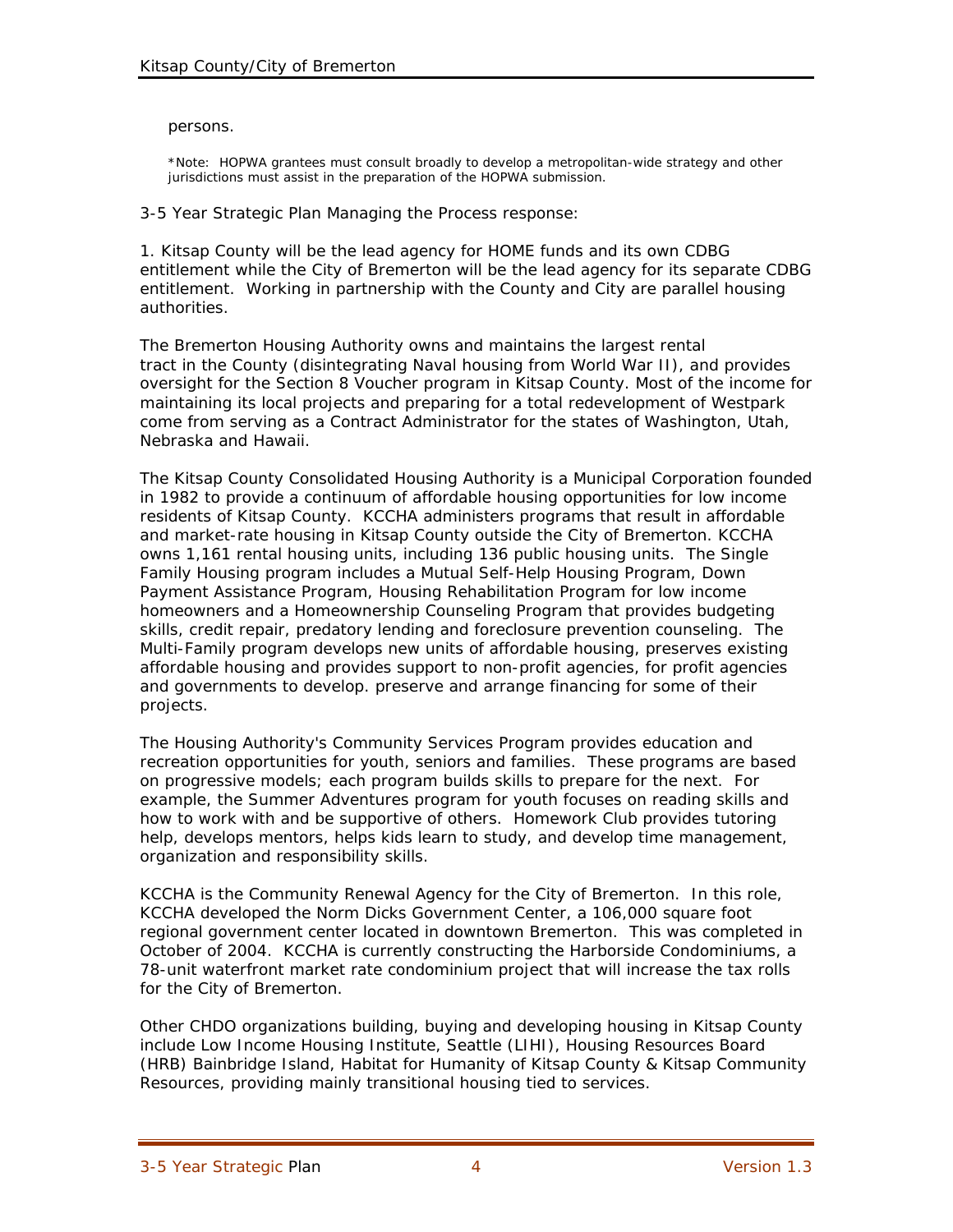2. John Epler & Associates, working on contract, brought together the statistical basis for this Consolidated Plan. As an area leader in processes that serve the needs of the homeless and low-income housing communities, Epler facilitated the priority needs and strategies discussions with area providers and spoke to many of the area experts. The Continuum of Care took a central role in developing their own plan, most of which is provided within the content of this Consolidated Plan to ensure a strict alignment with the strategies and expectations contained in this five year plan. A 10 year homeless plan will be released by the end of 2005 as well. That process runs parallel to this planning effort, but is guided by the state of Washington's coordinated planning.

3. The following agencies and organizations were contacted and participated in the planning process to assure the Consolidated Plan is comprehensive, and addresses statutory purposes including reducing the number of households in poverty. These agencies deal with many different populations, however, the required consultations include the following: persons living with HIV/AIDS, children, CGP - Housing Authorities participating in Comprehensive Grant Program, persons with disabilities, elderly, government agencies, homeless persons, children identified as lead poisoned and organizations reducing the number of people in poverty.

Agape Unlimited American Red Cross Area Agency on Aging, Div. Aging & Long Term Care B.I. Recovery Center B.I. Senior Community Center Bainbridge Youth Services Bremerton Food Line Bremerton Housing Authority Kitsap Co. Health Dist - AIDS Bremerton-Kitsap County Health District Catholic Community Service/Long Term Care Central Kitsap Food Bank Bremerton Services Association City of Bainbridge Island City of Bremerton City of Port Orchard City of Poulsbo **Communitas** Washington Deptment of Veterans Affairs Washington Division of Aging & Long Term Care Washington Division of Vocational Rehab Domestic Violence Task Force Washington Department of Social and Human Services - Community Resources Employment Placement Service Family Service Center Bremerton Foodline Frances Haddon Morgan Center Givens Community & Senior Center Goodwill Industries Green Mountain Adult Day Health Green Mountain Rehab Medicine Group Health Behavioral Health and Mental Health Harrison Memorial Hospital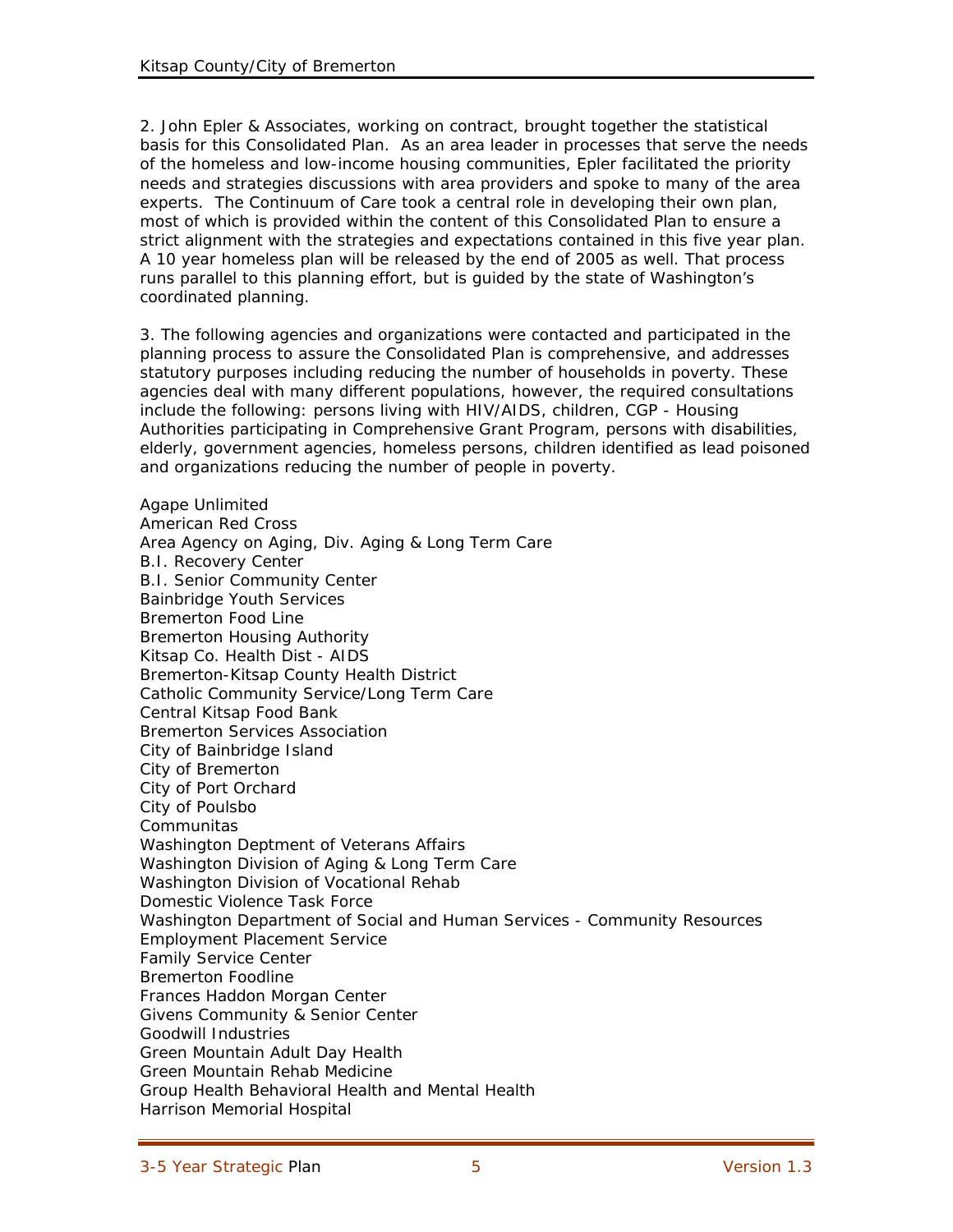Helpline House Holly Ridge Family Resource Center Hospice of Kitsap County Housing Resources Board Kitsap County Board of Commissioners Kitsap County Community Development Block Grant Office Kitsap County Consolidated Housing Authority Kitsap County Developmental Disabilities Kitsap County Employment & Training Kitsap Applied Technologies Community Health Center Kitsap Community Resources Kitsap County Habitat for Humanity Kitsap County Housing Coalition Kitsap County Job Training Center Kitsap Mental Health Services Kitsap Regional Coordinating Council Kitsap Sexual Assault Center Kitsap Tenant Support Services Kitsap Transit ACCESS Literacy Council of Kitsap County Lutheran Social Services Messenger House Care Center Ministerial Association North K. Fishline Olympic ESD Youth Recovery Program Paratransit Services Peninsula Services Day Treatment Port Gamble S'Klallam Senior Center Salvation Army Senior FOCUS Sound Works Job Center South Kitsap Helpline The Suquamish Tribe Visually Impaired Persons Volunteer Chore Service WA State Employment Security Department Washington PAVE West Sound Treatment Center YMCA - Childcare YWCA- ALIVE Shelter for Battered Women

The agencies listed above deal with many different populations under many missions, but make a common effort to communicate, in particular through the Continuum of Care Coalition. These and other agency and service programs associated with low income and homeless client care are described in the institutional structure by category of service.

# **Citizen Participation (91.200 (b))**

1. Provide a summary of the citizen participation process.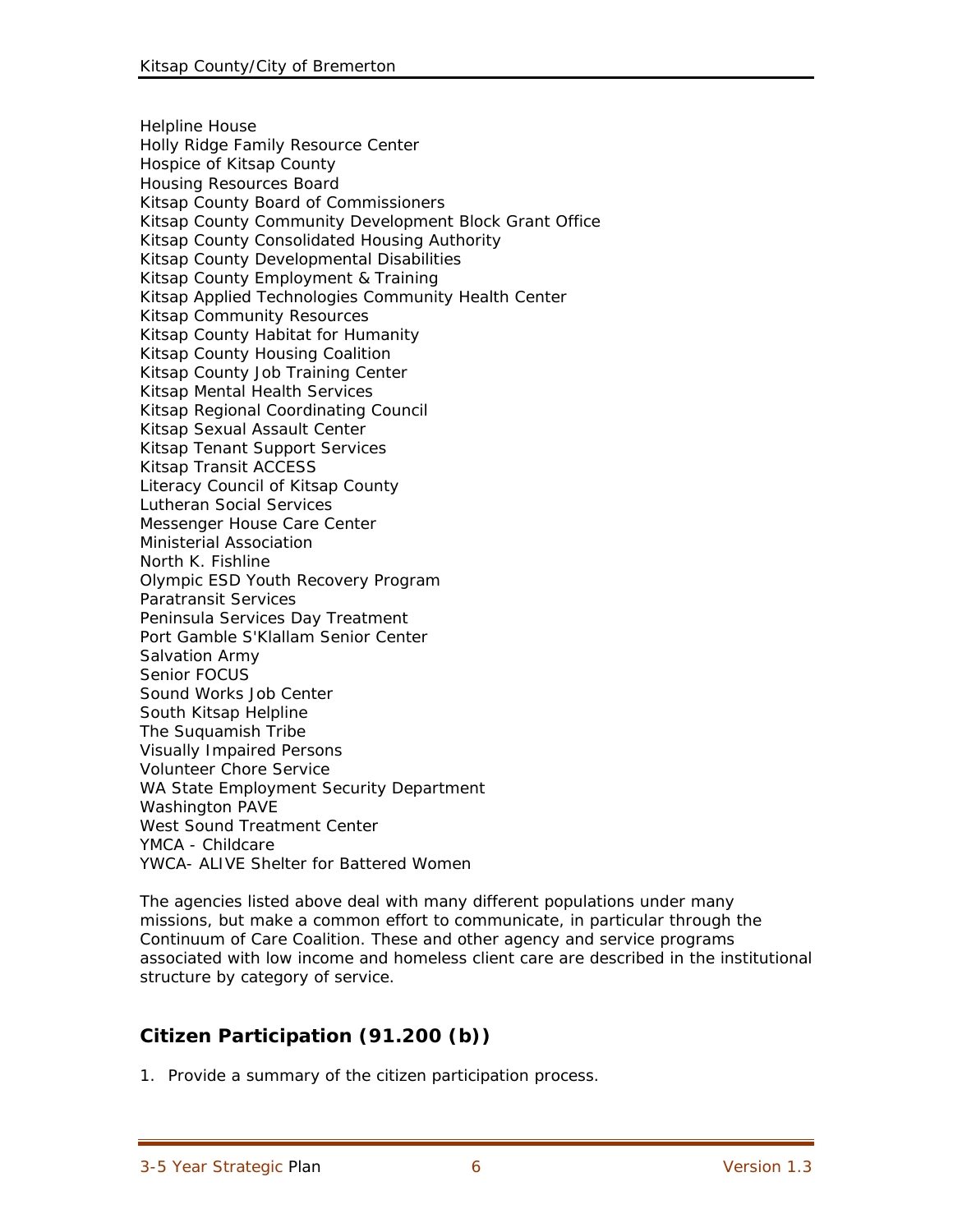- 2. Provide a summary of citizen comments or views on the plan.
- 3. Provide a summary of efforts made to broaden public participation in the development of the consolidated plan, including outreach to minorities and non-English speaking persons, as well as persons with disabilities.
- 4. Provide a written explanation of comments not accepted and the reasons why these comments were not accepted.

\*Please note that Citizen Comments and Responses may be included as additional files within the CPMP Tool.

3-5 Year Strategic Plan Citizen Participation response:

The Citizen Participation Plan (CPP) described below is the evolution and actualization of broad base and targeted planning. The CPP recognizes the input of resident stakeholders as key to any improvements in the life and livelihood of residents and the quality and stability of neighborhoods. The purpose of the participation plan is to provide Bremerton and Kitsap County citizens genuine involvement in identifying issues and supporting program priorities.

The Plan is designed to provide citizens access to become part of the planning process. To reach sub-populations who are often marginalized when it is time to rank the most important issues, providers of services were asked to engage a client, in an informal way, in their thoughts about what important things are missing in their lives that they believe can help them be more independent. Answers will be brought back to Continuum of Care so service providers may reflect on new questions and perspectives. This can be of particular importance with culturally sensitive issues. An interview and survey were provided to the Westpark public housing tenants' board for their priority issues of concern.

Continuum of Care Coalition was involved in HUD's Consolidated planning in advance of other nonprofit and housing organizations. The McKinney grant process completed by Continuum of Care applicants every May requires similar forms and criteria and follows the same priority needs identified for the Consolidated Plan. The Homeless portion of the Consolidated Plan is the lynch pin of the Coalition's planning process and priorities and both plans will be completed before January. In addition, this year, the Coalition has been working on a Ten Year Homeless Plan, required by HUD and under the leadership of Washington State.

## THE PARTICIPATION PROCESS

The Citizen Participation Plan was crafted by the administering agencies and Continuum of Care Consortium. The Plan has been modified to reach additional agencies, in particular agencies working with persons with disabilities and agencies supervising and affected by the unprepared discharge of ex-prisoners, and individuals leaving mental and physical health institutions and youth "aging out" of foster care. In addition some modification with an eye toward obtaining broader public input and encouraging more direct input from low-income public housing tenants.

Development of the Draft Plan was a fourfold process: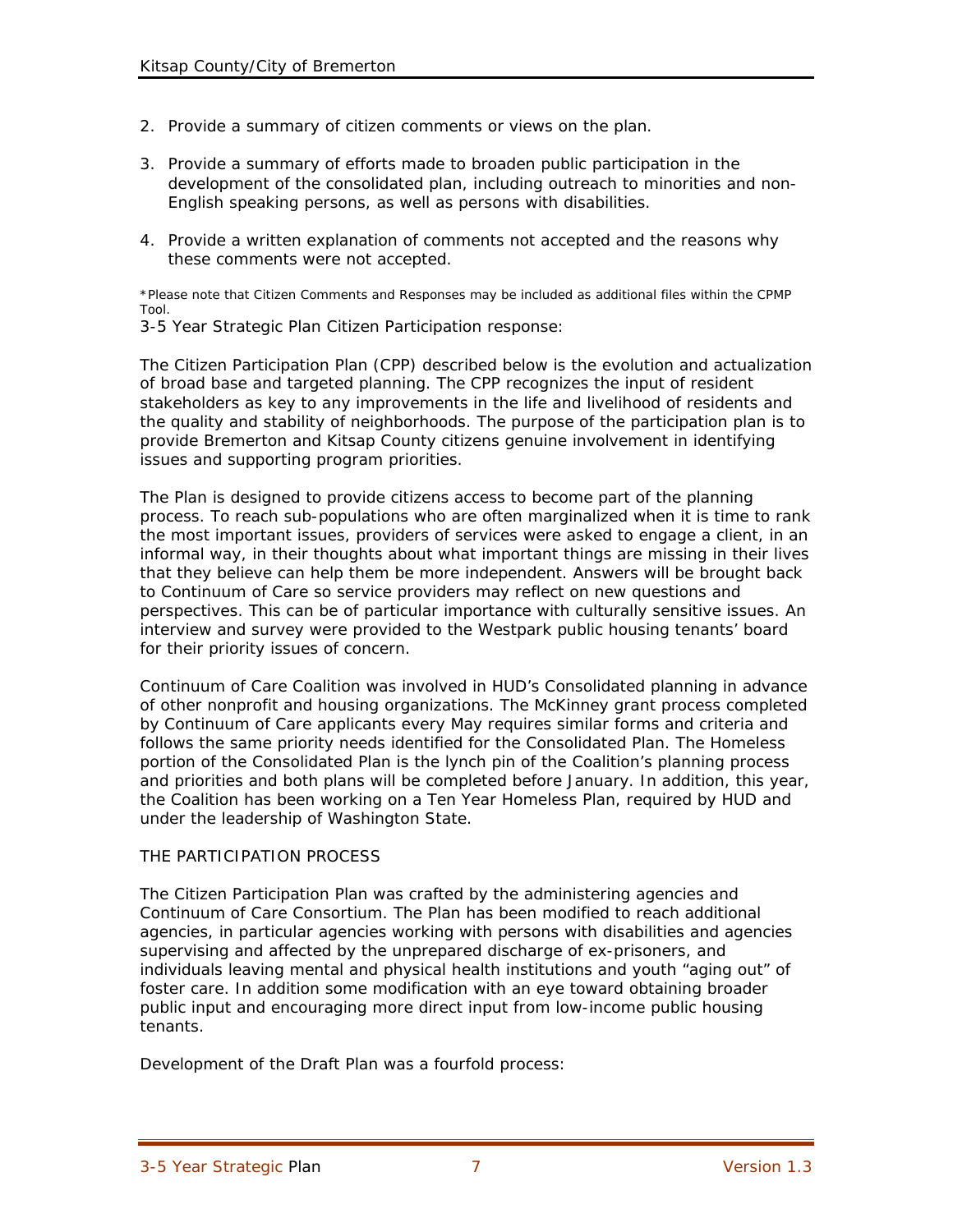First - a consultant familiar with the County through the State McKinney application process, and very familiar with the Department of Housing and Urban Development regulations and local statistical data. John Epler provided a solid draft of the data and analysis as required by HUD Consolidated Plan instructions.

Second - the Continuum of Care group worked on the Ten Year Homeless Plan for the state. Many of the discussions about evidence, issues and funding challenges led to questions about how to acquire and preserve the quality of housing and support services that lead to independence. In addition to the Consolidated Plan, the Coalition has been working on the Continuum of Care Plan and the Ten Year Homeless Plan. Keeping all the plans and strategies in sync will help agencies and funds not stretch too thin.

Third - the Sept 9 Public Hearing discussions and notes and attendees. Some of the new participants. Some of the new issues – prison, econ dev, vouchers etc.

Fourth - review through email and interviews with experts – HIV, Special Needs, discharge.

The concerns of Continuum of Care Coalition awaits the decision regarding the merger of the two PHAs. It is not clear if this can benefit the community monetarily. The enormous change is expected to take a great amount of time, and require \$300 million dollars to execute. Led by the Bremerton City Council and the Board of Kitsap County Consolidated Housing Authority the decision about what kind of Public Housing Authority can best lead the development, relocation and funding adjustments.

The community will be redeveloping Westpark, a large pre-WWII public housing project over the next ten years and many critical concerns about geographical dispersion will need many services to work together.

Citizens and agency representatives were notified of the publication of the Draft Consolidated Plan by public notice in newspapers. The draft report was posted on the County and City websites and interested parties were notified by email about where to find the draft plan and how they could provide feedback or comment on the Draft Plan.

# **Institutional Structure (91.215 (i))**

- 1. Explain the institutional structure through which the jurisdiction will carry out its consolidated plan, including private industry, non-profit organizations, and public institutions.
- 2. Assess the strengths and gaps in the delivery system.
- 3. Assess the strengths and gaps in the delivery system for public housing, including a description of the organizational relationship between the jurisdiction and the public housing agency, including the appointing authority for the commissioners or board of housing agency, relationship regarding hiring, contracting and procurement; provision of services funded by the jurisdiction; review by the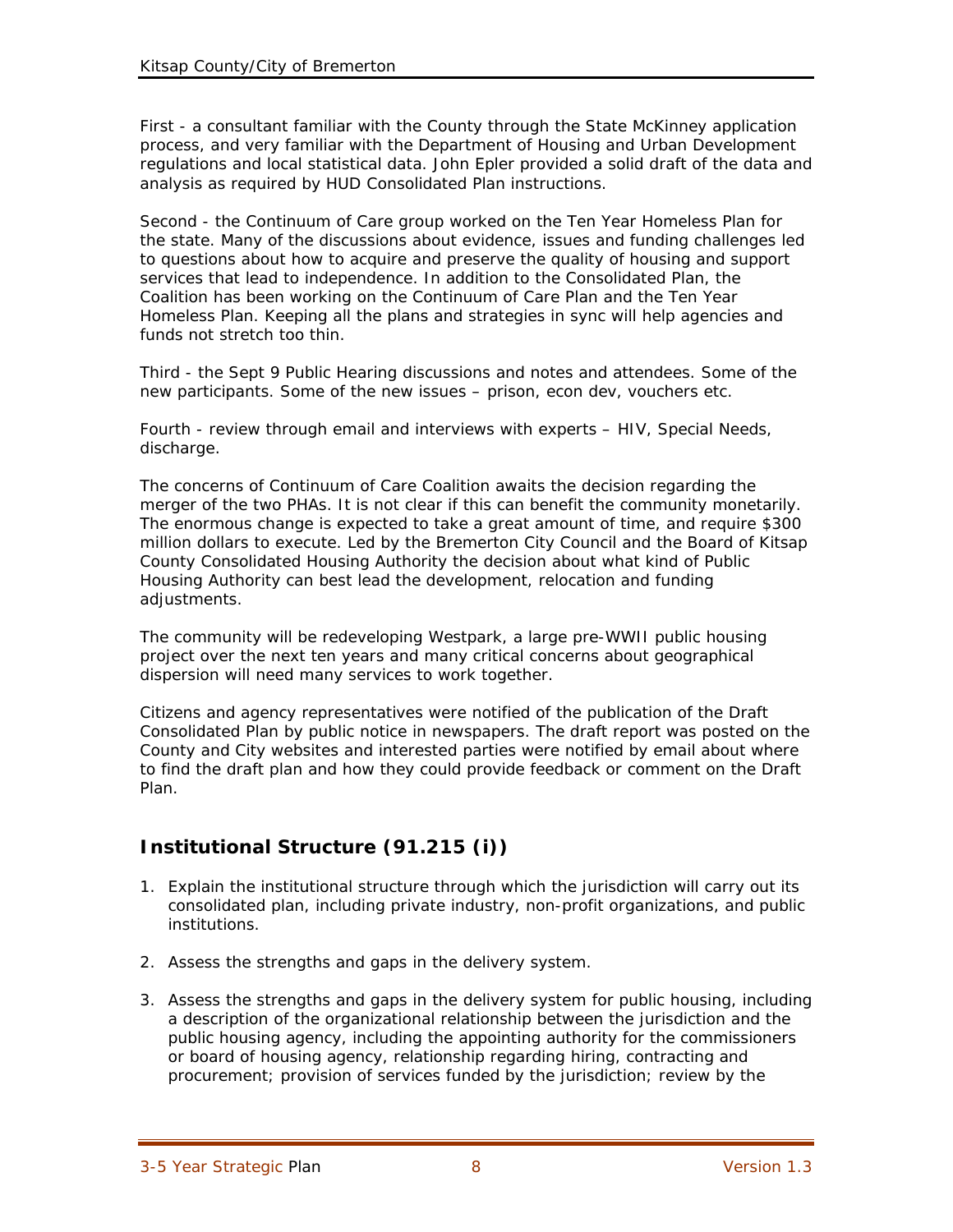jurisdiction of proposed capital improvements as well as proposed development, demolition or disposition of public housing developments.

3-5 Year Strategic Plan Institutional Structure response:

Kitsap County has a great deal of the capacity already in place to carry out its Consolidated Plan. Public jurisdictions, non-profit organizations and private interests all collaborate to provide housing and community development opportunities throughout the county.

#### Community Collaboration

Local collaborative community development planning is coordinated through the countywide Kitsap Regional Coordinating Council. Planning staffs from each jurisdiction also meet to decrease duplication of effort and provide networking. Additionally, the jurisdictions have specifically addressed affordable housing development through a variety of programs. Countywide tax-exempt revenue bonds and HOME financed single/multi-family housing development and CDBG funded housing rehabilitation programs are operated by the Kitsap County Consolidated Housing Authority, to which the cities of Bainbridge Island, Port Orchard and Poulsbo belong. The City of Bremerton operates CDBG/HOME funded housing rehabilitation and home ownership programs within its jurisdiction. Many formal and informal networks support the community's assessment, priority setting and collaborative efforts.

#### Housing Authorities

Both the Bremerton Housing Authority and Kitsap County Consolidated Housing Authority own, operate and develop public housing. Bremerton Housing Authority administers 1,342 Section 8 Housing Choice Vouchers used throughout the County. The Housing Needs Assessment and Affordability Plan were completed in 1993 under the direction of Kitsap County Consolidated Housing Authority to show both met and unmet housing needs. Due to be revised soon, it provides a comprehensive picture of housing trends, costs and conditions, an analysis of current housing affordability and a projection of housing needs to 2000 and 2010 in unincorporated Kitsap County and the Cities of Bainbridge Island, Port Orchard and Poulsbo. It reviews land use and regulatory constraints and opportunities, as well as offering a range of options and strategies to encourage affordable housing. The Kitsap County Real Estate Trends Report, which is published twice a year, provides an additional, updated, description of housing, economic development and real estate trends in Kitsap County.

There are at least nine private non-profit organizations within Kitsap County actively providing housing or housing related services to very-low income, low-income, homeless, and/or special needs populations. One of these, the Bainbridge Island Housing Resources Board, is organized as a housing developer for very-low and lowincome populations on Bainbridge Island. HRB has developed ten units of transitional housing for families and 19 units of permanent affordable housing using HOME funds. The City of Bremerton has a down payment financial assistance and a rehabilitation program providing home ownership opportunities to very-low and low income households in the City.

## Supportive Services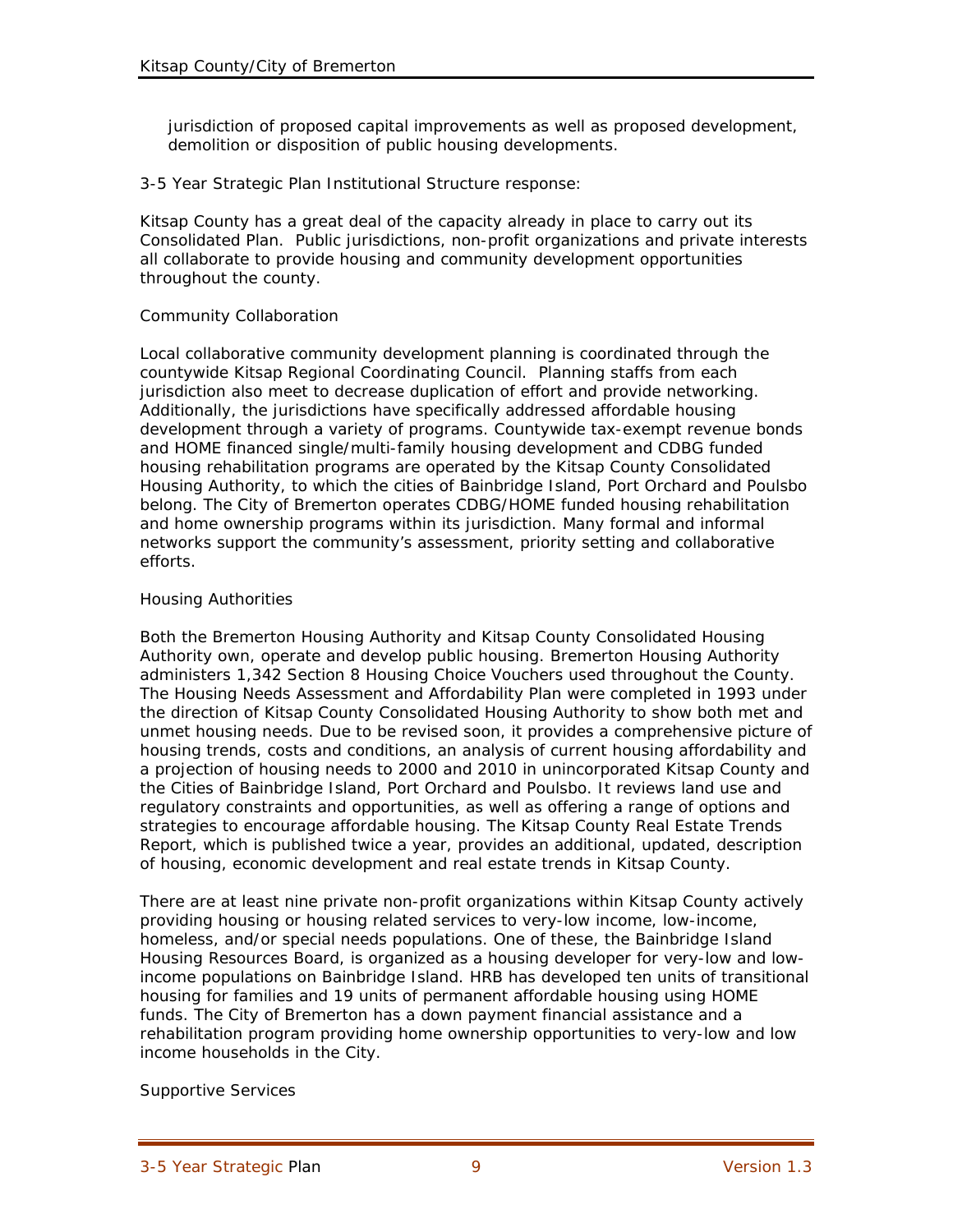Additionally a wide range of supportive services is provided by non-profit organizations. They include (but are not limited to):

 Rental assistance for households threatened with eviction; and housing and financial counseling services are available through Bainbridge Island Helpline House, Kitsap Community Resources, Bremerton Housing Authority and Kitsap County Consolidated Housing Authority, Benedict House, (Bremerton) and Northwest Justice Project and their legal referral and information hotline CLEAR;

 Mental health and medical services: Kitsap Mental Health Services, Kitsap County Health District, the Learning Disabilities Association of Kitsap Peninsula Community Health, Communitas, and Applied Technologies (developmental disabilities), Kitsap County HIV/AIDS Foundation; Peninsula Regional Support Network; National Alliance for the Mentally III, (local NAMI affiliate);

 Services for at-risk teens and families by Bainbridge Youth Services, YWCA Teen Parent Program, Family Outreach; YMCA Night Program, B.I. Teen Center, Stand-Up for Kids, work with and feed homeless teens and Boys & Girls Club of Bainbridge Island.

 Seniors and the elderly receive information and referrals through the Senior Information and Assistance program of the Kitsap County Division of Aging and Long Term Care; personal and respite care is a growing need as people choose to stay at home to avoid the high cost of nursing home care; Communitas, Catholic Community Services, and Kitsap Tenant Support Services are three of the local care providers and they are augmented by the Senior Nutrition Program known as "Chuckwagon" that provides hot dishes and frozen meals to senior meal sites and at home;

 Five food banks and several church and civic organizations provide supplementary food and referrals to services along with holiday baskets, diapers, nutrition supplements for babies, the sick and seniors. They work with many volunteers and some provide job training for clients;

 Kitsap Mental Health Services is an organization contracted by the local County Consortium to provide mental health and behavioral health care and services for youth, adults and older adults. KMHS has developed and manages a continuum of community-based housing which includes inpatient and outpatient residential units for people with chronic mental illnesses. An independent living specialist provides support for those clients residing in out-patient community housing, both owned by the agency and privately owned. In addition, KMHS works with Harrison Hospital's mental illness crisis program;

 Kitsap Community Resources provides weatherization and energy conservation services to very-low income households countywide, ensuring many low-income households can remain in their heated homes at a reduced cost; KCR provides case management for homeless families moving from crisis to stability and permanent housing; KCR provides Headstart and childcare, job training/referral and operates transitional rental units for families who require supportive services while they get on their feet;

 The YWCA ALIVE shelter has beds for women and their children who are fleeing domestic violence along with services and case management for these and other low-income populations;

St. Vincent de Paul Society operates a shelter for single women;

 AGAPE owns and operates a transitional housing facility for chemically dependent women in recovery and their children, and maintains a separate shelter for chemically dependent men. Other private and non-profit outpatient organizations also support some of this substance abuse population. For example, a partnership between West Sound Treatment Center and Oxford House worked with KCR to turn an underused teen parent house into housing for substance abusers in recovery. In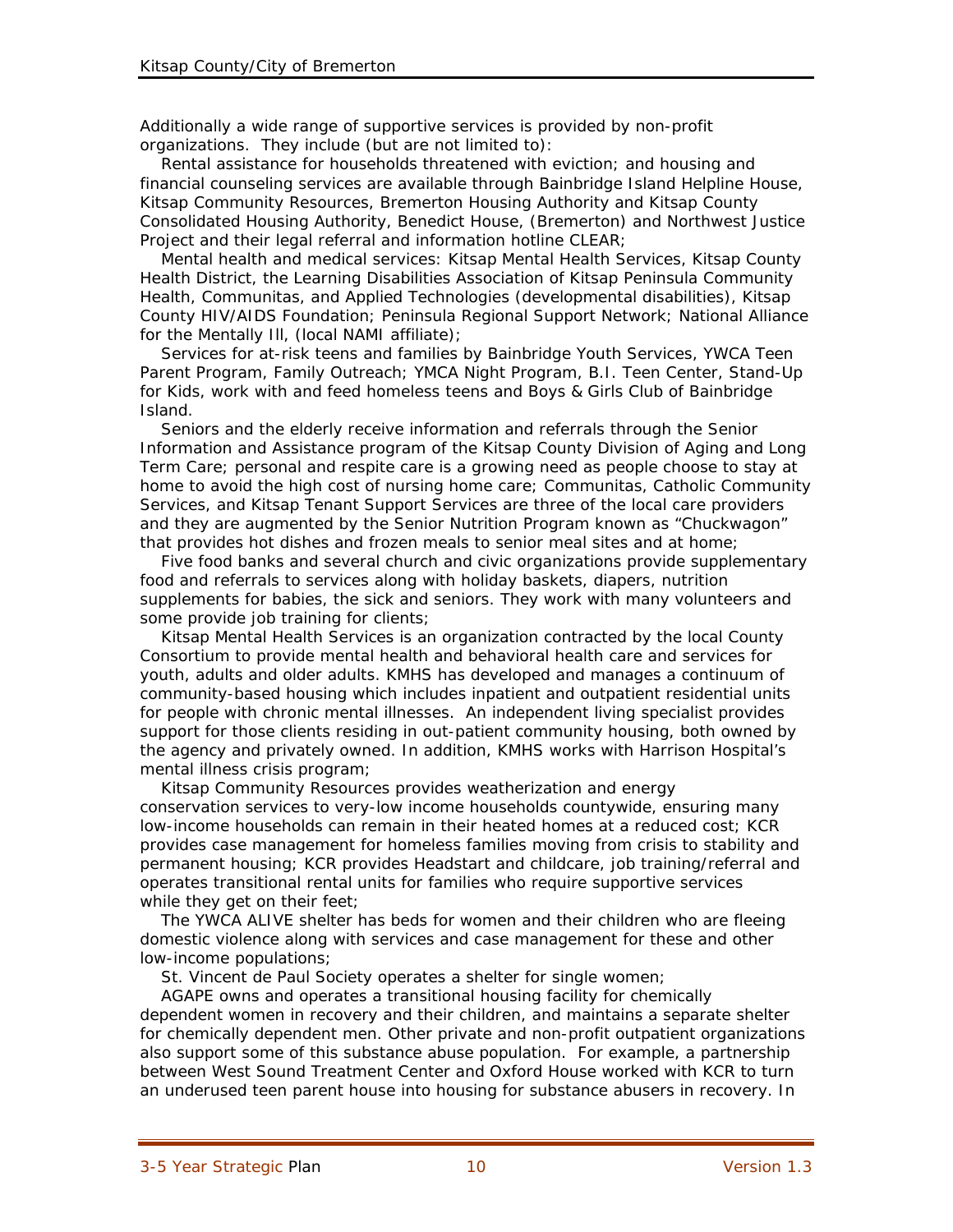addition, the County Drug Court has helped willing participants succeed with treatment programs in exchange for a reduced or deferred sentence.

 Catholic Community Services operates the H.O.S.T. Program, and in the near future will open a permanent Men's Shelter called Benedict House. This program provides transitional shelter with supportive services for chronic and low-income homeless men.

 Kitsap County Affordable Housing Task Force is sponsored by the Kitsap Housing Coalition, a partnership made up of lenders, real estate professionals, businesses, government, agencies, non-profits, homebuilders, and the community at large to develop, educate and advocate affordable homeownership in the County of Kitsap and neighboring communities. The Affordable Housing Task Force is formed to determine what more can be done to provide increased affordable housing in Kitsap County.

Indicators of Gaps in Services

Unfortunately, despite the wide range of programs available, the services offered throughout the County are often insufficient in comparison to the need. Gaps in the housing and supportive services system in Kitsap County can be seen in large part as a function of low paying jobs and historically fluctuating vacancy rates combined with accelerating housing costs and an often growing population. Very-low, low-income and even moderate-income people are being priced out of the housing market. At the same time, they and special needs populations are competing for the same supply of affordable housing, which grows in cost as the demand increases. Following are some of the results of the competition for affordable housing and support services:

 Cost burdens in excess of 30% and even 50% of income are typical in the verylow and low-income rental populations in Kitsap County.

 As with renters, a very high number of low-income homeowner households have a housing cost burden in excess of 30% of their income.

 A survey completed in September 2005 by Dupre + Scott Apartment Advisors, Inc. of Seattle, Washington found a slight increase in the apartment vacancy rate to 5% from the prior survey completed in March 2005 of 4.5%. Vacancy rates in Kitsap County fluctuate rapidly, and are strongly influenced by the arrival and departure of ships and their crew at the Bremerton shipyard. This cycle is expected to continue.

 The level of cost burden on low-income homeowners, combined with the large number of older houses throughout the County, creates a situation of deferred maintenance and increasingly deteriorating housing conditions. This deferred maintenance is exacerbated by the high mobility of the service population.

 The median home price in Kitsap County in the third quarter of 2005 was \$262,000, 18.6 % above a year before. The September 2005 real estate report (Source: Northwest Multiple Listing Service) indicates a range of average sales prices throughout the county varying from \$157,000 in West Bremerton to \$223,750 in East Bremerton, \$312,250 in Silverdale to the very high of \$569,000 on Bainbridge Island. The Kitsap County median home prices have nearly doubled since the fourth quarter of 1998, when the Kitsap County median home price was \$140,000.

 As of July 1, 2005, there were 2,649 applicants on the Section 8 Housing Choice Voucher waiting list covering both Bremerton Housing Authority and Kitsap County Consolidated Housing Authority. Fifty-eight percent of these applicants were families with children, 42% were families with disabilities and only 1% were elderly. The KCCHA Public Housing waiting list had 980 applicants; 80% of those are families with children, 11% were families with disabilities and 11% were elderly. BHA reported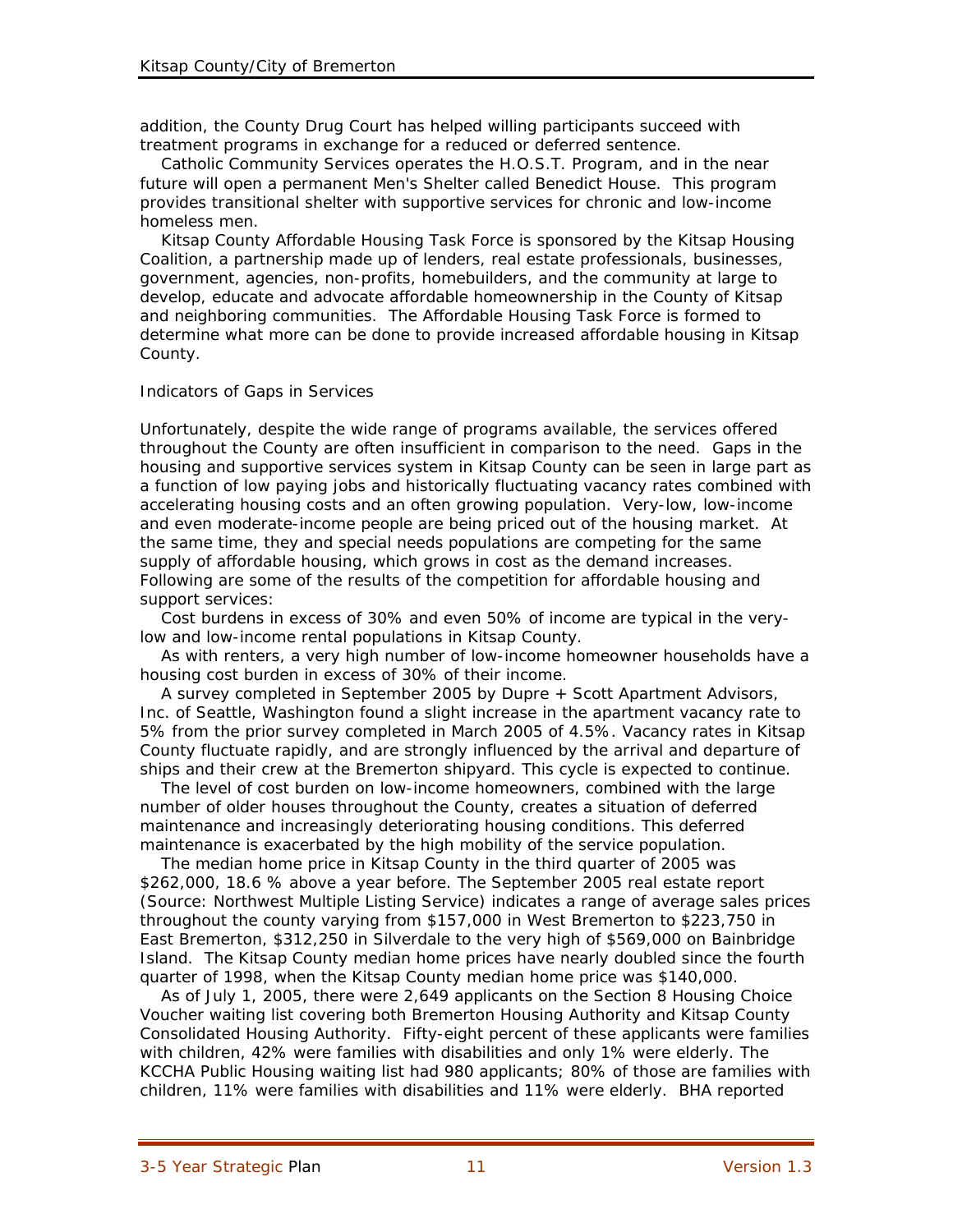that 91% of the applicants on their public housing and Section 8 waiting list had incomes below 30% of Kitsap County median income.

Indicators of housing market and inventory conditions:

Approximately 68% of renters with incomes between 31 and 50% of the median family income (\$24,050 for a family of four) pay more than 30% of their income for housing.

Based on data from the Naval Housing Office collected in March 1999 there is 8.24% renter vacancy rate for single family and duplex housing in Kitsap County. Conditions in the rental and owner housing markets contribute to an increase in families and individuals at risk of becoming homeless. In addition, other agencies also provide intake, assessment and case management services to low and no income individuals in Kitsap County. Due to a lack of funds to fully meet requests, most agencies must prioritize, by greatest need, the persons they assist. There is a need for more emphasis on prevention activities to assist those who are at risk of becoming homeless, and this will require additional funding.

#### Supportive Services

In general, supportive services provided to populations with special needs in Kitsap County are of a high quality. However, overall federal and state funding for most services has decreased or remained relatively stable during the past five years while numbers of homeless individuals and families, and people with special needs have increased throughout the County. New welfare law changes have increased the number of working poor, and the closing of two Puget Sound Veterans facilities has also added individuals to the needy rolls. The high cost of permanent housing challenges the working poor, and all special needs and homeless populations.

## Homeless Shelters

Once an individual or family is forced out of their home there are few emergency resources for their support. Kitsap Community Resources, the Salvation Army and St. Vincent de Paul provide rental/mortgage assistance payments when funds are available. Kitsap County has only 12 family shelter units, fewer than 30 beds for single people, and 17 beds for women and children who are victims of domestic violence. None of these shelters is located in a rural location. Stays are generally limited to a single stay in a twelve-month period. Stays can be for up to 90 days (increased by the State of Washington in response to a need for longer stabilization time needed). In addition to these shelter facilities, there are thirty units of transitional housing in Kitsap County: 4 units in Bremerton, 10 units in Bainbridge Island, 4 units in Silverdale and 8 units in Port Orchard and 6 scattered sites. There are plans to develop an additional 4-6 units in Central and North Kitsap.

#### INDIAN TRIBES

Two Indian Reservations are located in northeastern Kitsap County: the Suquamish Tribe and the Port Gamble-S'Klallam Tribe. These two entities maintain themselves as separate assessment, development and funding grantees in relationship to Federal HUD investment dollars. Each Tribal organization provides services, housing and community and economic development needs according to their own priorities and were not participants in this Consolidated Plan.

#### Suquamish Tribe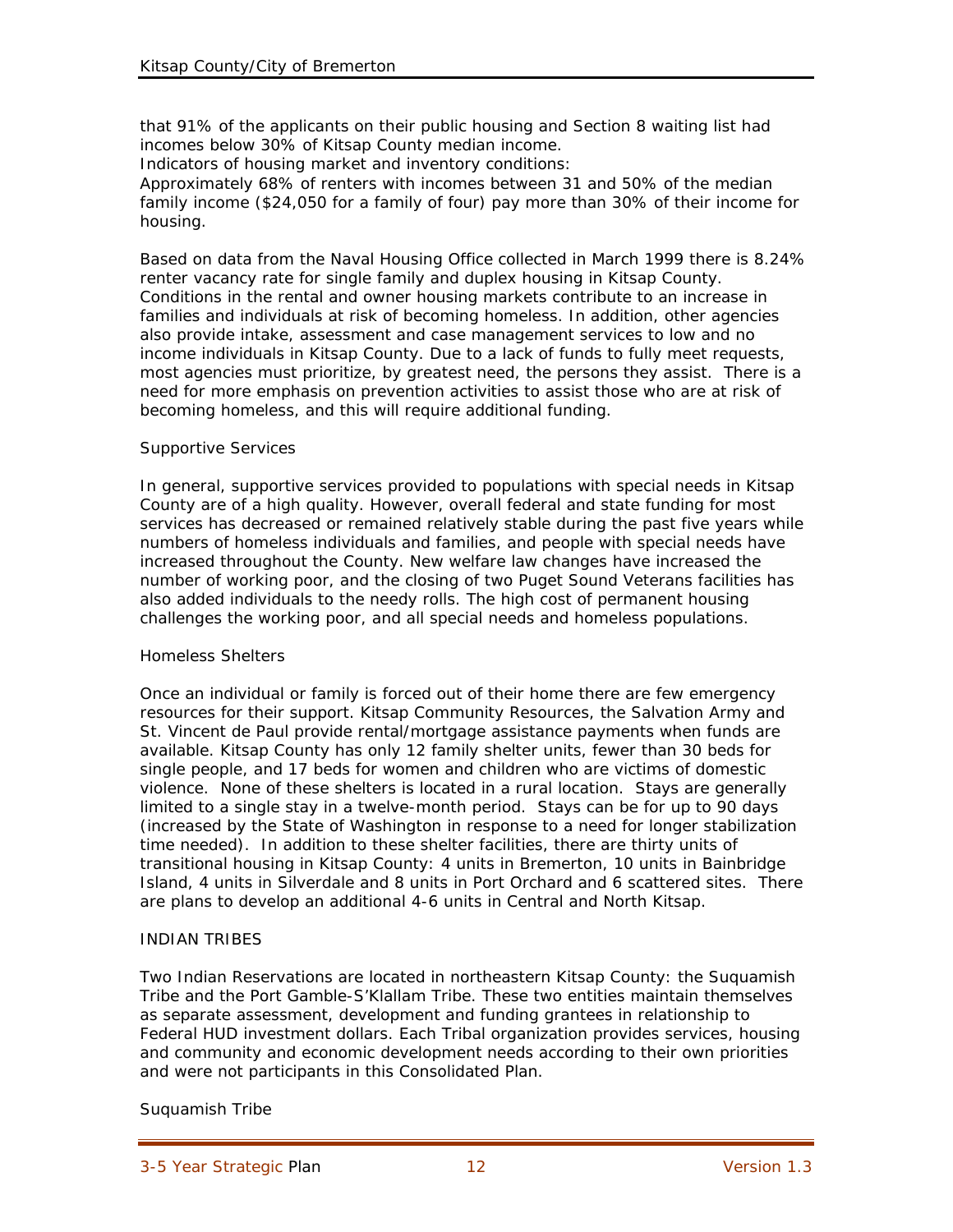The Port Madison Indian Reservation is one of two Indian Reservations located in northeastern Kitsap County, Washington, on Puget Sound. It is home to a Treaty Tribe, the federally recognized Suquamish Tribe, a sovereign nation.

The original inhabitants of the Reservation were primarily of the Suquamish Tribe and a few from other tribes represented in the Point Elliott Treaty. The Tribe's 1996 membership rolls lists over 780 members. Regardless of land ownership patterns on the Port Madison Indian Reservation, all land within the exterior boundaries is part of the Reservation, and subject to Tribal jurisdiction. The Reservation consists of over 7,486 acres that contain tribal trust lands, individually and collectively owned trust lands, historic allotments held in trust.

The Suquamish Tribe has its own land use and comprehensive plan. Additionally, the Tribe was active in collaborating with Kitsap County and the residents and land owners in Suquamish to fashion a community-based growth management plan entitled Suquamish Community Plan. The plan was approved by the Kitsap County Planning Commission with recommendations to the Kitsap County Board of Commissioners to preserve and protect the integrity of the community-based plan. Port Gamble-S'Klallam Tribe

#### History & Members

The Port Gamble S'Klallam Reservation consists of 1,341 acres located in the northern end of the Kitsap Peninsula in Washington State. The Port Gamble S'Klallam Tribe has been a Self-Governance Tribe since 1994. There are 935 enrolled Tribal members and the current Reservation population is approximately 650. Tribal Health Facilities and Programs

All Tribal services are located on the Port Gamble S'Klallam Reservation. The Tribe's Health Center houses a medical and dental clinic as well as various health and human service programs including emergency medical services, community health services, mental health services and maternal child health. Youth counseling and prevention programs are partially housed in a Youth Center. The Tribe's Recovery Center is located about a half mile away. A part time medical director oversees the Tribe's Health and Human Services Department. The Tribe is managing the Dental Services Program for all Native Americans in Kitsap County. According to the

Portland Area Indian Health Service, the user population for 1997 was 855.

## Housing:

Housing on the Reservation is provided by the Port Gamble S'Klallam Housing Authority, by the Ravenwood Mobile Home Park, or by individuals themselves. Reservation housing is all located within two miles from the Tribe's Health Center. The Housing Authority owns and manages 39 single family rental units ranging in size from two to four bedrooms. Ten of these units are for Tribal elders; four are handicap accessible. The Tribe also has 29 homes for families through mutual help programs and six single person homes. The homes managed by the Housing Authority are 100% occupied by Tribal members or families of Tribal members. The Housing Authority also manages homebuyer housing and is currently building additional homes for Tribal members to purchase. Need for additional housing is great, with 40-55 families on a waiting list.

The Ravenwood Mobile Home Park is owned and managed by the Tribe as an enterprise. Fifty-five mobile homes are located in this park at the edge of the Reservation. Residency is not restricted to Tribal members. Other homes on the Reservation were either built by their owners or built with HUD grants and purchased by Tribal members. Of these, 20 are in standard condition, 49 are in substandard condition and 23 need to be replaced or condemned.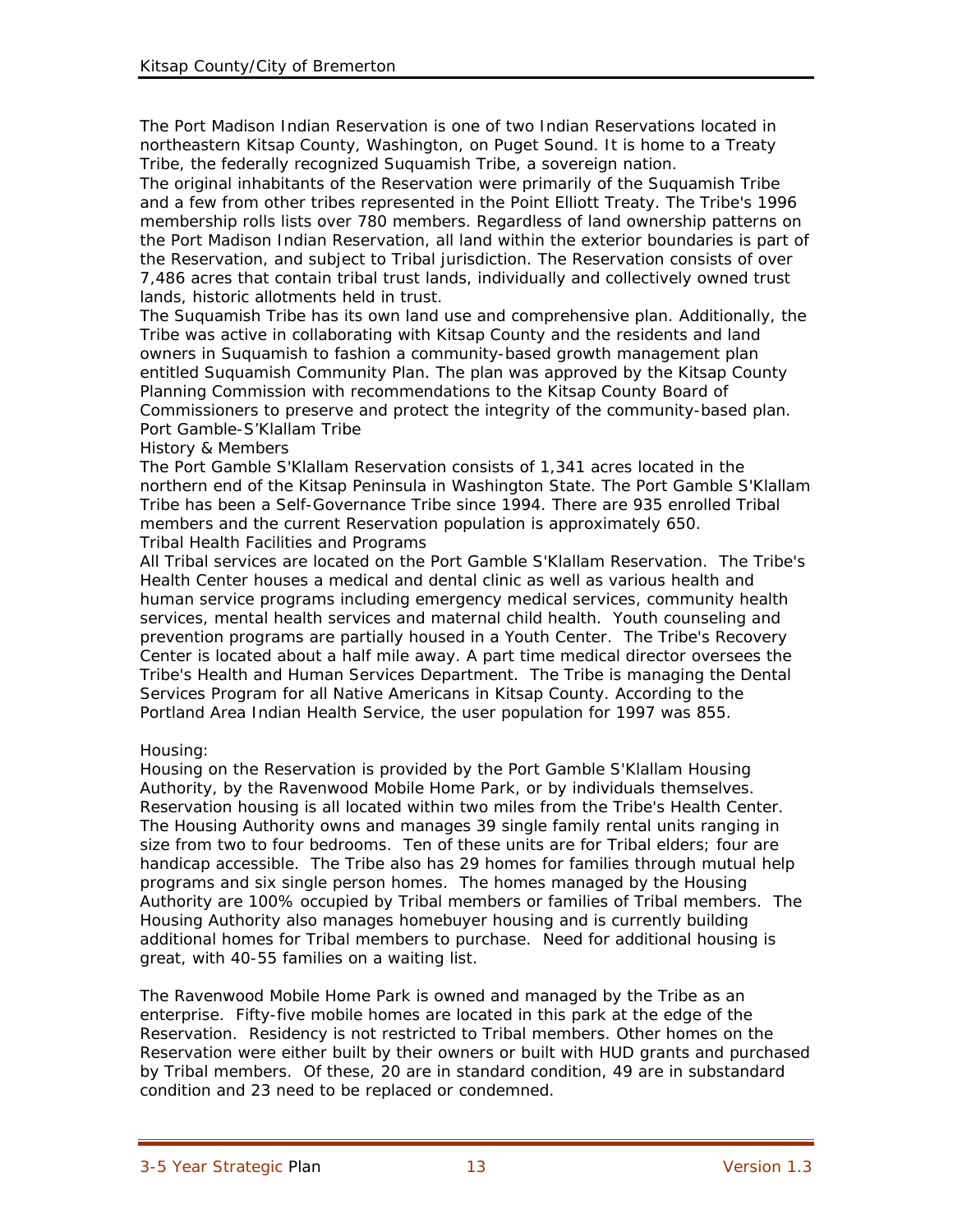Sources: Websites Suquamish http://www.suquamish.nsn.us/ Port Gamble S'klallam http://www.hccc.cog.wa.us/ (Hood Canal Coordinating Council)

# **Monitoring (91.230)**

- 1. Describe the standards and procedures the jurisdiction will use to monitor its housing and community development projects and ensure long-term compliance with program requirements and comprehensive planning requirements.
- 3-5 Year Strategic Plan Monitoring response:

Monitoring eligibility, performance, compliance, regulations and accomplishments as well as tracking financial data are primary responsibilities of the lead agencies, Kitsap County Block Grant Division for the HOME Consortium and County CDBG activities and the City of Bremerton for its CDBG entitlement. Kitsap County and the City of Bremerton will administer the Consolidated Plan. The Consortium has established clear policies and procedures governing the application and allocation process that have successfully been used and revised where necessary.

Each sub-recipient must sign a contract with the County or the City of Bremerton, which outlines roles and obligations of the County/City and sub-recipient and lays out the framework for the monitoring requirements. All contracts contain timelines and scope of work to promote timeliness of expenditures and compliance with specific goals and requirements. The project manager is responsible for clearly conveying the requirements described in the agreement to the sub-recipients.

Throughout the year, sub-recipients are responsible for submitting Quarterly Performance Reports, quarterly demographics, bi-annual budget reconciliation forms, and each voucher is accompanied by a summary of appropriate back-up or copies of original receipts and checks. Questions of capacity and expertise are reviewed through this process, and supported where necessary by technical assistance, resource referral, or guidance. Information collected throughout the year is used to provide direction for on-site monitoring at least once a year. Quarterly reports and reimbursements are used to determine funding eligibility and timeliness of expenditures.

In addition to monitoring specific projects under contractual agreements, the County and City provide resource material, information, instruction, guidance and referrals to organizations in need of support.

During the program year, each sub-recipient will undergo a full, on site audit of project and program records related to grant performance and fiscal accountability by the Kitsap County Block Grant Division project managers, or the City of Bremerton Block Grant project managers. The purpose of the review is to assess performance against the agreement, and to verify all federal, state and local regulations are satisfied. Where required, monitoring for affordability is also performed on site. Housing Quality Standards (HQS) inspections are performed once a year by qualified inspectors and are reviewed or completed by Block Grant project managers. Each on-site monitoring follows specific procedures and a written checklist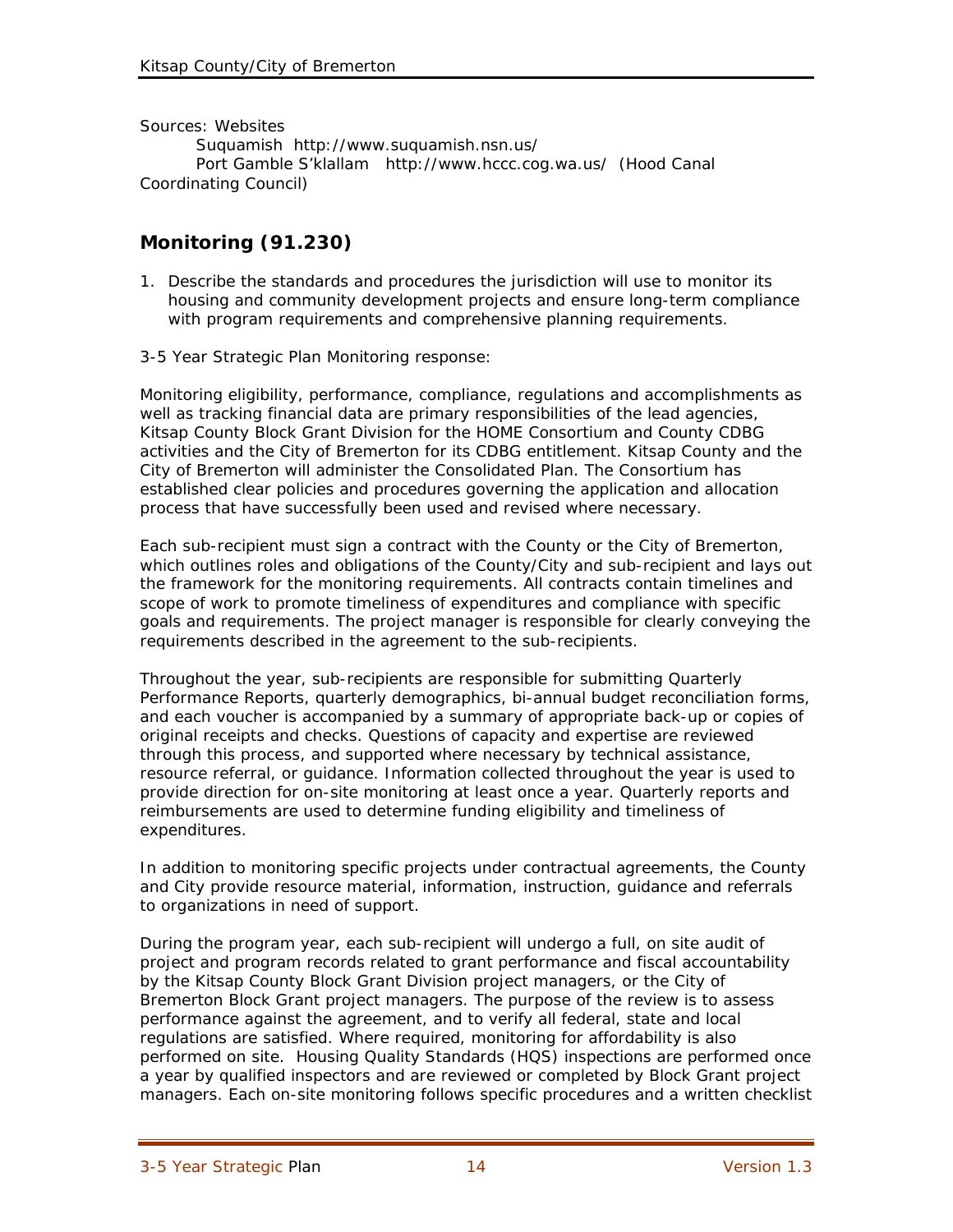that is maintained in the files. Letters of findings with a specific timeline for completing tasks are written to each contract sub recipient. Sub recipients are monitored in a timely manner for compliance with these written requests, and given assistance or guidance where necessary.

# **Priority Needs Analysis and Strategies (91.215 (a))**

- 1. Describe the basis for assigning the priority given to each category of priority needs.
- 2. Identify any obstacles to meeting underserved needs.
- 3-5 Year Strategic Plan Priority Needs Analysis and Strategies response:

1. Priorities were generally assigned by acclaimation by those present for sessions called to develop the Consolidated Plan. The more voices, the higher the rating of a given need. Specific goals of this plan are shown in detail in subsequent sections. Issues of homelessness were refined in earlier efforts to create a 10-year plan to end homelessness.

Obstacles to underservice are implied in the following demographic accounts delineating population growth, age, income, employment and so on. Administratively, understaffing and staff turnover prevent sustained responses to services. Rapid population growth has the effect of eclipsing today's needs by tomorrow's problems and in effect, forcing those in line for services to take one step back as services go to more needy recent arrivals.

POPULATION

Population Growth

Washington is growing much more rapidly than the country as a whole. Kitsap County grew by 22% between 1990 and 2000 – a similar rate to the state as a whole between 1990 and 2000. The county ranked 17th in the state in growth during the period. Port Orchard grew by 54% while Poulsbo grew by 41%. The city of Winslow annexed Bainbridge Island in 1991 and was renamed "Bainbridge Island" in 1992, so no comparison between census years can be made for this new city.

While Bremerton continued to be the most populous municipality in the county at 38,142 in 2000, the city's population had actually decreased slightly, by 2% from 1990.

By 2004, Poulsbo (+2.7%), Bainbridge Island (+1.9%) and Port Orchard (+1.9%) all posted gains in population (Kitsap County Trends, 2005). Bremerton's population dropped by 3.1%.

Table 1 - Population 1990 and 2000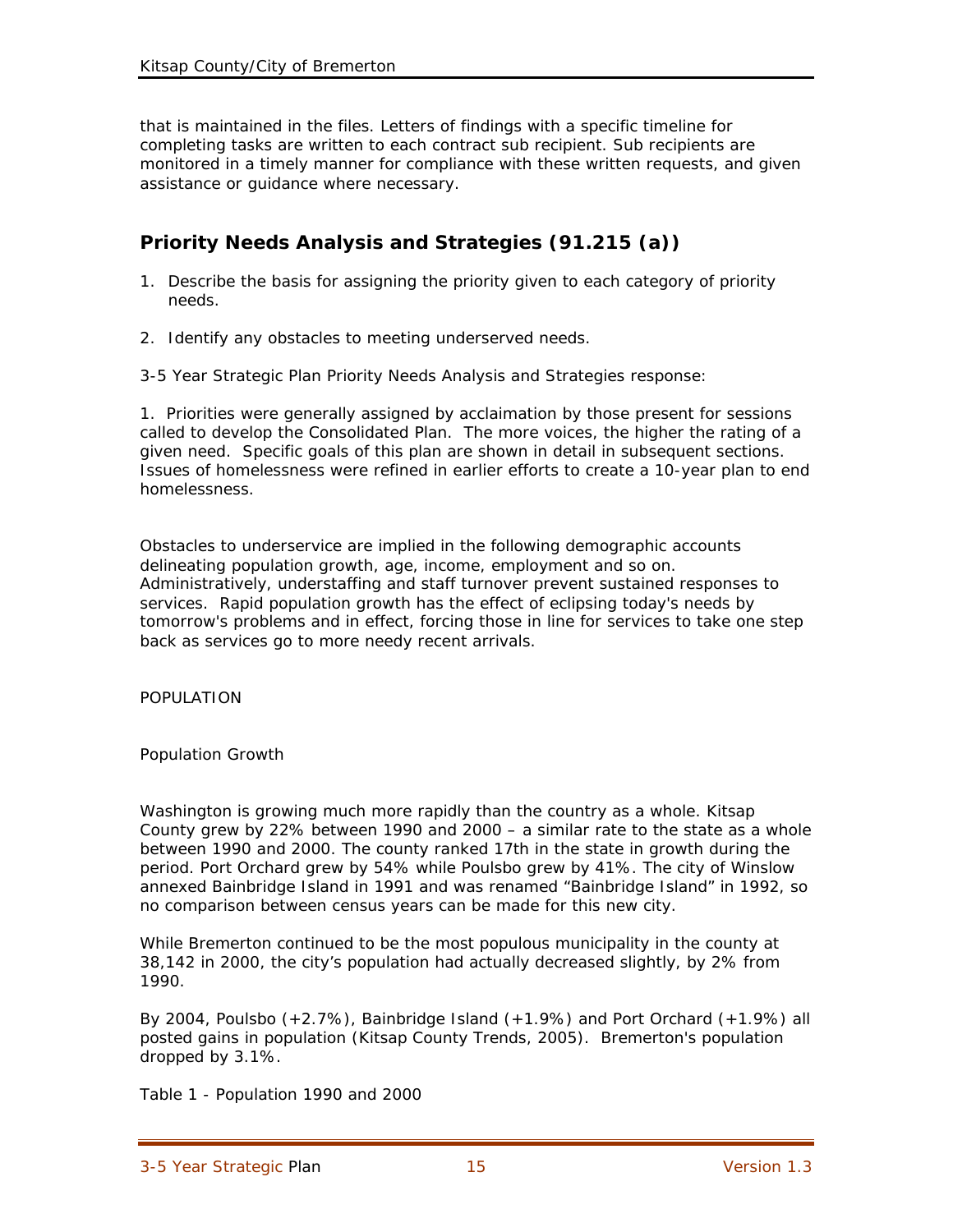| Location          | 1990      | 2000      | Change |
|-------------------|-----------|-----------|--------|
| <b>Bremerton</b>  | 38,142    | 37,259    | $-2%$  |
| Bainbridge Island | N/A       | 20,308    | N/A    |
| Port Orchard      | 4,984     | 7,693     | 54%    |
| Poulsbo           | 4,848     | 6,813     | 41%    |
| Kitsap County     | 189.731   | 231,969   | 22%    |
| Washington        | 4,866,692 | 5,894,121 | 21%    |

Source: US Census.

By 2004, Poulsbo (+2.7%), Bainbridge Island (+1.9%) and Port Orchard (+1.9%) all posted gains in population (Kitsap Trends, 2005) yet Bremerton's population dropped by 3.1%. While Bremerton's downward population trend was altered by a slight growth each year between 2000 and 2003, estimates in both 2004 and 2005 show additional losses. As of April, 2005, the estimated Bremerton population was 34,580 (OFM, 2005). This is an estimated 7% decrease in population from the 2000 census. This trend toward population loss is expected to slow in the latter part of 2005 as recently constructed condominiums on the Bremerton waterfront begin to fill. As of April 2005 Bremerton ranked 27th among cities in the state.

As of April, 2005, the estimated Kitsap County population was 240,400 (OFM, 2005). By 2020 the population of the county is expected to grow to approximately 307,100 (OFM intermediate projections, 2002).

Figure 1 (attached) shows the 2000 census tracts and block groups in Kitsap County and the City of Bremerton. Figures are included the the electronic file: Strategic Plan Additional Files. This will serve as a reference for the information presented and discussed in subsequent sections of this report.

## Age

By the 2000 census, the median age of the population in the United States was 35.3 years, a significant jump of two plus years from the previous census. This increase is due in large part to the aging of baby boomers (those born between 1946 and 1964). The "boomers" are pushing up the percent of the population between the ages of 45 and 64 years. At the same time, however, the population 65 and older increased at a slower rate than the general population because of the relatively lower birth rates in the late 1920s and early 1930s.

Table 2 - Age of Population 2000

| Age        | Bremerton | Bainbridge | Port Orchard Poulsbo |            | Kitsap | State | US.  |
|------------|-----------|------------|----------------------|------------|--------|-------|------|
| 0 to 17    | 24%       | N/A        | 25%                  | 24%        | 28%    | 26%   | 26%  |
| 18 to 44   | 50%       | N/A        | 44%                  | 39%        | 44%    | 44%   | 40%  |
| 45 to 64   | 12%       | N/A        | 16%                  | 17%        | 17%    | 23%   | 22%  |
| 65 plus    | 14%       | N/A        | 16%                  | <b>20%</b> | 11%    | 12%   | 12%  |
| Median age | 30.9      | 43.0       | 31.2                 | 39.3       | 35.8   | 35.3  | 35.3 |

Source: US Census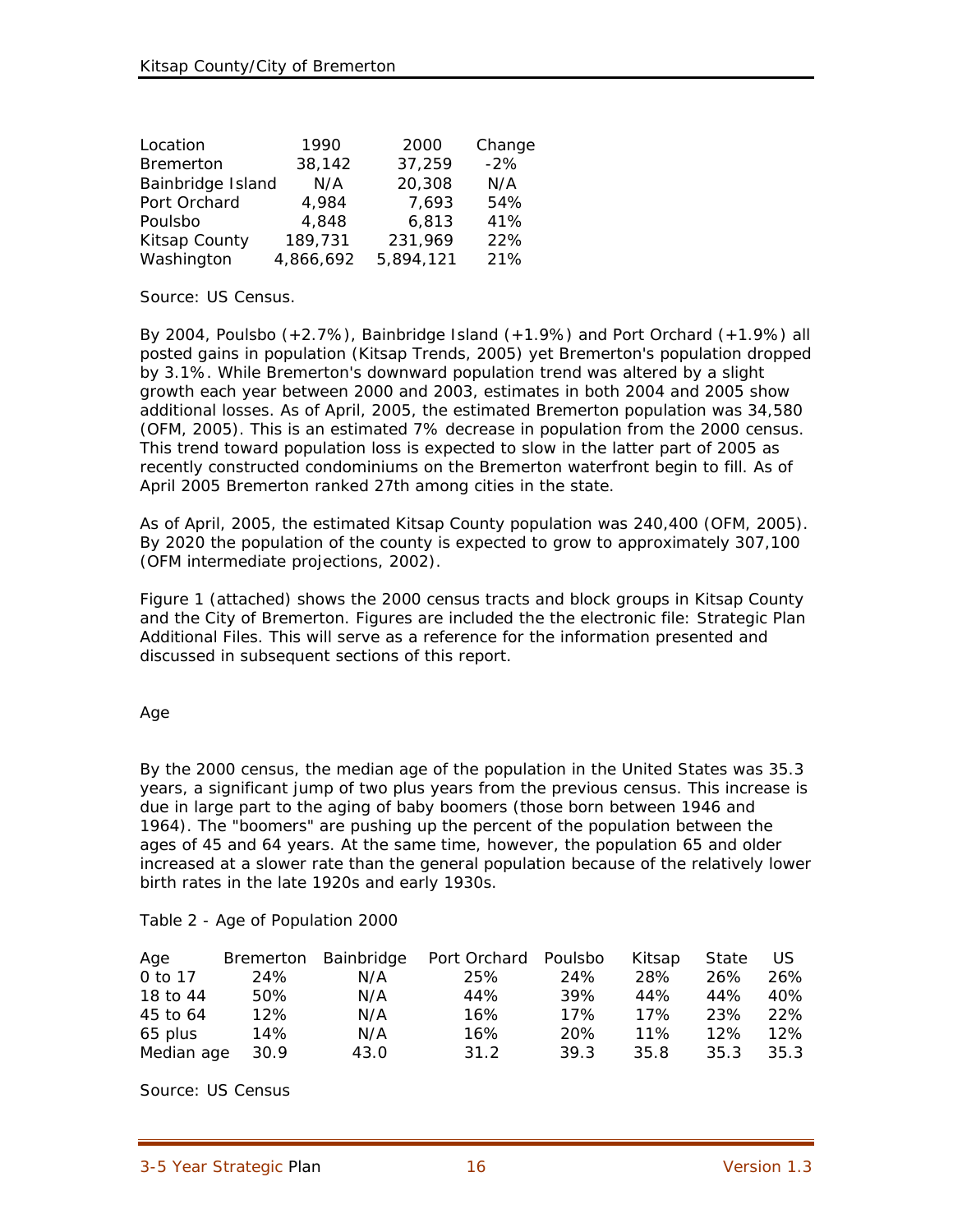The median age of the population in Kitsap County (median age 35.8) is just slightly older than the state and the nation (both 35.3). The "baby boomers" have probably contributed to the rise in the percent of Kitsap County's population between 45 and 64 years: this age group rose from 17% of the total in 1990 to 24% in 2000. Persons 65 and older remained at 11% during the period.

Overall, Kitsap County age composition was similar to that of the state. However, each of the cities varied from the average of the county. Bremerton's and Port Orchard's population ages 18 to 44 (46%) was much higher than Bainbridge Island's, with just 27%. Poulsbo had a much higher number of seniors, where 20% of its population was 65 or older. This inevitably impacted the median age for the city, which was 39.3 compared with the county's 35.8. Bainbridge Island overall had a much higher median age of 43.

Between 1990 and 2000, the number of persons 85 years and older living in Kitsap County increased by 62%, compared to the overall population growth of 22%. By law this population is eligible to live in legally "age-restricted" communities, which, while meeting the housing and service demands for one segment of the population, can reduce housing choices for others.

The population in Bremerton is considerably younger than the county as a whole, with a median age of 30.9 in 2000. The preponderance of young adults is likely influenced by the presence of the military base. The percentage of Bremerton residents in the "boomer" age group is roughly half that of the state, while the number of persons over 65 is somewhat higher than the county and state percentages.

## Race and Ethnicity

For the first time, the 2000 census allowed designation of two or more races. Designation of ethnicity (Hispanic) remained unchanged between 1990 and 2000, but the flexibility in choice of race may have influenced peoples' designation of Hispanic origins in the census. Because of changes in the US census, a comparison of the population composition in 2000 with that in 1990 cannot be completely accurate. Over time these changes will provide a more accurate picture of diversity in all communities. In the meantime, the changes make it difficult to assess recent trends in race and ethnicity with certainty.

Kitsap County is overall less diverse than Washington State or the United States. However, Bremerton was highly diverse compared to the other cities in the county. Like the country as a whole, 25% of Bremerton's population was non-white in 2000.

In the U.S. as a whole, there was a 56% increase in the Hispanic population between census years. While Hispanics made up just 4% of the population in Kitsap County (compared to 8% in the state), 7% of the population in Bremerton identified themselves as Hispanic. The Hispanic population nearly doubled in Port Orchard and Poulsbo between census years.

Table 3 - Population by Race and Ethnicity 2000

| Race  | <b>Bremerton</b> | Kitsap Co State |     | US. |
|-------|------------------|-----------------|-----|-----|
| White | 75%              | 84%             | 82% | 75% |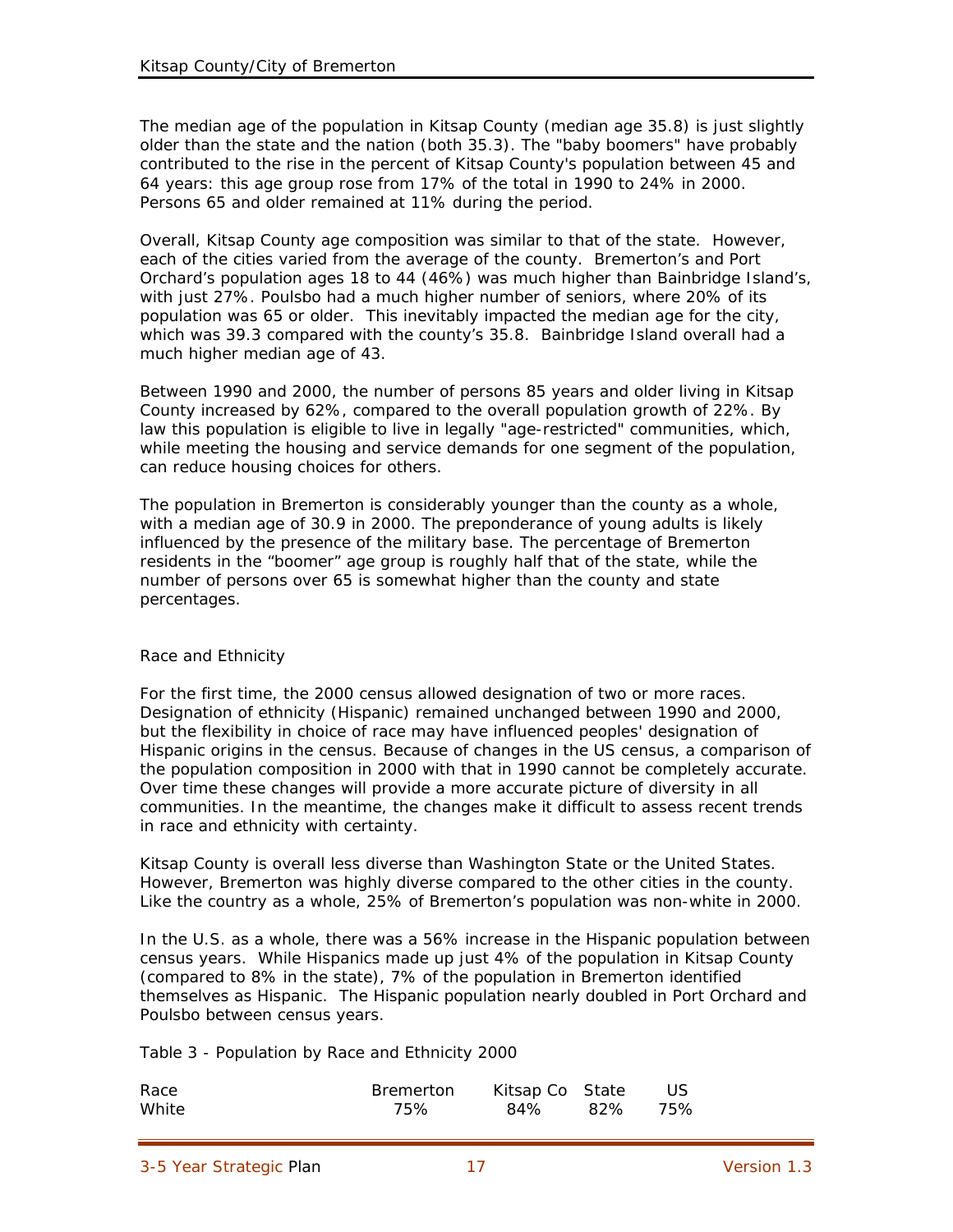| Black/African American<br>American Indian/Ak Native | 8%<br>2%   | 3%<br>2%     | 3%<br>2% | 12%<br>1% |
|-----------------------------------------------------|------------|--------------|----------|-----------|
| Asian/Pacific Islander                              | 6%         | 5%           | 6%       | 4%        |
| Other race alone                                    | 3%         | $1\%$        | 4%       | 6%        |
| Two or more races                                   | 7%         | 5%           | 4%       | 2%        |
| Ethnicity                                           |            |              |          |           |
| Hispanic (of any race)                              | 7%         | 4%           | 8%       | 13%       |
|                                                     |            |              |          |           |
| Race                                                | Bainbridge | Port Orchard | Poulsbo  |           |
| White                                               | 93%        | 82%          | 88%      |           |
| Black/African American                              | $0\%$      | 4%           | $1\%$    |           |
| American Indian/Ak Native                           | 1%         | 2%           | 1%       |           |
| Asian/Pacific Islander                              | 2%         | 5%           | 3%       |           |
| Other race alone                                    | $1\%$      | $1\%$        | 2%       |           |
|                                                     |            |              |          |           |
| Two or more races                                   | 3%         | 6%           | 5%       |           |
| Ethnicity                                           |            |              |          |           |

#### Source: US Census

Figure 2 (attached) shows the percent of non-Hispanic white population by block group, which is a relatively unambiguous way to consider the areas of the city with concentrations of racial or ethnic minority populations. For purposes of this Consolidated Plan, areas of minority concentration are defined as census tracts where 25% or more of the population is racial or ethnic minority. By that definition, block groups INSERT have a disproportionate share of minority population.

## Languages Spoken and Linguistic Isolation

The 2000 census found that 11% of the United States population was born outside the country (not US citizens at birth). Just under of 5% of people in the United States were recent immigrants (had arrived between 1990 and March of 2000). In Washington, 10% of the population was born outside the United States in 2000, compared to 6% in Kitsap County. Two percent of the population in Kitsap County (3,598 persons) were recent immigrants (entry from 1990 to 2000), compared to 5% in both the state and nation.

Recent immigrants represented 3% of the population in Bremerton in 2000 (1,210 persons); 7% of the people in Bremerton were born outside the United States (2,681 persons).

Immigrants in general face significant disadvantages when entering the country. Among these are weak to no English language skills, adjusting to a different role of government and the difficulties of adapting to a new culture, lifestyle, food, climate, customs – all of which can be daunting. Furthermore, recent immigrants often find their job skills incompatible with the local job market.

Whether new to the country or longer-term residents, people with limited Englishlanguage skills face barriers in accessing services and understanding important life transactions. This includes such things as comprehension of legal rights, how to qualify for and buy a home, communicating with health-care professionals, and more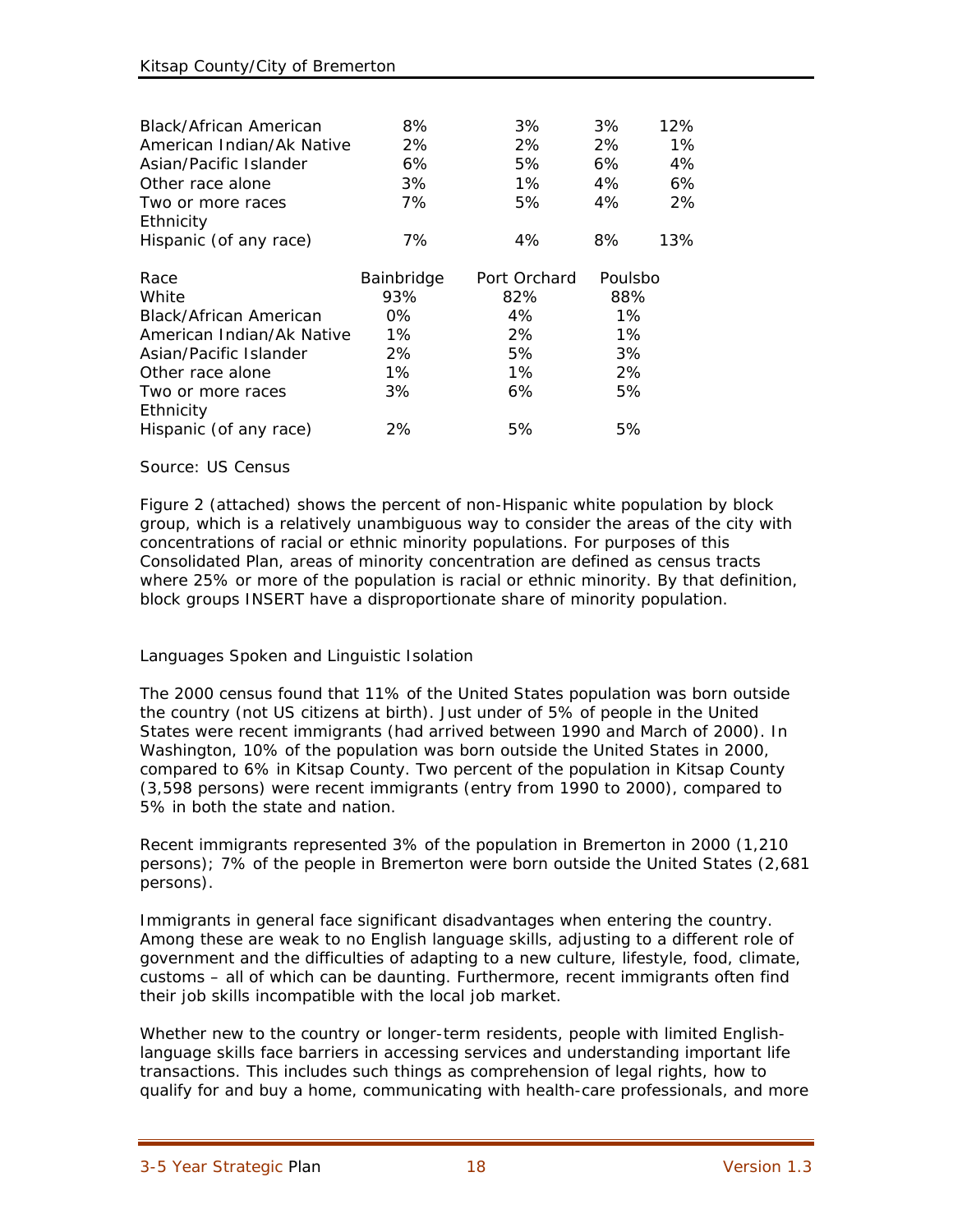routine day-to-day activities. Linguistic isolation can be a critical barrier in emergencies.

Eight percent of the population in Kitsap County over 5 years of age spoke a language other than English in the home, and about one-third of them spoke English "less than well," which implies some degree of difficulty. The predominant language category reported was "Asian and Pacific Island languages" (46%), with 30% speaking Spanish, and 22% speaking "other Indo-European languages."

Eleven percent of the population in Bremerton over 5 years of age spoke a language other than English in the home, and 37 percent of the population 5 years of age and older said they spoke English "less than well." The predominant language category reported in Bremerton was "Asian and Pacific Island languages" (46%), with 30% speaking Spanish, and 19% speaking "other Indo-European languages."

The census identifies "linguistic isolation" as a case when no person in the household (14 years old and over) speaks only English, or speaks a non-English language and speaks English "very well." In other words, all persons in the household 14 plus years old have at least some difficulty with English. In 2000, 2,106 people (or 1% of the population of Kitsap County) were considered linguistically isolated. In Bremerton, the county's most diverse city, 709 people (or 2% of the population 5 years of age or older) were considered linguistically isolated.

#### Households and Household Composition

The total number of households in Kitsap County increased by 25% between 1990 and 2000, compared to a 22% increase in the total population during the same period. Poulsbo's total household number grew by 39% and Port Orchard's by 46%, between 1990 and 2000.

Family households comprised 71% of the total Kitsap County households in 2000, which was a slight decline since 1990. Overall, the Kitsap County types of households fluctuated little between the 1990 and 2000 census years. Fifty-six percent of Poulsbo's households were family households, compared to 61% in Port Orchard. There was an increase in the percent of non-family households in the county between 1990 and 2000, reflected in the higher percent of small non-family households in 2000 compared to 1990. Consistent with a relatively constant percentage of retiring population in Kitsap County between census years, elderly single households rose by only 8% between census years, comprising 8% of total households (the same as the state as a whole). Average household size decreased just slightly from 2.65 to 2.60 in Kitsap County in 2000.

In Bremerton the total number of households increased by 3% between 1990 and 2000, compared to a 2% decrease in the total population during the same period. Fifty-six percent of the total Bremerton households in 2000 were families. In comparison, the number of households in Kitsap County increased by 25% between 1990 and 2000. Non-family households made up 44% of the total households in Bremerton in 2000, largely single individuals. This affects the average household size in Bremerton, which was 2.30 in 2000.

The average household size is generally declining in the United States for several reasons, including the trend toward smaller families in general, childless couples,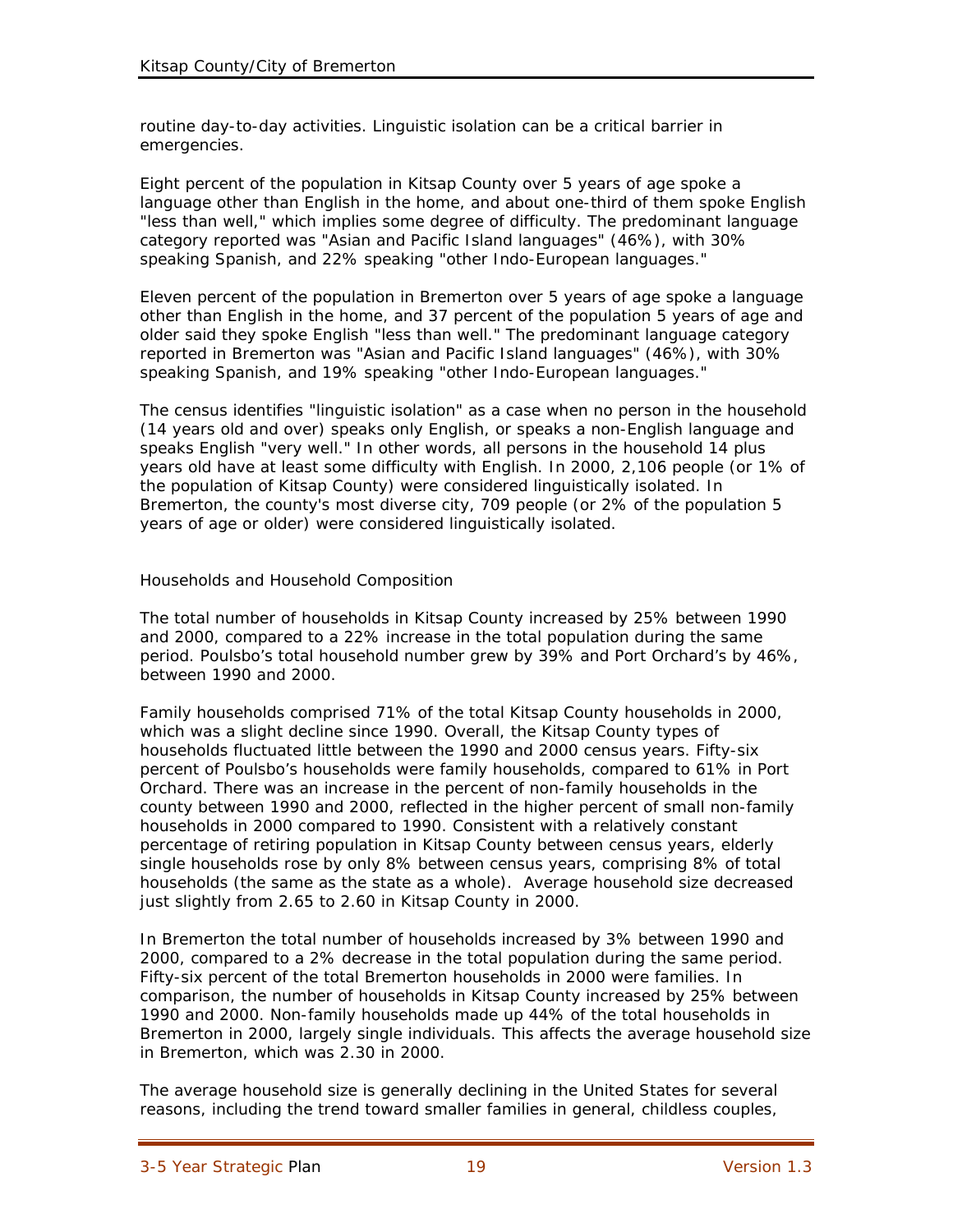single-parent households, and an increase in the number of "empty-nesters" as the baby boomers age. The average household size in the United States in 2000 was 2.59 persons per household.

Table 4A - Kitsap Households, 1990 and 2000

|                         | 1990          |       |               |     | 2000  | 1990-2000 |
|-------------------------|---------------|-------|---------------|-----|-------|-----------|
| Type of Households      | <b>Number</b> | ℅     | <b>Number</b> |     | %     | % Change  |
| Non-family households   | 19,167        | 28%   | 25,072        |     | 29%   | 31%       |
| Single                  | 15,327        | 22%   | 19,537        |     | 23%   | 27%       |
| Elderly single          | 5.546         | 8%    | 6,896         |     | 8%    | 24%       |
| Small (2-4 people)      | 3,752         | 5%    | 5,418         |     | 6%    | 44%       |
| Large $(5+$ people)     | 88            | $0\%$ |               | 117 | $0\%$ | 33%       |
| Family household        | 50,100        | 72%   | 61.344        |     | 71%   | 22%       |
| Small (2-4 people)      | 42,901        | 62%   | 52,850        |     | 61%   | 23%       |
| Large $(5+$ people)     | 7,199         | 10%   | 8,494         |     | 10%   | 18%       |
| <b>Total households</b> | 69,267        | 100%  | 86,416        |     | 100%  | 25%       |
| Average household size  | 2.65          |       | 2.60          |     |       | $-2\%$    |

Table 4B - Bremerton Households, 1990 and 2000

|                        | 1990   |         |               | 2000    | 1990-2000 |
|------------------------|--------|---------|---------------|---------|-----------|
| Type of Households     | Number | %       | <b>Number</b> | ℅       | % Change  |
| Non-family households  | 5,933  | 40%     | 6.627         | 44%     | 12%       |
| Single                 | 4,799  | 33%     | 5,343         | 35%     | 11%       |
| Elderly single         | 1,801  | 12%     | 1,798         | 12%     | $< 1\%$   |
| Small (2-4 people)     | 1.113  | 8%      | 1,257         | $8\%$   | 13%       |
| Large $(5+$ people)    | 21     | $< 1\%$ | 27            | $< 1\%$ | 29%       |
| Family household       | 8,785  | 60%     | 8,469         | 56%     | $-4%$     |
| Small (2-4 people)     | 7,616  | 52%     | 7,281         | 48%     | $-4%$     |
| Large $(5 + people)$   | 1,169  | 8%      | 1,182         | 8%      | $1\%$     |
| Total households       | 14,718 | 100%    | 15,096        | 100%    | 3%        |
| Average household size | 2.34   |         | 2.30          |         | $-2%$     |

Source: US Census

## Group Quarters

Three percent of Kitsap County's population in 2000 lived in group quarters – more than the state (with 2%). The Kitsap County group quarters population is split between institutionalized (47%) and non-institutionalized (53%) quarters. Nursing homes comprised 19% of all Kitsap group quarters in 2000. In the county, the nursing home population declined by 10% between 1990 and 2000.

Seven percent of Bremerton's population (2,004 persons) in 2000 lived in group quarters, the highest percentage of group quarter population in the county. Most (77%) of the population housed in group quarters were living in military quarters. Bremerton housed nearly three-quarters of the military quarters population in Kitsap County in 2000. Another 348 people were living in nursing homes, a population decline of 36% since 1990.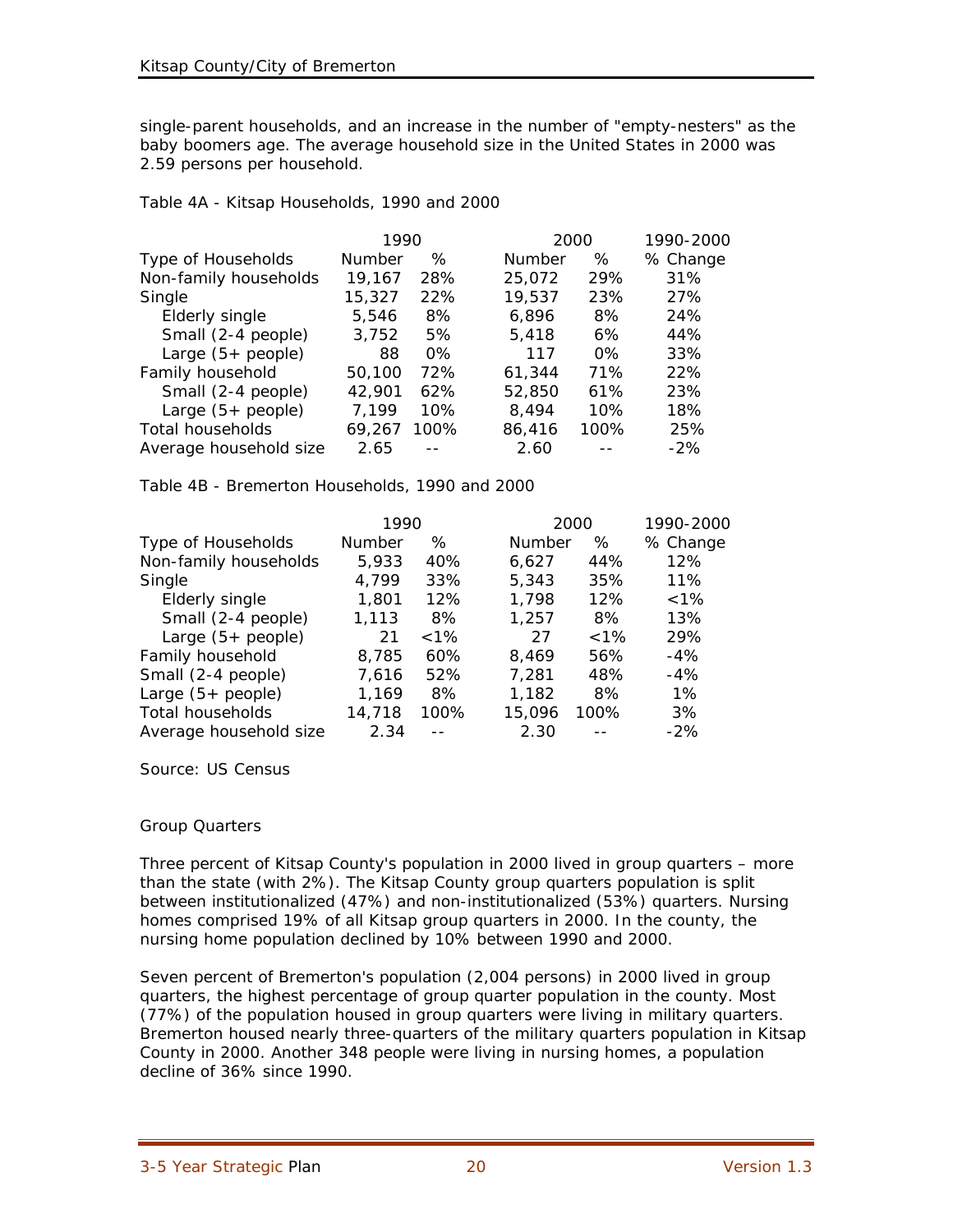## ECONOMY AND EMPLOYMENT

## Employment Trends

There were 105,000 people in the Kitsap County workforce in 2004. The largest employment sectors fell into the following areas:

| <b>Employment in Kitsap County</b> | <b>Total Employment</b> |
|------------------------------------|-------------------------|
| Non-Farm                           | 80,700                  |
| <b>Service Providing Employers</b> | 74,100                  |
| Private Sector                     | 53,400                  |
| <b>Public Sector</b>               | 27,200                  |
| Federal/Department of Defense      | 14,900                  |

Source: Kitsap County Trends, 2005.

The top ten employers in Kitsap County were dominated by the public sector and, in particular, by the military. Only two of the ten largest employers were private sector firms (Harrison Hospital and Johnson Controls).

Table 5 - Top Employers in Kitsap County, 2004

| Employers                             | Employees |
|---------------------------------------|-----------|
| Naval Base Kitsap                     | 15,815    |
| Puget Sound Naval Shipyard            | 8,125     |
| Central Kitsap School District        | 1,674     |
| Harrison Hospital                     | 1,574     |
| Naval Undersea Warfare Center         | 1,368     |
| South Kitsap School District          | 1,211     |
| Kitsap County Government              | 1,190     |
| North Kitsap School District          | 956       |
| Naval Hospital Bremerton              | 885       |
| Johnson Controls World Services, Inc. | 870       |

Source: Kitsap County Trends, 2005.

Statewide, jobs grew by 2.1% between April 2004 and April 2005, lagging behind the national rate of 2.5%. Kitsap County employment however, expanded by 2.68% during that period (Employment Security Department). During the first three quarters of 2004, a total of 6,300 jobs were created in the county, with 98% of the growth in the private sector (Kitsap County Trends, 2005).

## Unemployment

Unemployment in Washington State has mirrored that in the nation since 1990, although the unemployment rate tends to be a little higher in Washington because of a reliance on resource-based industries (Washington Trends, OFM). In periods of economic downturn, the gap between Washington State and the nation widens. In 2002, for example, the unemployment rate in Washington was 7.3% compared to 5.8% in the nation. According to the U.S. Bureau of Labor Statistics, the 2003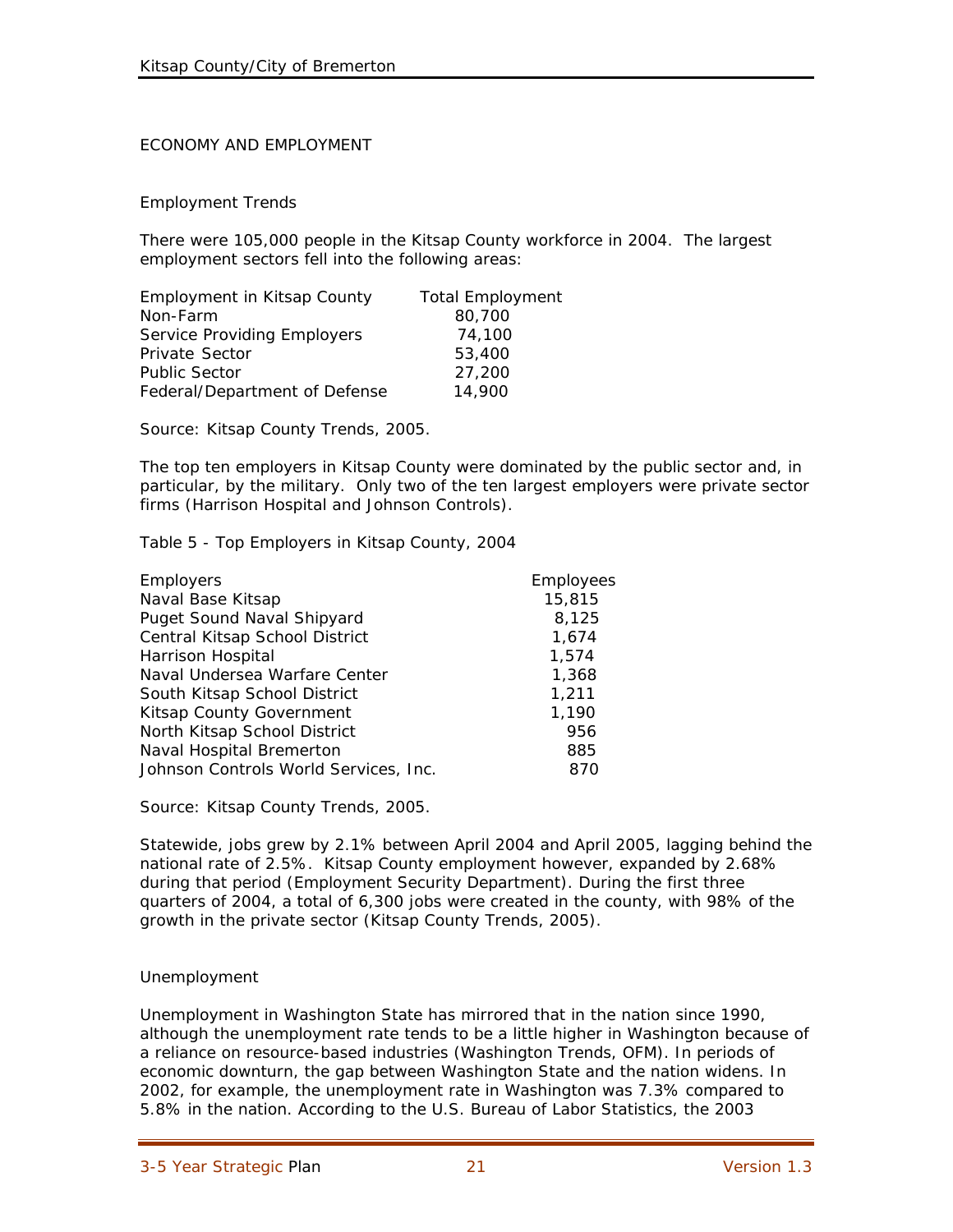unemployment rate in Washington had risen to 7.5% and that in the nation as a whole rose to 6.0%.

Unemployment in Kitsap County tends to be lower than the state, though higher than the nation as a whole. In 2004, the County's unemployment rate was 5.9, compared with 6.2 in the state. However, it was still higher than the nation's unemployment rate of 5.5 (Kitsap County Trends, 2005).

Table 6 - Biennial Unemployment Rates, 1990 – 2004\*

| Year | Bremerton MSA** | Washington | US  |
|------|-----------------|------------|-----|
| 1990 | 4.0             | 4.9        | 5.6 |
| 1992 | 5.8             | 7.6        | 7.5 |
| 1994 | 6.2             | 6.4        | 6.1 |
| 1996 | 5.8             | 6.5        | 5.4 |
| 1998 | 4.5             | 4.8        | 4.5 |
| 2000 | 5.1             | 5.2        | 4.0 |
| 2002 | 6.5             | 7.3        | 5.8 |
| 2004 | 5.9             | 6.2        | 5.5 |

\*Not seasonally adjusted.

\*\*Includes all of Kitsap County.

Source: Bureau of Labor Statistics

Figure 3 (attached) shows a more detailed comparison of unemployment rates since 1990.

Education and Workforce Development

Twenty percent of the population in the United States (aged 25 years and older) did not have a high school diploma or the equivalent in 2000. Washington was better educated in comparison – 13% of the population 25 and older did not have a diploma. Kitsap County residents in general were more educated than Washington State. In Bainbridge Island, 61% of the population 25 and older had a bachelor's degree or better compared to 14% in Bremerton and Port Orchard.

Table 7 - Highest Education Levels 2000 (Population Aged 25 Years and Older)

| <b>Highest Level</b> | <b>Bremerton</b> | Kitsap       | State   | US  |
|----------------------|------------------|--------------|---------|-----|
| No high school*      | 14%              | 9%           | 13%     | 20% |
| High school*         | 31%              | 25%          | 25%     | 29% |
| Some college         | 32%              | 31%          | 26%     | 21% |
| Associate degree     | 9%               | 9%           | 8%      | 6%  |
| Bachelor's degree    | 10%              | 17%          | 18%     | 16% |
| Master's degree plus | 4%               | 8%           | 9%      | 9%  |
|                      |                  |              |         |     |
| <b>Highest Level</b> | Bainbridge       | Port Orchard | Poulsbo |     |
| No high school*      | 3%               | 17%          | 13%     |     |
| High school*         | 9%               | 32%          | 24%     |     |
| Some college         | 23%              | 29%          | 26%     |     |
| Associate degree     | 5%               | 8%           | 7%      |     |
| Bachelor's degree    | 35%              | 10%          | 19%     |     |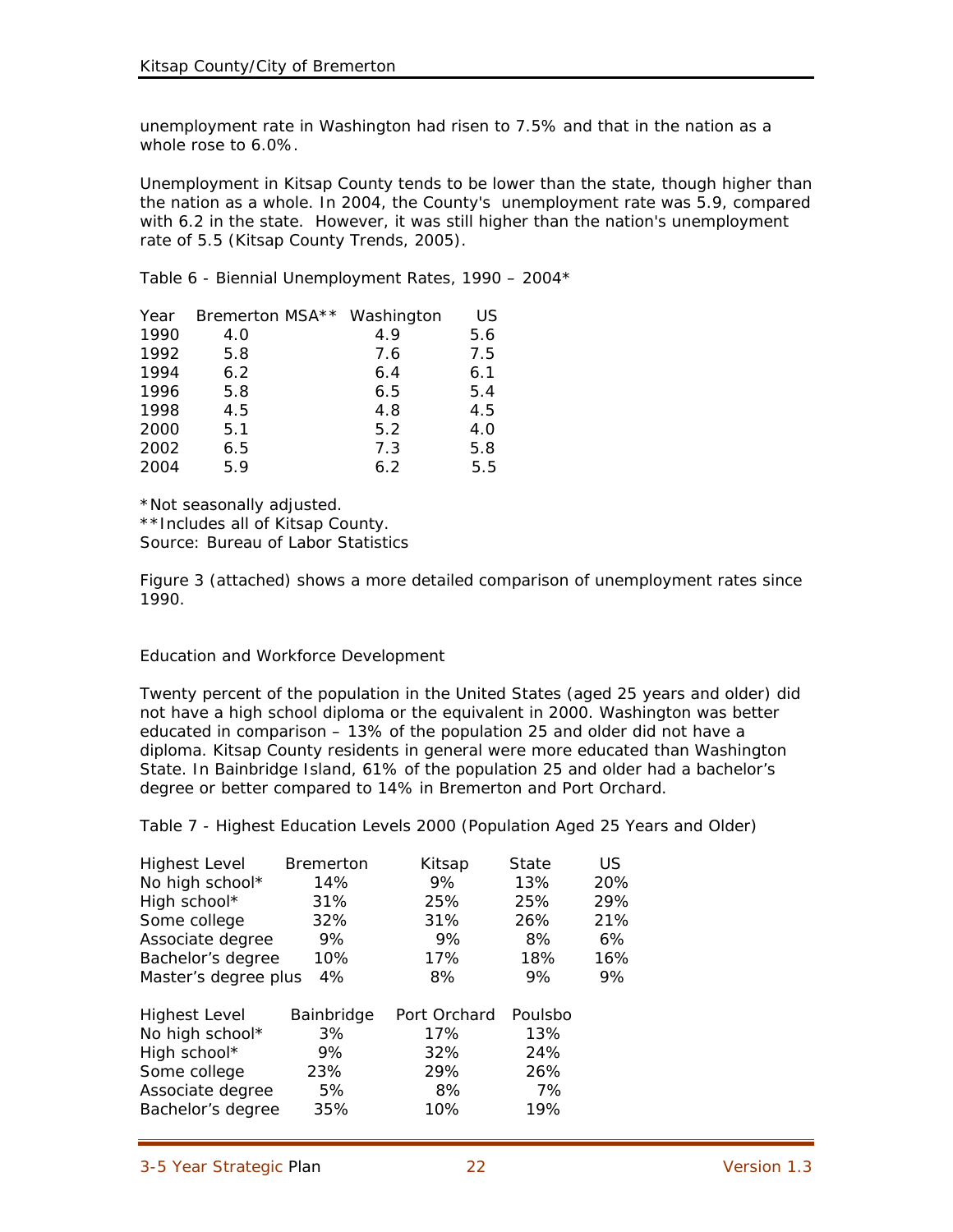Master's degree plus 26% 4% 10%

\*High school diploma or equivalency. Source: US Census

Figure 4 (attached) compares highest education levels for 2000.

Education level is an important predictor of unemployment. According to the Bureau of Labor Statistics, education levels are proportional to both unemployment rate and median weekly earnings. While the unemployment rate in the U.S. for a high school dropout was 7.3% in 2001, it was 4.2% with a high school diploma, 2.5% with a bachelor's degree, 2.1% with a master's degree, and 1.1% with a doctoral degree. Furthermore, for all college degrees from associates to doctoral, earnings exceed the median wage. In 1996, those without a high school diploma or equivalency earned 60% less than those with some college, and 120% less than those with a bachelor's degree.

Table 8 - Median Weekly Earnings, 1996, by Level of Educational Attainment

| <b>Highest Education Level Attained</b> | Earnings |
|-----------------------------------------|----------|
| High school drop-out                    | \$317    |
| High school graduate                    | \$443    |
| Some college                            | \$504    |
| Associates degree                       | \$556    |
| Bachelor's degree                       | \$697    |
| Master's degree                         | \$874    |
| Doctoral degree                         | \$1,088  |

\*Based on those 25 or more years of age who are working full time. Source: Bureau of Labor Statistics.

## Household Income

The measures of median household and median family income in Kitsap County were similar to the state median in 1999. As with educational attainment, however, there was a considerable difference in earnings within the county. The median income of Bainbridge Island households was 50% higher than average households throughout the county. By contrast, the median income of households in Bremerton was 34% lower than the county.

Table 9 – Household and Family Income 1999

| Income Measure           | <b>Bremerton</b> | Kitsap       | State    |
|--------------------------|------------------|--------------|----------|
| Median household         | \$30,950         | \$46,840     | \$45,776 |
| Per capita               | \$16,724         | \$22,317     | \$22,973 |
| Median family            | \$36,358         | \$53,878     | \$53,760 |
| Median earnings, male*   | \$28,320         | \$39,889     | \$40,687 |
| Median earnings, female* | \$23,523         | \$28,586     | \$30,021 |
| Income Measure           | Bainbridge       | Port Orchard | Poulsbo  |
| Median household         | \$70,110         | \$34,020     | \$38,875 |
| Per capita               | \$37,482         | \$16,382     | \$20,649 |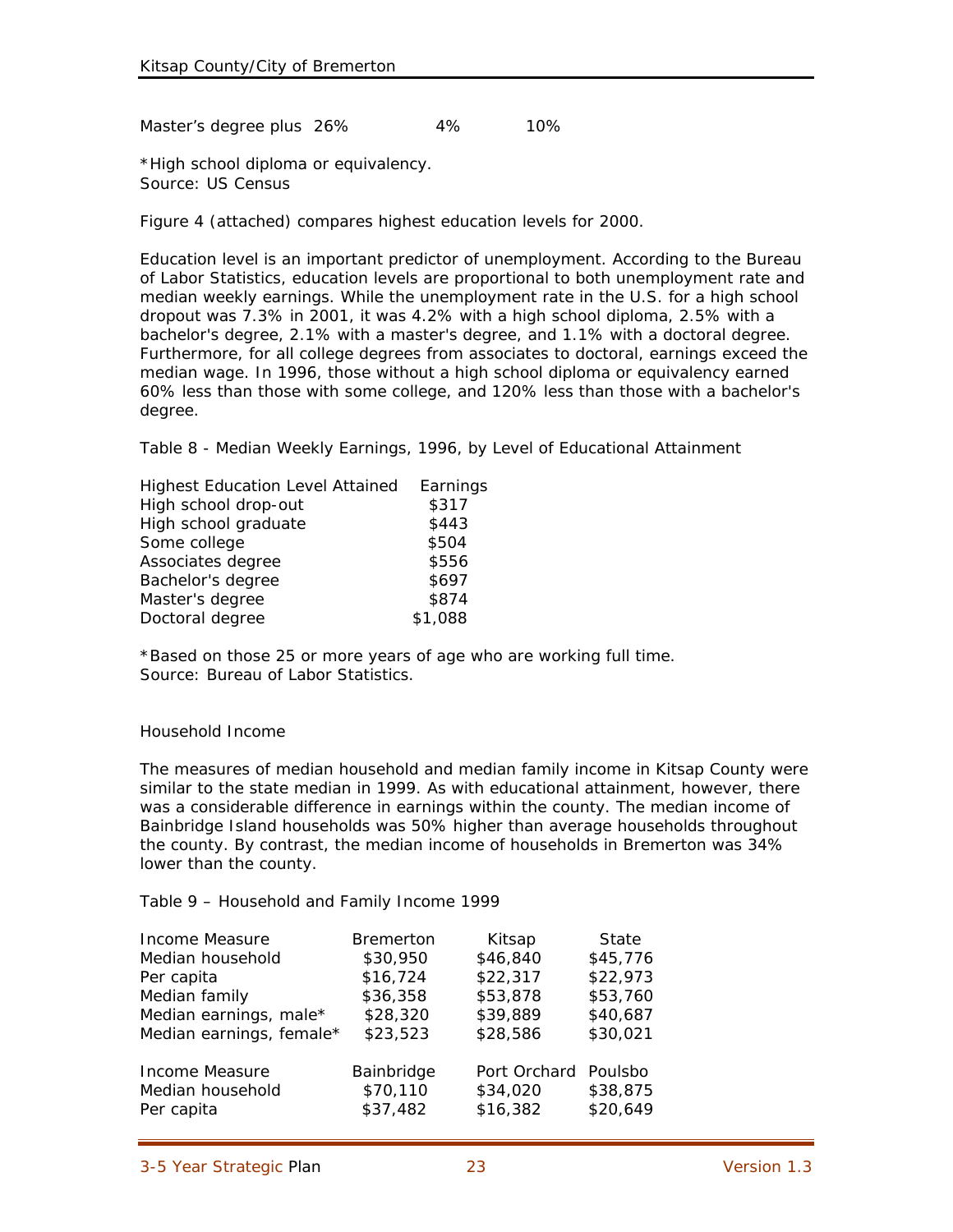| Median family            | \$83,415 | \$41,946 | \$51,353 |
|--------------------------|----------|----------|----------|
| Median earnings, male*   | \$65,853 | \$33,610 | \$40,482 |
| Median earnings, female* | \$42,051 | \$25,739 | \$27.899 |

\*Working full-time, year around. Source: US Census.

Census studies show the median household income in Washington actually dropped 8% (in real dollars) between overlapping years 1998-1999 and 1999-2000. The loss of more than 30,000 jobs at Boeing between 1997-2000 helped fuel this decline. The decline in median income occurred at the same time that the Census Bureau found no significant change in the percent of people living in poverty. This suggests that there is a growing inequality between the highest and lowest income brackets. Because the percent of people in poverty is unchanged, the drop in median income is likely due to lowered compensation for middle income families. Many people in the lowest income bracket (bottom fifth or quintile) lost 9.4% of their income between 1989 and 1999, while the top two quintiles made substantial gains. The loss in real wages required people to work multiple jobs. In Washington, 15% of workers from low-income families work two or more jobs (Northwest Policy Center, University of Washington, 2001).

Figure 5 (attached) compares household income ranges.

In Washington, 25% of households earned less than \$25,000 annually in 1999. In Bainbridge Island, however, just 14% of households earned under \$25,000 annually, while almost half (47%) earned \$75,000 or more.

Forty percent of Bremerton households earned less than \$25,000 in 1999, and over half of those earned under \$15,000. Just 10% of the Bremerton population was in the top income bracket, earning \$75,000 or more.

Table 10 – Median Household Income Range 1999

| Income Measure       | <b>Bremerton</b>  | Kitsap               | State |
|----------------------|-------------------|----------------------|-------|
| Under \$15,000       | 23%               | 11%                  | 13%   |
| \$15,000 to \$24,999 | 17%               | 11%                  | 12%   |
| \$25,000 to \$34,999 | 17%               | 13%                  | 13%   |
| \$35,000 to \$49,999 | 19%               | 18%                  | 17%   |
| \$50,000 to \$74,999 | 15%               | 22%                  | 21%   |
| \$75,000 or more     | 10%               | 24%                  | 24%   |
|                      |                   |                      |       |
|                      |                   |                      |       |
| Income Measure       | <b>Bainbridge</b> | Port Orchard Poulsbo |       |
| Under \$15,000       | 7%                | 20%                  | 13%   |
| \$15,000 to \$24,999 | 7%                | 16%                  | 20%   |
| \$25,000 to \$34,999 | 9%                | 16%                  | 12%   |
| \$35,000 to \$49,999 | 12%               | 20%                  | 17%   |
| \$50,000 to \$74,999 | 18%               | 16%                  | 21%   |
| \$75,000 or more     | 47%               | 11%                  | 18%   |

Source: US Census

By 2004, the median household income in Kitsap County was \$48,762, ranking seventh among counties in the state. In spite of this ranking, the county remained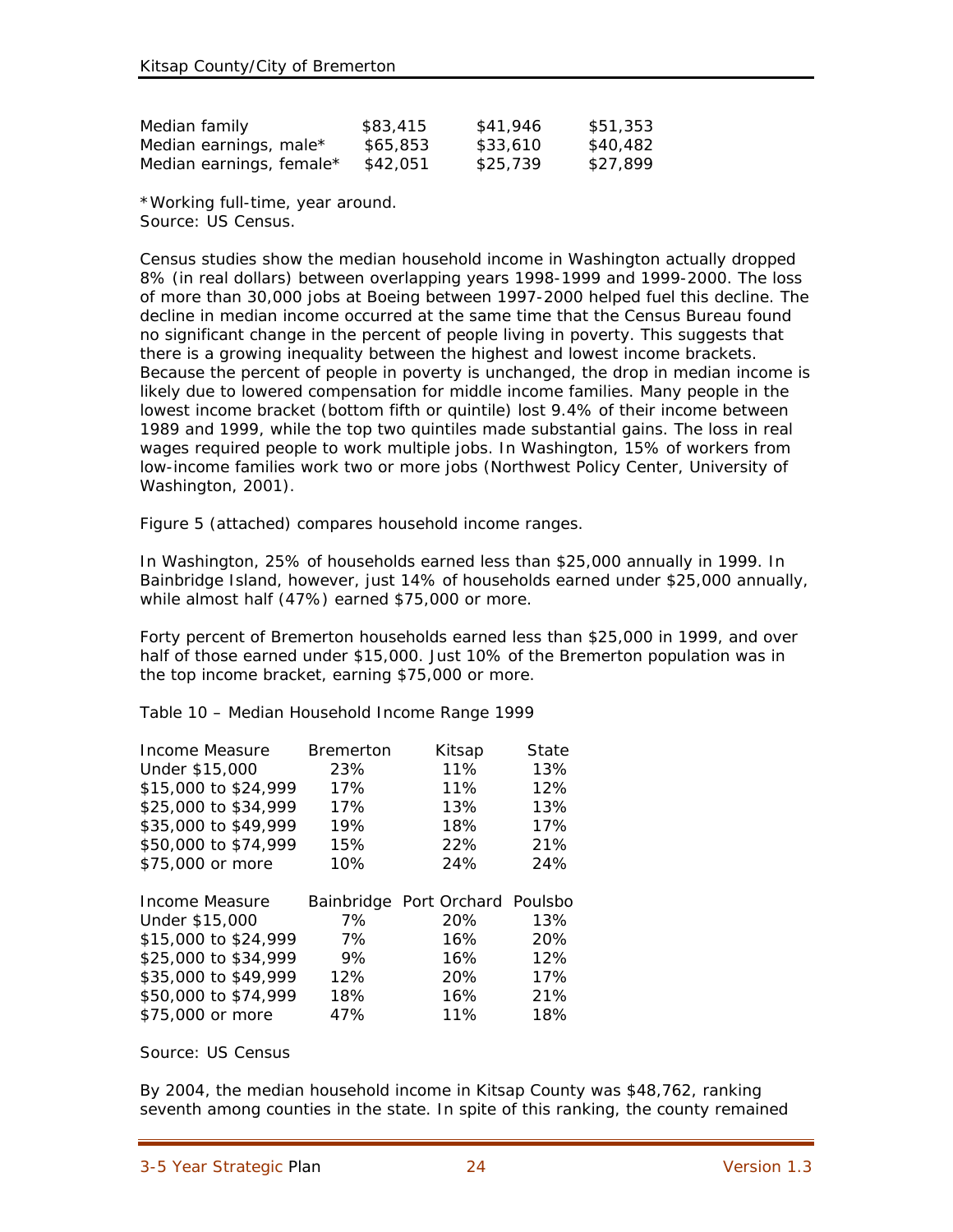below the state median household income \$51,762, largely due to the impact of King County's higher incomes on state statistics (Kitsap County Trends, 2005).

Population in Poverty

From 2002 to 2003, Washington State was in the top ten list of states with the greatest increase in poverty, with nearly a 1% increase in poverty in one year alone. In 1999, 11% of the total population in Washington lived in poverty, while in Kitsap County, 9% of the population lived in poverty. This rate varied by community within Kitsap County.

Bremerton had the highest rate of poverty in the county, at 19%.

Table 11 – Percent of Population Living in Poverty 1999

| <b>Population Group</b> | <b>Bremerton</b> | Kitsap       | State   |
|-------------------------|------------------|--------------|---------|
| Individuals             | 19%              | 9%           | 11%     |
| 18 or older             | 17%              | 8%           | 10%     |
| 65 or older             | 11%              | 6%           | 8%      |
| Families                | 16%              | 6%           | 7%      |
| with children $<$ 18    | 23%              | 9%           | 11%     |
| with children $< 5$     | 25%              | 12%          | 15%     |
| Females alone           |                  |              |         |
| with children $<$ 18    | 44%              | 30%          | 31%     |
| with children $< 5$     | 50%              | 42%          | 46%     |
|                         |                  |              |         |
|                         |                  |              |         |
| <b>Population Group</b> | Bainbridge       | Port Orchard | Poulsbo |
| Individuals             | 4%               | 13%          | 9%      |
| 18 or older             | 5%               | 11%          | 8%      |
| 65 or older             | 3%               | 9%           | 6%      |
| <b>Families</b>         | 3%               | 11%          | 8%      |
| with children $<$ 18    | 4%               | 17%          | 14%     |
| with children $<$ 5     | 4%               | 14%          | 25%     |
| Females alone           |                  |              |         |
| with children $<$ 18    | 14%              | 47%          | 43%     |
| with children $<$ 5     | 31%              | 45%          | 65%     |

#### Source: US Census

Women alone with young children under the age of five are the most likely segment of the population to live in poverty. Almost two-thirds of women alone with children under the age of five in Poulsbo were living in poverty in 1999, considerably higher than Kitsap County as a whole (42% were living in poverty). Half of women alone with children under five in Bremerton were living in poverty.

Figure 6 (attached) shows percent of population in poverty by census block group.

Low- and Moderate-Income Neighborhoods

There were 23 census block groups in Kitsap County - outside of Bremerton - where the majority of households are primarily low and moderate income. There were no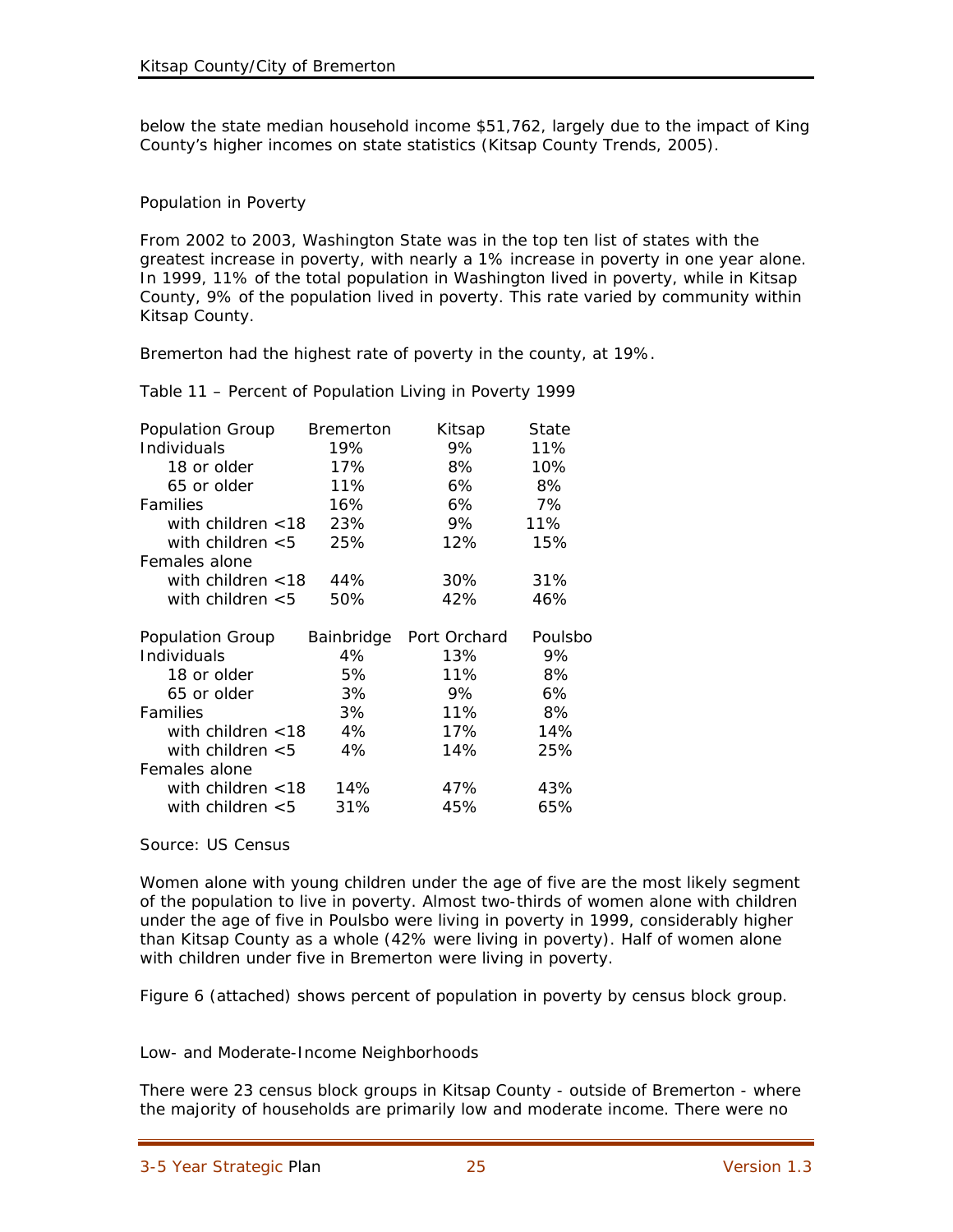large areas of concentration of low and moderate income residents. However, the areas with the greater concentrations tended to be located in the Port Orchard/Parkwood area, immediately west and south of the City of Bremerton, in the Silverdale area, and spots near the City of Paulsbo and north Bainbridge Island. Areas of "concentration of low-income households" are defined as those block groups with 61% or more low and moderate income households. There were 12 such block groups in the county, located generally in the areas described above.

#### Other Indicators of Need

Students Eligible for Free and Reduced-Cost Lunches

According to the Office of the Superintendent of Public Instruction (OSPI), 29% of students enrolled in 18 elementary schools in Kitsap County were eligible for free or reduced-cost lunches during the 2003-2004 school year. Highest among these were Armin Jahr and Crownhill Elementary Schools in Bremerton, with 57% and 59% eligibility respectively. Twenty-nine percent of middle school students were also eligible for free and reduced-cost lunches. Again, the highest eligibility rates were in Bremerton.

# **Lead-based Paint (91.215 (g))**

- 1. Estimate the number of housing units that contain lead-based paint hazards, as defined in section 1004 of the Residential Lead-Based Paint Hazard Reduction Act of 1992, and are occupied by extremely low-income, low-income, and moderate-income families.
- 2. Outline actions proposed or being taken to evaluate and reduce lead-based paint hazards and describe how lead based paint hazards will be integrated into housing policies and programs.
- 3-5 Year Strategic Plan Lead-based Paint response:

The Residential Lead-Based Paint Hazard Reduction Act of 1992 seeks to identify and mitigate sources of lead in the home. A high level of lead in the blood is particularly toxic to children aged six and younger. Lead can damage the central nervous system, cause mental retardation, convulsions and sometimes death. Even low levels of lead can result in lowered intelligence, reading and learning disabilities, decreased attention span, hyperactivity and aggressive behavior.

Children who live in homes with lead-based paint can become exposed by inadvertently swallowing lead contained in household dust. This is particularly a problem when houses are remodeled using practices such as scraping or sanding of old paint. Lead-based paint is not the only culprit. Lead has also been identified in many other sources, including some vinyl blinds, pottery, lead in water pipes, lead in dust brought into the home from work sites, some hobbies (like lead solder in stained glass work), and some herbal remedies.

The Center for Disease Control and Prevention (CDC) recommends that children ages 1 and 2 should be screened for lead poisoning. The CDC also recommends that children 3 to 6 years of age should be tested for lead if they have not been tested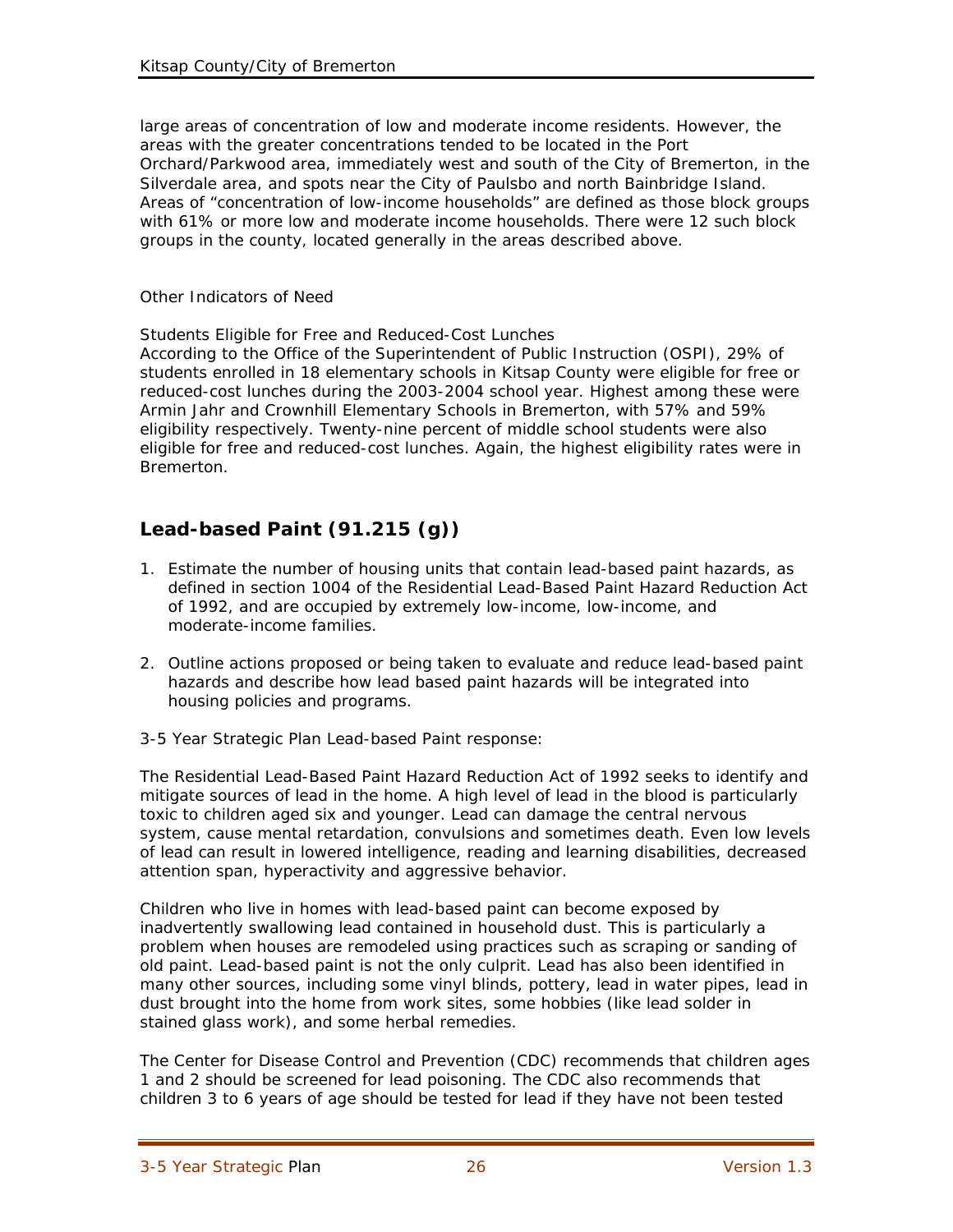before and receive services from public assistance programs; if they live in or regularly visit a building built before 1950; if they live in or visit a home built before 1978 that is being remodeled; or if they have a brother, sister, or playmate who has had lead poisoning. Unfortunately, the Washington Department of Health estimates that only 4% of Washington children ever receive a blood lead test.

In the 4-year period from 2000 through 2003, 33,025 children under the age of 6 were tested in the state of Washington and 425 had confirmed elevated blood-lead levels. CDC provides funding for testing for children who are not eligible for Medicaid or who do not have private insurance. Most of the testing is performed by private physicians and clinics, at the request of parents. The Washington Department of Human Services maintains a web site with instructions for lead testing, an indication of hazards, lists of resources and links to other sites.

The State of Washington Lead Poisoning Prevention Program compiles data on testing statewide and results of those tests. Testing data are not tracked by location unless the children are Medicaid-eligible. Results that are confirmed positive for elevated blood-lead levels are tracked by location. The information is reported to the county health department for follow-up.

The age of the housing unit is a leading indicator of the presence of lead-hazard, along with building maintenance. Lead was banned from residential paint in 1978. The 1999 national survey found that 67% of housing built before 1940 had significant LBP hazards. This declined to 51% of houses built between 1940 and 1959, 10% of houses built between 1960 and 1977 and just 1% after that. Based on those estimates, approximately 5,875 homes pose potential lead-based paint hazards in Bremerton. However, the Clickner study also noted that there were regional differences in the probability of a hazard; the risk was more prevalent on the east coast (43%) than on the west coast (19%) (Clickner, R. et al. "National Survey of Lead and Allergens in Housing, Final Report, Volume 1: Analysis of Lead Hazards." Report to Office of Lead Hazard Control, US Department of Housing and Urban Development, 2001).

Table 12A - Potential Lead-Based Paint (LBP) Hazards, Kitsap County, 2000

|                     | Total  |       | <b>Potential Hazards</b> |
|---------------------|--------|-------|--------------------------|
| Date Built          | Units  | ℅     | Number                   |
| Before 1940         | 8,709  | 67%   | 5,835                    |
| 1940 to 1959 13,112 |        | 51%   | 6,687                    |
| 1960 to 1979 28,203 |        | 10%   | 2,820                    |
| 1980 to 2000 42,620 |        | $1\%$ | 426                      |
| Total               | 92,644 | 17%   | 15,769                   |

Source: US Census; Clickner, et al.

Table 12B - Potential Lead-Based Paint (LBP) Hazards, Bremerton, 2000

|              | Total | <b>Potential Hazards</b> |
|--------------|-------|--------------------------|
| Date Built   | Units | <b>Number</b><br>℅       |
| Before 1940  | 3.556 | 67%<br>2,383             |
| 1940 to 1959 | 5.976 | 3,048<br>51%             |
| 1960 to 1979 | 4.152 | 10%<br>415               |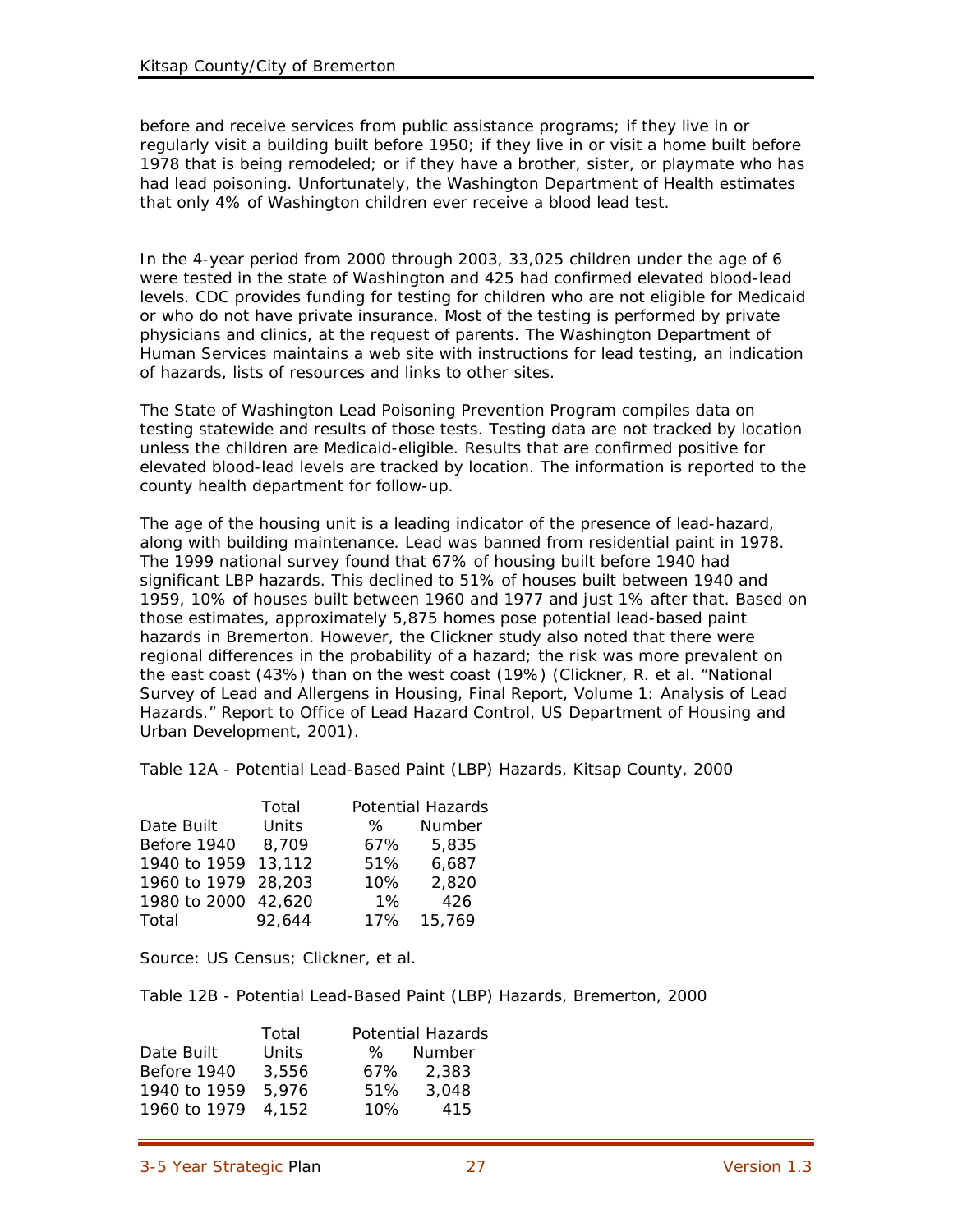| 1980 to 2000 2.947 |        | $1\%$ | 29.       |
|--------------------|--------|-------|-----------|
| Total              | 16.631 |       | 36% 5.875 |

Source: US Census; Clickner, et. al.

The older age of Bremerton's housing stock, with an associated increased cost for maintenance, has an impact on the conditions of housing, as detailed below, particularly in common deference of maintenance as homes approach obsolescence in today's market for homeowners.

As the Bremerton's ownership base is about 40% of the total number of units and low-income and moderate-income households represent upwards of 40% of the population, there are perhaps 2,400 individual households at risk while in the County, (15,342 dwellings divided by the % of low-mod income households)

The City has partnered with the direct-service organization Kitsap Community Services to purchase lead-testing equipment. Testing is done in association with each new project undertaken in the City and County. Abatement plans by trained, insured contractors are part of every project.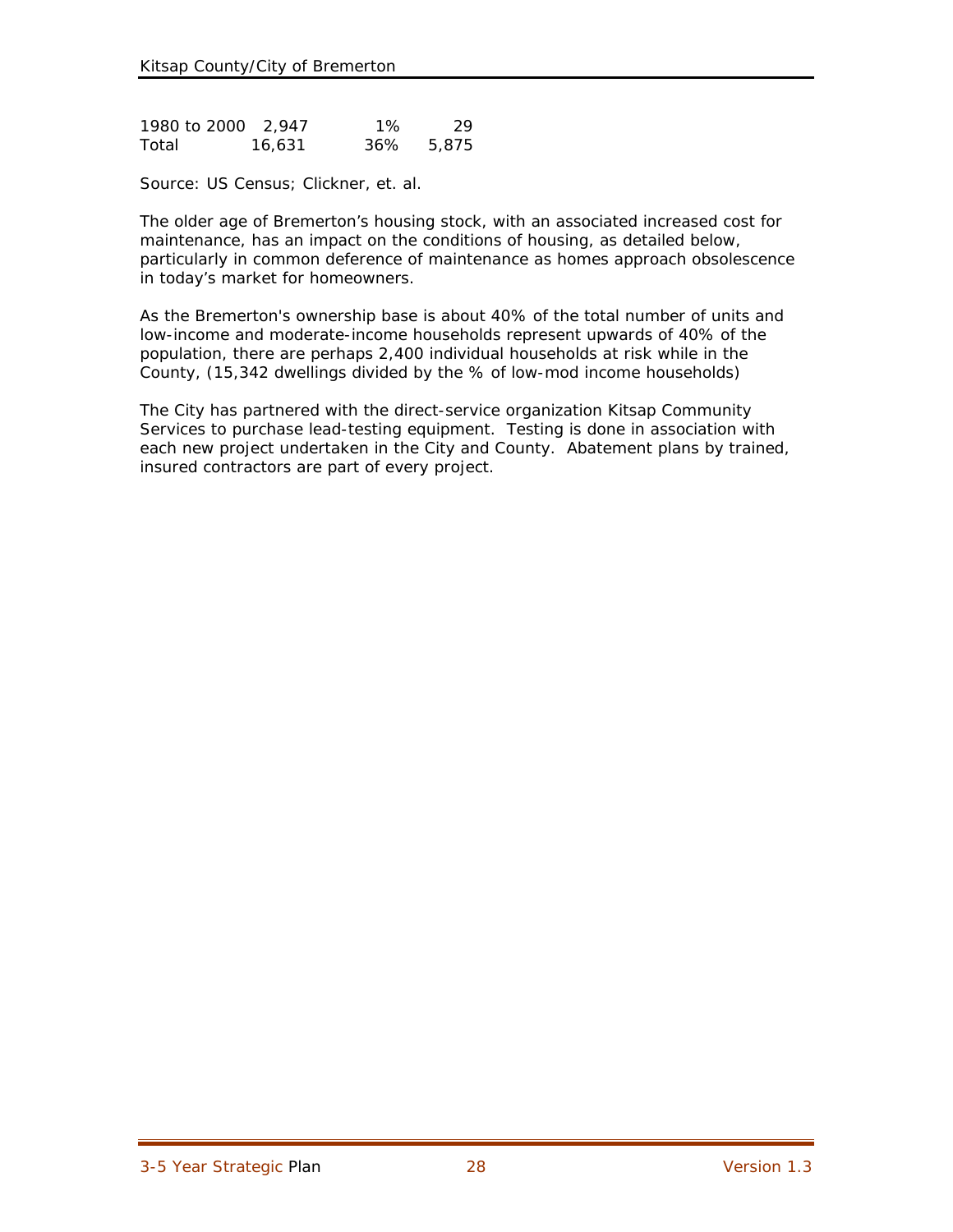# HOUSING

# **Housing Needs (91.205)**

\*Please also refer to the Housing Needs Table in the Needs.xls workbook

- 1. Describe the estimated housing needs projected for the next five year period for the following categories of persons: extremely low-income, low-income, moderate-income, and middle-income families, renters and owners, elderly persons, persons with disabilities, including persons with HIV/AIDS and their families, single persons, large families, public housing residents, families on the public housing and section 8 tenant-based waiting list, and discuss specific housing problems, including: cost-burden, severe cost- burden, substandard housing, and overcrowding (especially large families).
- 2. To the extent that any racial or ethnic group has a disproportionately greater need for any income category in comparison to the needs of that category as a whole, the jurisdiction must complete an assessment of that specific need. For this purpose, disproportionately greater need exists when the percentage of persons in a category of need who are members of a particular racial or ethnic group is at least ten percentage points higher than the percentage of persons in the category as a whole.
- 3-5 Year Strategic Plan Housing Needs response:

NEED FOR HOUSING ASSISTANCE

Renter Households with Problems

Forty percent of all renter households in Kitsap County had housing problems in 2000, most because of the burden of cost in excess of 30% of household income. Households with the lowest incomes had the greatest burden – over 70% of households with incomes at or below 30% of area median income were paying in excess of 30% of their income for rent and 56% had housing costs that equaled more than half of their income. The most severely burdened were large households.

Table 13A – Kitsap County Renter Households and Percent with Housing Problems, 2000

| Type of Household/                | Elderly      | Small          | Large        | All            | Total          |
|-----------------------------------|--------------|----------------|--------------|----------------|----------------|
| HH Income Level                   | $(1-2)$      | $(2-4)$        | $(5+)$       | Others         | Renters        |
| 0% to 30% MFI                     | 967          | 2,050          | 369          | 1.999          | 5,385          |
| % with problems                   | 57.6%        | 76.8%          | 86.4%        | 75.0%          | 73.4%          |
| Cost burden $>30\%$               | 56.0%        | 72.7%          | 77.2%        | 74.3%          | 70.6%          |
| Cost burden $>50\%$               | 39.3%        | 58.5%          | $63.7\%$     | $60.0\%$       | 56.0%          |
| 31% to 50% MFI<br>% with problems | 974<br>69.2% | 2.154<br>70.5% | 515<br>70.9% | 1,315<br>81.7% | 4,958<br>73.3% |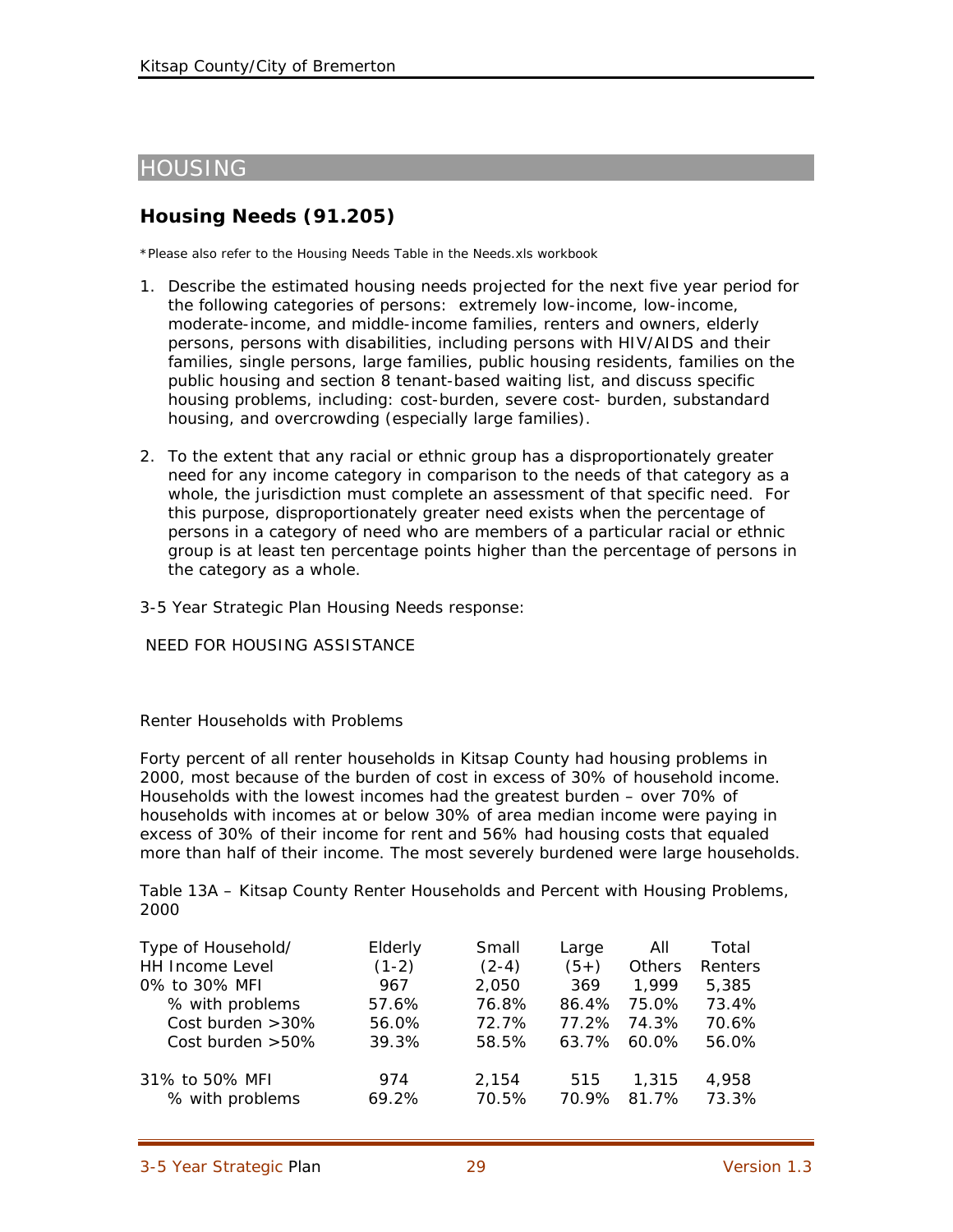| Cost burden $>30\%$ | 67.2% | 68.4%   | 54.4%   | 79.1%   | 69.6%   |
|---------------------|-------|---------|---------|---------|---------|
| Cost burden $>50\%$ | 33.4% | 16.9%   | $9.7\%$ | 20.5%   | 20.4%   |
| 51% to 80% MFI      | 771   | 3,050   | 915     | 2,255   | 6,991   |
| % with problems     | 53.3% | 35.7%   | 38.8%   | 38.6%   | 39.0%   |
| Cost burden $>30\%$ | 51.0% | 27.7%   | 23.5%   | 36.4%   | 32.5%   |
| Cost burden $>50\%$ | 25.7% | 0.5%    | $1.6\%$ | 1.3%    | 3.7%    |
| >80% MFI            | 894   | 5,239   | 855     | 3,815   | 10,803  |
| % with problems     | 24.5% | 8.2%    | 22.8%   | 5.5%    | $9.7\%$ |
| Cost burden $>30\%$ | 24.5% | 2.5%    | 4.1%    | 3.8%    | 4.9%    |
| Cost burden $>50\%$ | 11.2% | $0.0\%$ | $0.0\%$ | $0.4\%$ | 1.1%    |
| Total renters       | 3,606 | 12,493  | 2,654   | 9,384   | 28,137  |
| % with problems     | 51.6% | 36.9%   | 46.5%   | 38.9%   | 40.4%   |
| Cost burden > 30%   | 50.2% | 31.5%   | 30.7%   | 37.2%   | 35.7%   |
| Cost burden $>50\%$ | 27.8% | 12.6%   | 11.3%   | 16.1%   | 15.6%   |

Notes: MFI is median family income. Housing problems include cost greater than 30% of income and/or overcrowding and/or without complete kitchen or plumbing facilities. Cost includes rent and utilities. Totals may vary slightly from census data. Source: HUD 2000 CHAS data.

Forty-seven percent of all renter households in Bremerton had housing problems in 2000, most because of the burden of costs in excess of 30% of household income. Households with the lowest incomes had the greatest burden – over 75% of households with incomes at or below 30% of area median income were paying in excess of 30% of their income for rent and 53% had housing costs that equaled more than half of their income. Like in the county as a whole, the most severely burdened were large households.

Table 13B – Bremerton Renter Households and Percent with Housing Problems, 2000

| Type of Household/     | Elderly | Small   | Large   | All           | Total   |
|------------------------|---------|---------|---------|---------------|---------|
| <b>HH Income Level</b> | $(1-2)$ | $(2-4)$ | $(5+)$  | <b>Others</b> | Renters |
| 0% to 30% MFI          | 411     | 864     | 142     | 1,024         | 2,441   |
| % with problems        | 62.3%   | 76.3%   | 86.6%   | 78.0%         | 75.3%   |
| Cost burden $>30\%$    | 61.3%   | 69.3%   | 66.2%   | 77.6%         | 71.3%   |
| Cost burden $>50\%$    | 46.0%   | 50.9%   | 56.3%   | 58.1%         | 53.4%   |
| 31% to 50% MFI         | 392     | 775     | 190     | 610           | 1.967   |
| % with problems        | 70.7%   | 66.5%   | 71.1%   | 75.4%         | 70.5%   |
| Cost burden $>30\%$    | 67.1%   | 61.9%   | 36.8%   | 71.3%         | 63.4%   |
| Cost burden $>50\%$    | 38.0%   | 14.8%   | $0.0\%$ | 9.0%          | 16.2%   |
| 51% to 80% MFI         | 263     | 880     | 183     | 679           | 2,005   |
| % with problems        | 51.0%   | 33.5%   | 23.5%   | 24.2%         | 31.7%   |
| Cost burden $>30\%$    | 47.9%   | 21.0%   | 10.4%   | 21.9%         | 23.9%   |
| Cost burden $>50\%$    | 35.0%   | 0.0%    | $0.0\%$ | 0.6%          | 4.8%    |
| $>80\%$ MFI            | 279     | 1,034   | 174     | 1.014         | 2,501   |
| % with problems        | 30.1%   | 11.5%   | 34.5%   | 4.3%          | 12.3%   |
| Cost burden $>30\%$    | 30.1%   | 2.4%    | 0.0%    | 3.0%          | 5.6%    |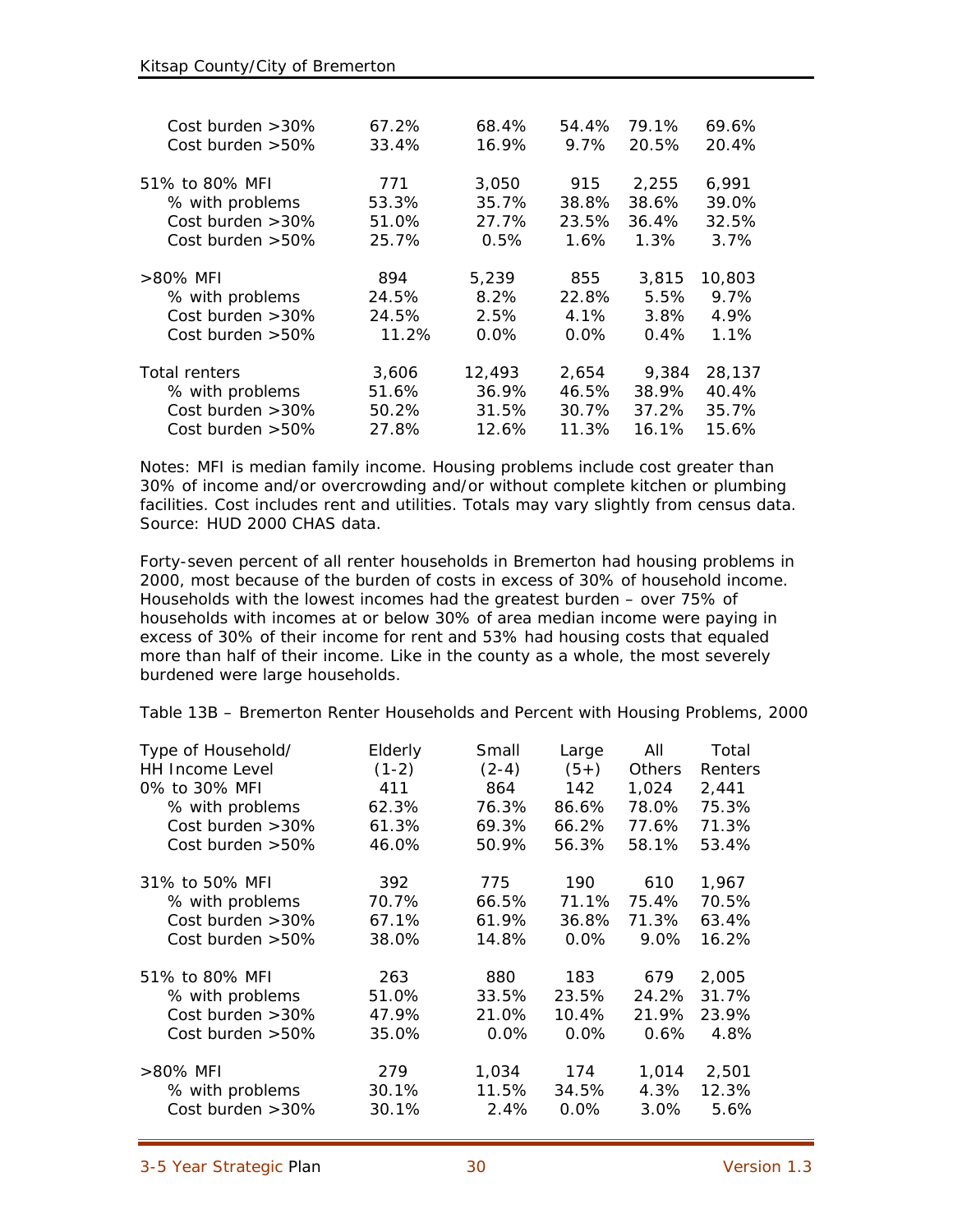| Cost burden $>50\%$ | 8.6%  | $0.0\%$  | $0.0\%$  | <u>በ በ% </u>      | 1 በ%          |
|---------------------|-------|----------|----------|-------------------|---------------|
| Total renters       | 1.345 | 3.553    | 689      | 3.327             | 8.914         |
| % with problems     | 55.8% | 44.7%    | 524%     |                   | 44.1% 46.7%   |
| Cost burden $>30\%$ | 53.9% | 36.3%    | 26.6%    | $42.4\%$ $40.5\%$ |               |
| Cost burden $>50\%$ | 33.8% | $15.6\%$ | $11.6\%$ | 19 7% ነ           | <u>19.6% </u> |

Notes: MFI is median family income. Housing problems include cost greater than 30% of income and/or overcrowding and/or without complete kitchen or plumbing facilities. Cost includes rent and utilities. Totals may vary slightly from census data. Source: HUD 2000 CHAS data.

The following racial/ethnic renter households resided in Kitsap County in 2000:

- 1,239 Black non-Hispanic renters
- 1,339 Hispanic renters
- 494 Native American renters
- 925 Asian renters
- 220 Pacific Islander renters

Racial/Ethnic households tend to have disproportionate housing problems compared to non-minority households. In the county, three renter household types had disproportionate problems (more than 10 percentage point difference from all renters):

- Hispanic renters with incomes between 30% and 50% of AMI
- Asian non-Hispanic renters with incomes above 80% of AMI
- Pacific Islander non-Hispanic renters with incomes above 80% of AMI

The following racial/ethnic minority renter households resided in Bremerton in 2000:

- 650 Black non-Hispanic renters
- 443 Hispanic renters
- 213 Native American renters
- 389 Asian renters
- 54 Pacific Islander renters

Information on which households have disproportionate needs should be carefully considered before drawing conclusions with regard to Bremerton households, as the number of households in some categories is quite small.

Eight types of renter households had disproportionate problems (more than 10 percentage points different than all renters):

- Black non-Hispanic renters with incomes 30% or less of AMI
- Black non-Hispanic renters with incomes between 50% and 80% of AMI
- Hispanic renters with incomes between 30% and 50% of AMI
- Hispanic renters with incomes above 80% of AMI
- Native American non-Hispanic renters with incomes 30% or less of AMI
- Asian non-Hispanic renters with incomes 30% or less of AMI
- Asian non-Hispanic renters with incomes between 30% and 50% of AMI
- Pacific Islander non-Hispanic renters with incomes between 50% and 80% of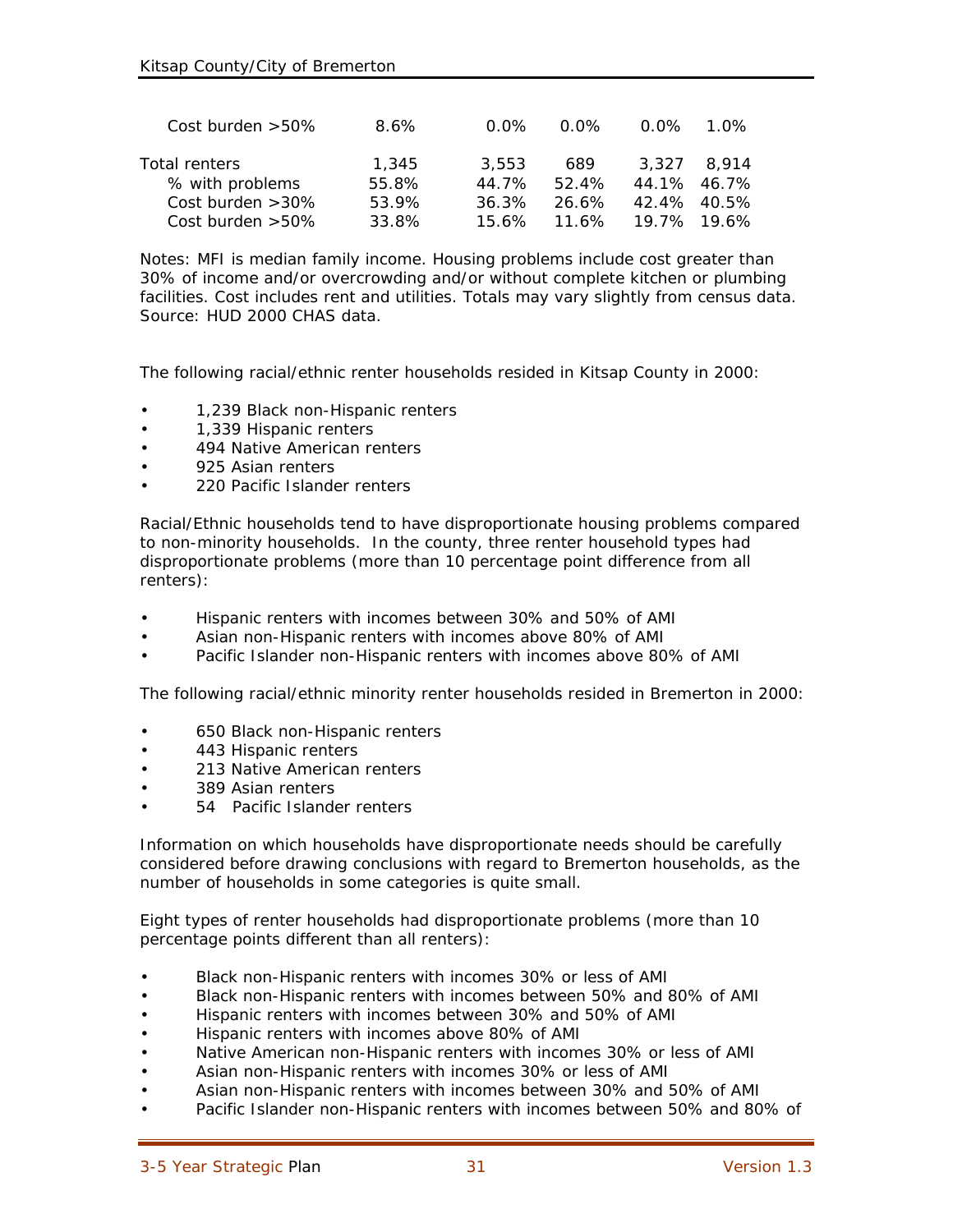AMI

## SOURCE: HUD 2000 CHAS data

#### Owner Households with Problems

Owner households in Kitsap County likewise experience problems with housing, due to cost burden, overcrowding, and/or lack of complete kitchen and plumbing facilities. Over 27% of all owner households experienced problems in 1999, most frequently because of costs in excess of 30% of household income. Three-quarters of owner households at the lowest income level experienced housing problems. Costs considered in preparing the table below included mortgage payment, taxes, insurance and utilities. Even households without mortgage payments may be burdened by housing costs. Meeting rising utility costs, taxes and insurance can be a challenge, especially for those on fixed incomes, such as the elderly. Repairs and maintenance costs increase the burden.

Table 14A – Kitsap County Owner Households and Percent with Housing Problems, 2000

| Type of Household/<br><b>HH Income Level</b> | Elderly<br>$(1-2)$ | Small<br>$(2-4)$ | Large<br>$(5+)$ | All<br>Others | Total<br>Owners |
|----------------------------------------------|--------------------|------------------|-----------------|---------------|-----------------|
| 0% to 30% MFI                                | 1,133              | 675              | 162             | 544           | 2,514           |
| % with problems                              | 68.7%              | 83.0%            | 82.1%           | 77.9%         | 75.4%           |
| Cost burden > 30%                            | 68.7%              | 80.7%            | 72.8%           | 76.1%         | 73.8%           |
| Cost burden > 50%                            | 48.0%              | 67.4%            | 64.2%           | 68.8%         | 58.8%           |
| 31% to 50% MFI                               | 1,829              | 1,098            | 304             | 689           | 3,920           |
| % with problems                              | 46.5%              | 75.4%            | 91.8%           | 69.5%         | 62.1%           |
| Cost burden > 30%                            | 46.5%              | 73.6%            | 87.2%           | 66.6%         | 60.8%           |
| Cost burden > 50%                            | 22.7%              | 52.3%            | 46.1%           | 45.7%         | 36.8%           |
| 51% to 80% MFI                               | 3,080              | 3,332            | 1,128           | 1,278         | 8,818           |
| % with problems                              | 25.8%              | 65.6%            | 70.3%           | 64.0%         | 52.1%           |
| Cost burden $>30\%$                          | 25.8%              | 64.6%            | 59.3%           | 62.9%         | 50.1%           |
| Cost burden > 50%                            | 58.8%              | 20.9%            | 11.9%           | 20.3%         | 15.4%           |
| >80% MFI                                     | 7,606              | 26,030           | 4,224           | 5,104         | 42,964          |
| % with problems                              | 11.6%              | 15.9%            | 22.2%           | 22.5%         | 16.5%           |
| Cost burden > 30%                            | 11.1%              | 14.7%            | 13.9%           | 21.7%         | 14.8%           |
| Cost burden $>50\%$                          | 1.8%               | 1.4%             | 0.4%            | 1.7%          | 1.4%            |
| <b>Total owners</b>                          | 13,648             | 31,135           | 5,818           | 7,615         | 58,216          |
| % with problems                              | 24.2%              | 24.7%            | 36.9%           | 37.7%         | 27.5%           |
| Cost burden > 30%                            | 24.0%              | 23.5%            | 28.2%           | 36.6%         | 25.8%           |
| Cost burden $>50\%$                          | 10.0%              | 6.8%             | 6.8%            | 13.6%         | 8.4%            |

Notes: MFI is median family income. Housing problems include cost greater than 30% of income and/or overcrowding and/or without complete kitchen or plumbing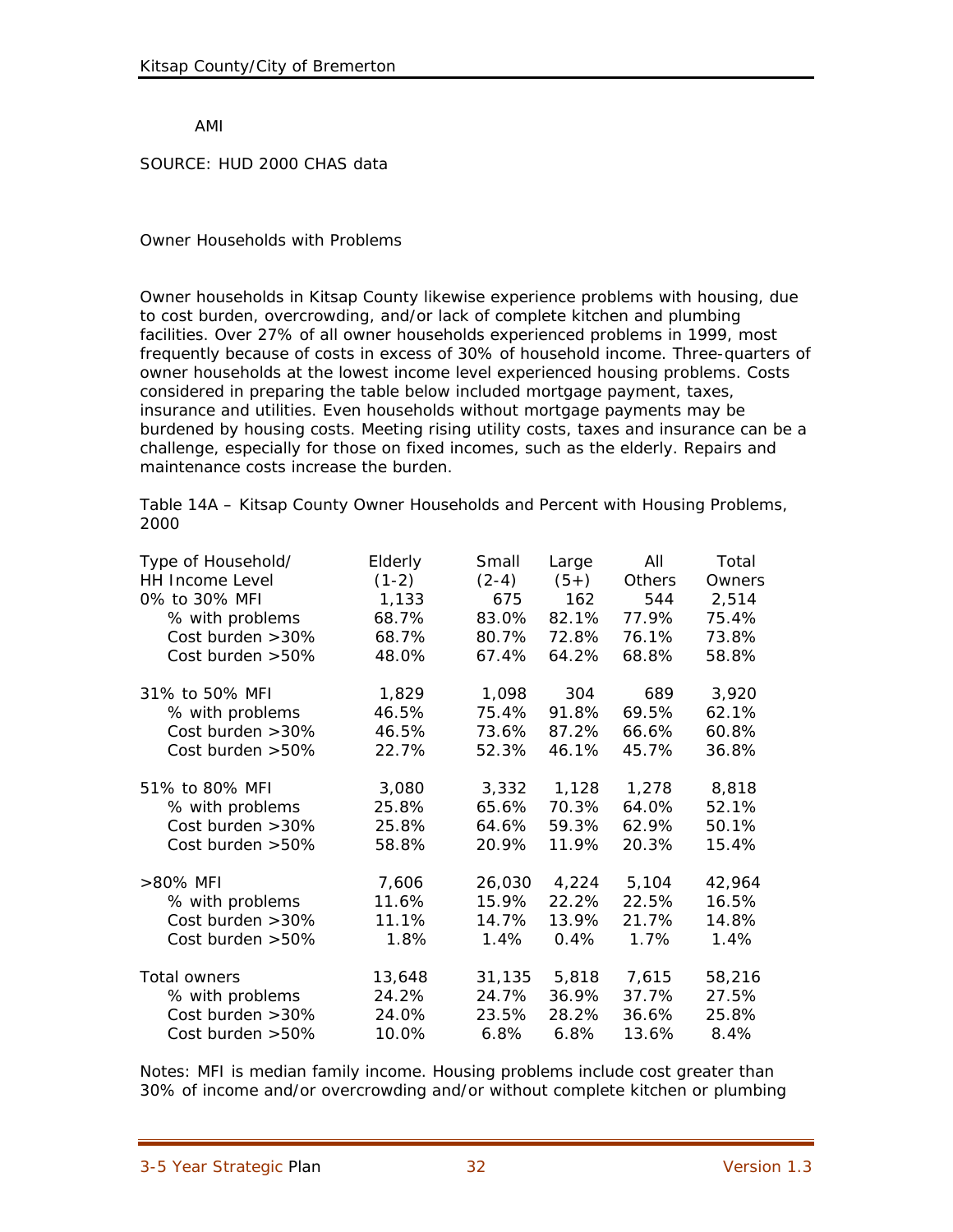facilities. Cost includes mortgage payment, taxes, insurance and utilities. Totals may vary slightly from census data.

Source: HUD 2000 CHAS tables.

Almost 25% of all Bremerton owner households experienced problems in 1999, again, most frequently because of costs in excess of 30% of household income. Twothirds of owner households at the lowest income level experienced housing problems.

Table 14B – Bremerton Owner Households and Percent with Housing Problems, 2000

| Type of Household/     | Elderly | Small   | Large  | All           | Total  |
|------------------------|---------|---------|--------|---------------|--------|
| <b>HH Income Level</b> | $(1-2)$ | $(2-4)$ | $(5+)$ | <b>Others</b> | Owners |
| 0% to 30% MFI          | 177     | 68      | 29     | 79            | 353    |
| % with problems        | 70.1%   | 64.7%   | 86.2%  | 62.0%         | 68.6%  |
| Cost burden > 30%      | 70.1%   | 50.0%   | 86.2%  | 62.0%         | 65.7%  |
| Cost burden > 50%      | 50.3%   | 35.3%   | 86.2%  | 62.0%         | 53.0%  |
| 31% to 50% MFI         | 258     | 155     | 44     | 123           | 580    |
| % with problems        | 32.2%   | 83.9%   | 100.0% | 55.3%         | 56.0%  |
| Cost burden > 30%      | 32.2%   | 77.4%   | 100.0% | 55.3%         | 54.3%  |
| Cost burden > 50%      | 9.3%    | 51.6%   | 43.2%  | 15.4%         | 24.5%  |
| 51% to 80% MFI         | 504     | 355     | 128    | 229           | 1,216  |
| % with problems        | 28.6%   | 47.9%   | 53.1%  | 58.5%         | 42.4%  |
| Cost burden > 30%      | 28.6%   | 47.9%   | 33.6%  | 56.8%         | 40.0%  |
| Cost burden > 50%      | 9.9%    | 12.7%   | 3.1%   | 8.7%          | 9.8%   |
| >80% MFI               | 989     | 1,874   | 280    | 793           | 3,936  |
| % with problems        | 2.4%    | 11.4%   | 19.6%  | 15.5%         | 10.6%  |
| Cost burden > 30%      | 2.4%    | 10.9%   | 14.3%  | 15.0%         | 9.8%   |
| Cost burden > 50%      | 0.4%    | 0.2%    | 0.0%   | 0.5%          | 0.3%   |
| Total owners           | 1,928   | 2,452   | 481    | 1,224         | 6,085  |
| % with problems        | 19.5%   | 22.8%   | 39.9%  | 30.6%         | 24.6%  |
| Cost burden > 30%      | 19.5%   | 21.5%   | 31.6%  | 29.9%         | 23.4%  |
| Cost burden $>50\%$    | 8.7%    | 6.2%    | 10.0%  | 7.5%          | 7.6%   |

Notes: MFI is median family income. Housing problems include cost greater than 30% of income and/or overcrowding and/or without complete kitchen or plumbing facilities. Cost includes mortgage payment, taxes, insurance and utilities. Totals may vary slightly from census data.

Source: HUD 2000 CHAS tables.

The following racial/ethnic homeowner households resided in Kitsap County in 2000:

- 1,937 Black, non-Hispanic owner-occupants
- 1,205 Hispanic owner-occupants
- 589 Native American owner-occupants
- 1,875 Asian owner-occupants
- 194 Pacific Islander owner-occupants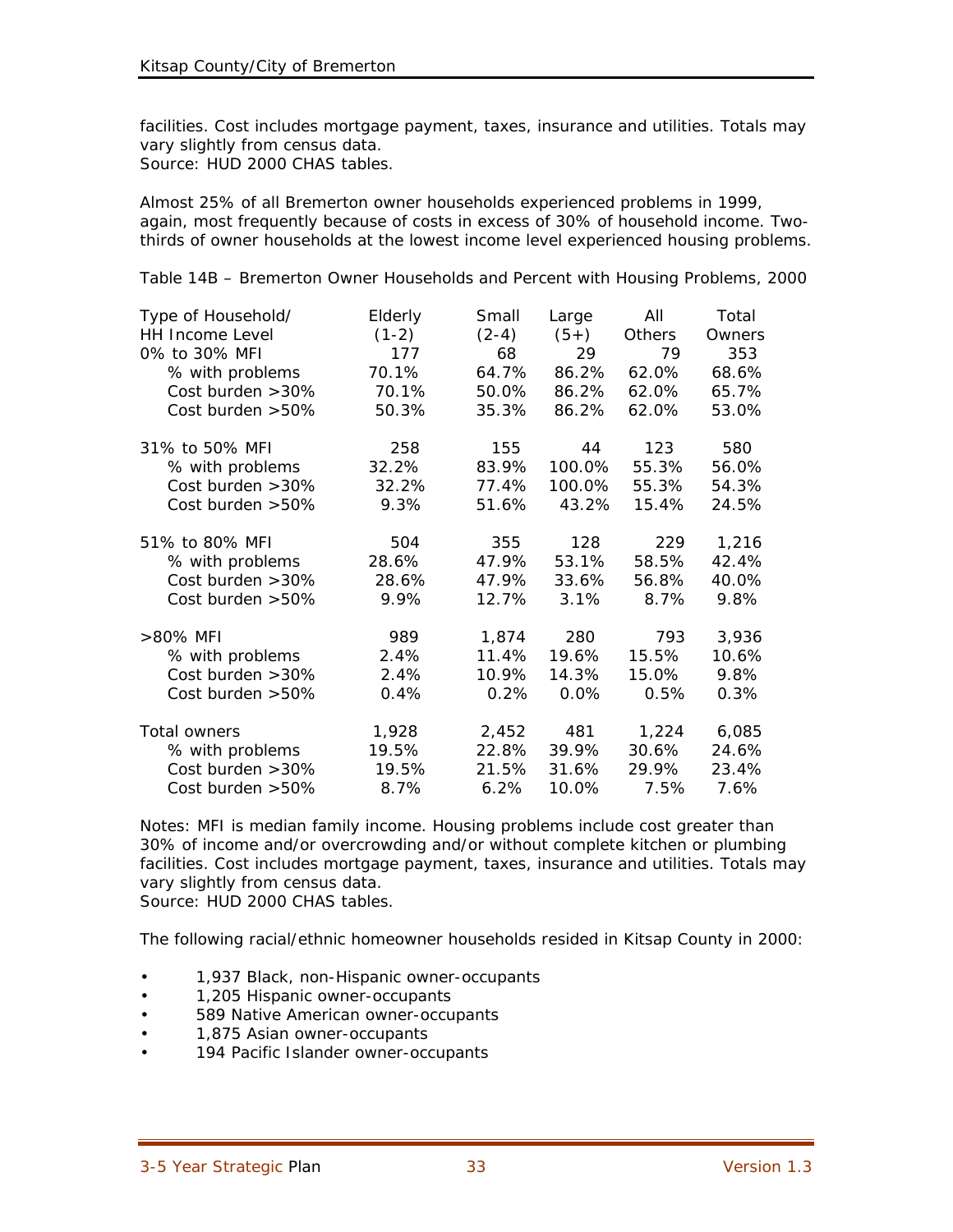Several categories of racial/ethnic households had disproportionate housing problems (more than 10 percentage point difference from all owners) in Kitsap County:

- Black non-Hispanic owner-occupants with incomes between 30% and 50% of AMI
- Black non-Hispanic owner-occupants with incomes between 50% and 80% of AMI
- Hispanic owner-occupants with incomes between 30% and 50% of AMI
- Hispanic owner-occupants with incomes between 50% and 80% of AMI
- Asian non-Hispanic owner-occupants with incomes between 50% and 80% of AMI

The following racial/ethnic minority owner households resided in Bremerton in 2000:

- 146 Black non-Hispanic owner-occupants
- 108 Hispanic owner-occupants
- 239 Native American owner-occupants
- 641 Asian owner-occupants
- 58 Pacific Islander owner-occupants

Owner households with disproportionate problems (more than 10 percentage points of difference):

- Black non-Hispanic owner-occupants with incomes between 50% and 80% of AMI
- Hispanic owner-occupants with incomes between 30% and 50% of AMI
- Hispanic owner-occupants with incomes above 80% of AMI
- Asian non-Hispanic owner-occupants with incomes between 30% and 50% of AMI
- Asian non-Hispanic owner-occupants with incomes between 50% and 80% of AMI

## **Overcrowding**

A unit is considered overcrowded when there are more people than rooms. Crowding is not as much a problem in Kitsap County as it is in the nation and the state. In Washington, 5% of households live in overcrowded conditions (1.01 or more persons per room). This is true of just 3% of households in Kitsap County. However, in Bremerton, 6% of households live in overcrowded conditions.

Table 15 - Overcrowded Conditions, 2000

| Condition        | <b>Bremerton</b> |     | Kitsap |       | WA  | US  |
|------------------|------------------|-----|--------|-------|-----|-----|
| Persons per Room | <b>Number</b>    | ℅   | Number | ℅     | ℅   | ℅   |
| $1.00$ or less   | 14.234           | 94% | 83,378 | 97%   | 95% | 94% |
| $1.01 - 1.50$    | 473              | 3%  | 1.970  | 2%    | 3%  | 3%  |
| More than 1.50   | 378              | 3%  | 1.068  | $1\%$ | 2%  | 3%  |

Source: US Census.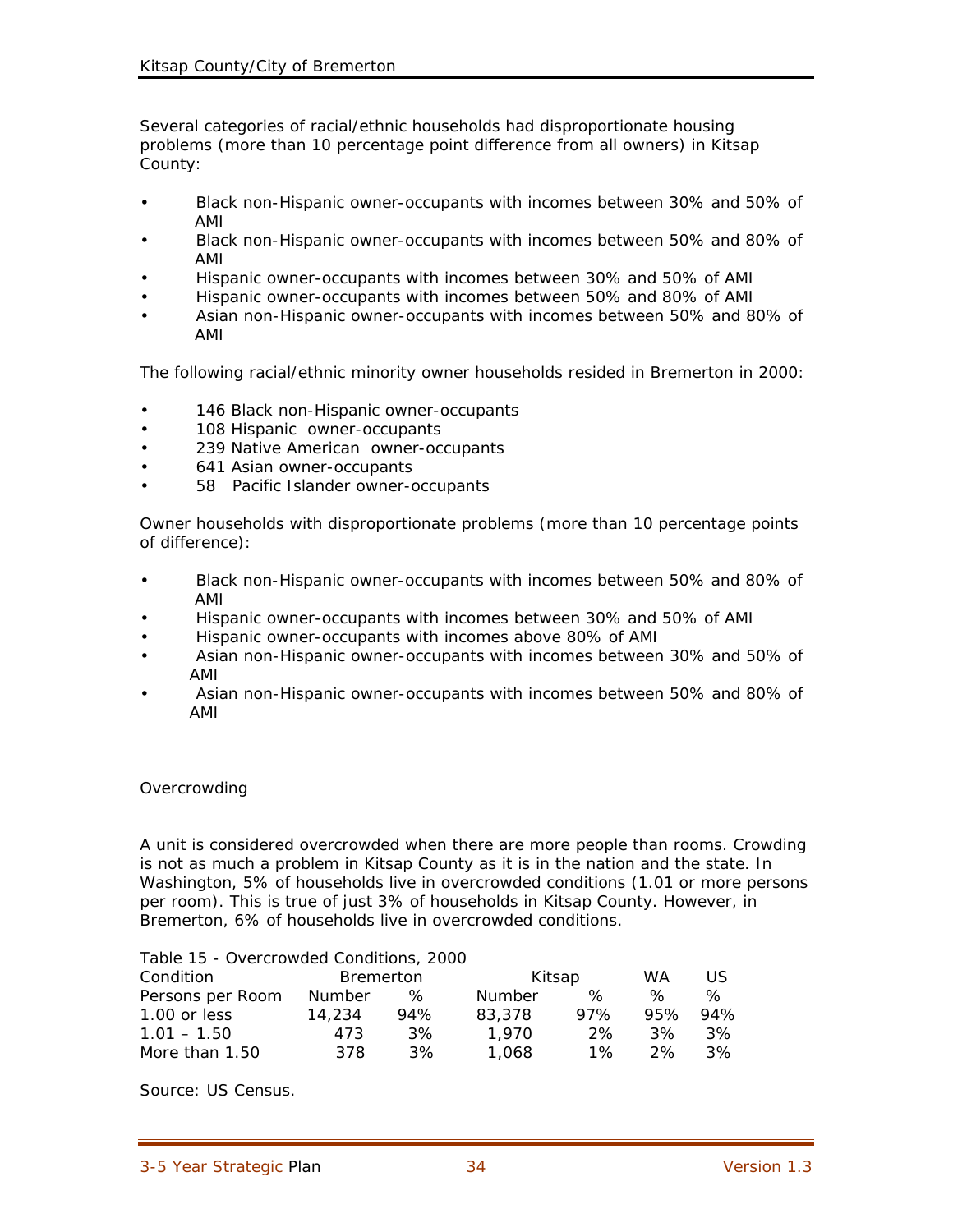Persons with Disabilities

Persons with disabilities often have needs for special accommodations in housing, ranging from modest accommodations to more substantial modifications and assistance. The 2000 census identified 34,152 persons with disabilities in Kitsap County, including 7,041 persons with disabilities in Bremerton.

Table 16A - Persons with Disabilities, Kitsap County, 2000

| Age       | Male   | Female | Total  |
|-----------|--------|--------|--------|
| $16 - 20$ | -945   | 775    | 1,720  |
| $21 - 64$ | 11,577 | 10,835 | 22,412 |
| $65 - 74$ | 1,873  | 1,944  | 3.817  |
| $75+$     | 2,574  | 3,629  | 6,203  |
| Total     | 16,969 | 17,183 | 34,152 |

Source: US Census.

Table 16B - Persons with Disabilities, Bremerton, 2000

| Age       | Male  | Female | Total |
|-----------|-------|--------|-------|
| $16 - 20$ | 233   | 118    | 351   |
| $21 - 64$ | 2,013 | 2,449  | 4.462 |
| 65-74     | 354   | 438    | 792   |
| $75+$     | 463   | 973    | 1.436 |
| Total     | 3,063 | 3,978  | 7,041 |

Source: US Census.

Among people at the lowest levels of household income are persons with disabilities who have only federal SSI income for support. In 2002, "people with disabilities were priced out of every housing market area in the United States." (O'Hara. A. et al. Priced Out in 2002.) In 2004, the most recent year that that housing costs for the disabled were studied, the SSI program provided just \$564 per month. The fairmarket rate for a one-bedroom unit in the Bremerton Primary Metropolitan Statistical Area was \$553. This is 98% of the monthly SSI benefit (Out of Reach, 2004).

## Housing Wait Lists

The Kitsap County Consolidated Housing Authority (KCCHA) and the Bremerton Housing Authority (BHA) maintain wait lists for public housing and for Section 8 housing. The wait list for public housing maintained by the KCCHA is currently open. Most of those waiting for units are families with children (80%).

Table 16 - Wait List for Public Housing (KCCHA)

| Persons on Wait List | <b>Number</b> |
|----------------------|---------------|
| Total on wait list   | 980           |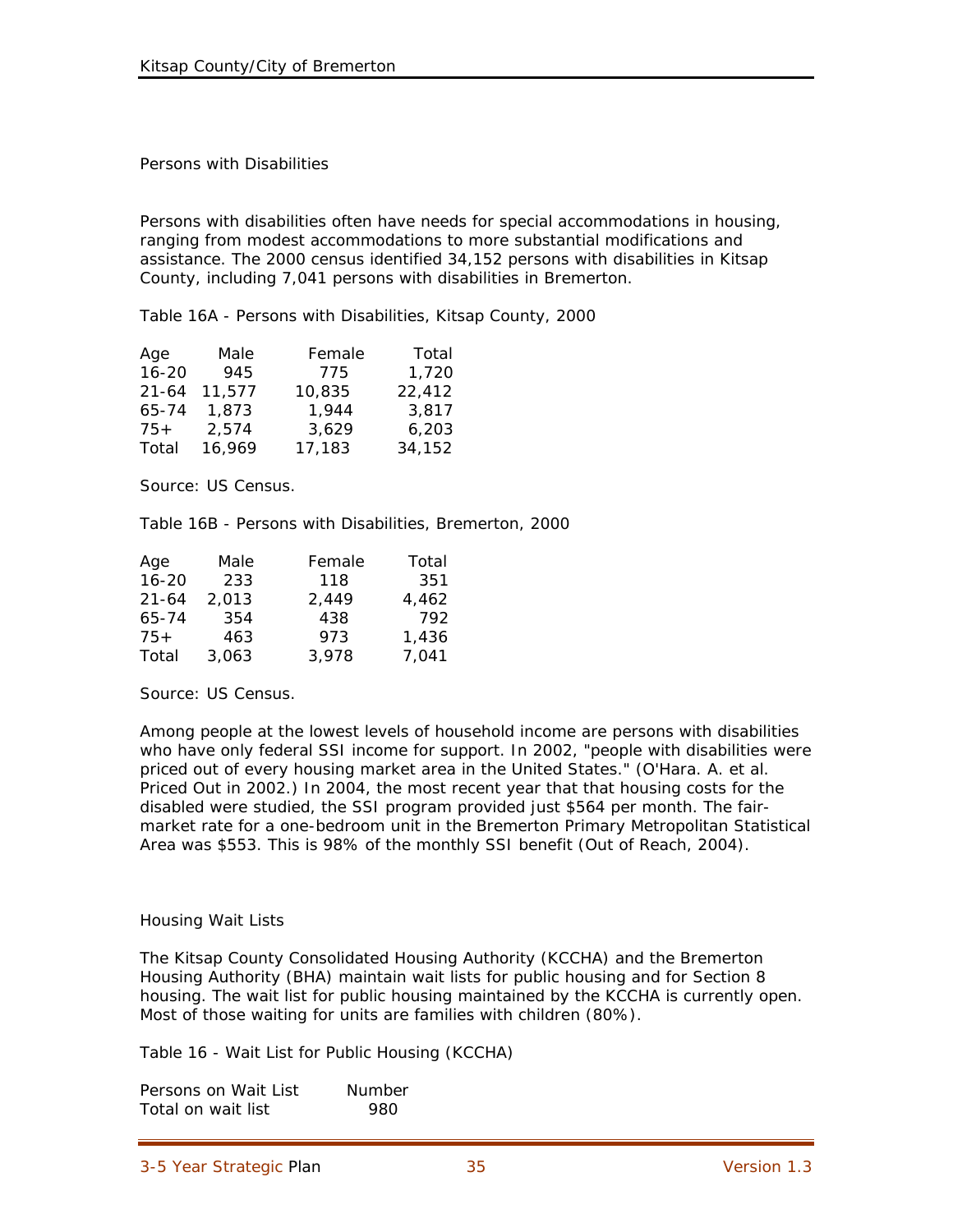| Families with children            | 80% |
|-----------------------------------|-----|
| <b>Elderly families</b>           | 9%  |
| <b>Families with disabilities</b> | 11% |

Number bedrooms needed 1 bedroom 47% 2 bedrooms 39%

3 bedrooms 11% 4 or more bedrooms 3%

Source: KCCHA Streamlined Five-Year PHA Plan for FY beginning 7/1/05.

There were 2,649 persons on the wait list for Section 8 Tenant-Based Assistance, covering both the Kitsap County Consolidated Housing Authority and the Bremerton Housing Authority. That wait list was also open.

Table 17A - Kitsap County Wait List for Section 8 Tenant-Based Assistance (KCCHA and BHA)

Persons on Wait List Number Total on wait list 2.649 Families with children 58% Elderly families 1% Families with disabilities 42%

Source: KCCHA Streamlined Five-Year PHA Plan for FY beginning 7/1/05.

The Bremerton Housing Authority (BHA) maintains a wait list for public housing and for Section 8 housing. The wait list is currently open. Most of those waiting for units are families with children (50%). The vast majority (91%) of those on the wait list were extremely low income households (at or below 30% of area median income).

Table 17B - Bremerton Wait List for Public Housing and Section 8 (BHA)

| Persons on Wait List       | <b>Number</b> |
|----------------------------|---------------|
| Total on wait list         | 2,884         |
| Families with children     | 50%           |
| <b>Elderly families</b>    | $< 1\%$       |
| Families with disabilities | 37%           |

Number bedrooms needed 1 bedroom 54% 2 bedrooms 23% 3 bedrooms 22% 4 or more bedrooms 1%

Source: BHA Streamlined Five-Year PHA Plan for FY beginning 10/1/05.

# **Priority Housing Needs (91.215 (b))**

1. Identify the priority housing needs in accordance with the categories specified in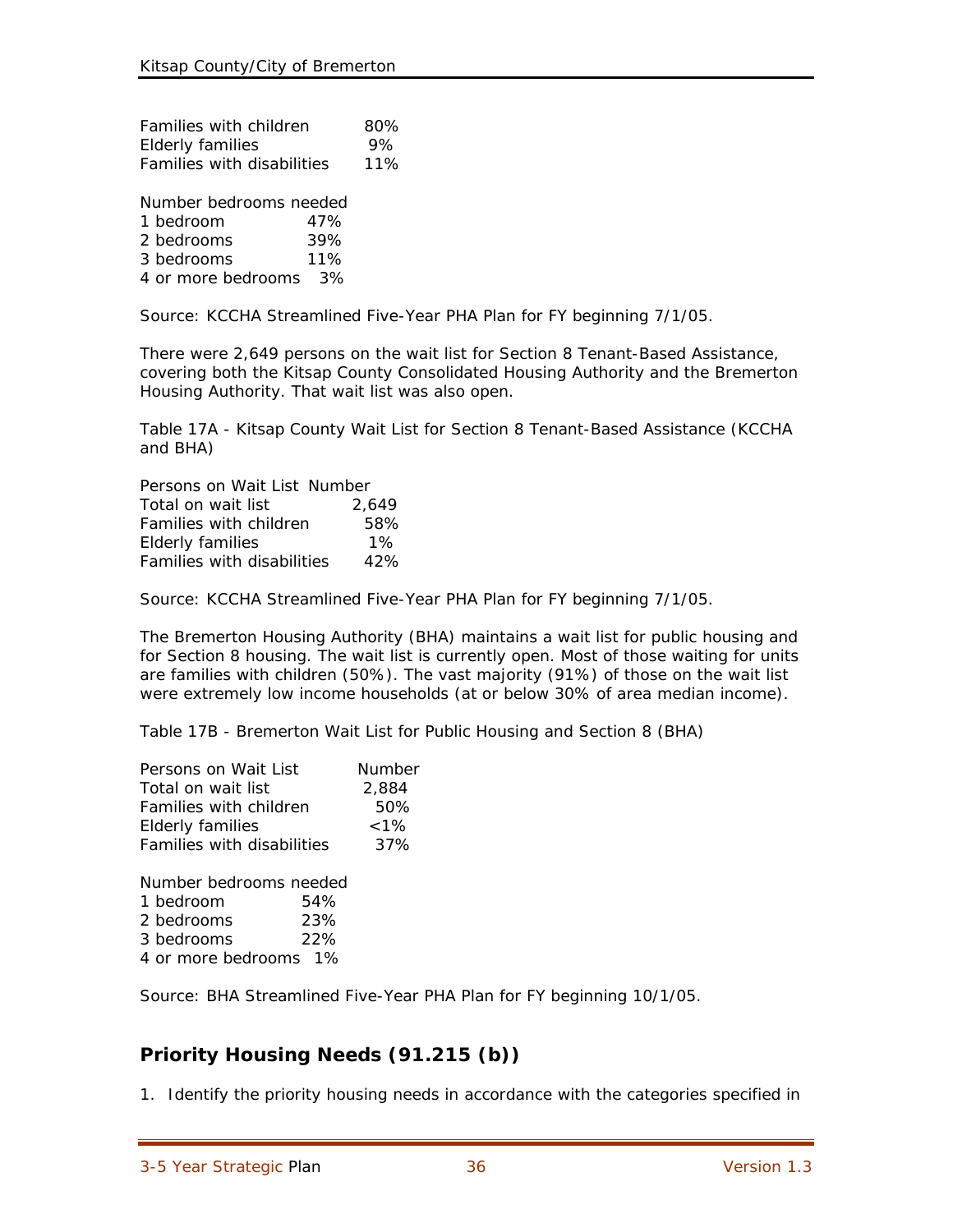the Housing Needs Table (formerly Table 2A). These categories correspond with special tabulations of U.S. census data provided by HUD for the preparation of the Consolidated Plan.

2. Provide an analysis of how the characteristics of the housing market and the severity of housing problems and needs of each category of residents provided the basis for determining the relative priority of each priority housing need category.

Note: Family and income types may be grouped in the case of closely related categories of residents where the analysis would apply to more than one family or income type.

- 3. Describe the basis for assigning the priority given to each category of priority needs.
- 4. Identify any obstacles to meeting underserved needs.
- 3-5 Year Strategic Plan Priority Housing Needs response:

#### HOUSING GOALS:

To ensure access to affordable, decent, safe and appropriate transitional and permanent housing for all individuals and families, the Kitsap County community will increase the number of units available by: \*Special Needs Populations covered in special needs priority

Specific Objective H-1

Increase the stock of affordable units throughout County and City through preservation, rehabilitation and construction.

Number H-1.1 Kitsap County: Increase rental units for at least 40 extremely low, 50 low and 30 moderate-income households by Fall, 2010.

Number H-1.2 Kitsap County: Provide funding support for at least 50 self help housing units by Fall, 2010.

Number H-1.3 Kitsap County: Support homeownership through financial assistance for 75 low/moderate income families/individuals by Fall, 2010.

Number H-1.4 Bremerton: Support homeownership through financial assistance for 100 low/moderate income families/individuals by Fall, 2010.

Number H-1.5 Bremerton: Increase the stock of affordable units with a primary goal of expanding home ownership.

Number H-1.6 Kitsap County/Bremerton: Support the redevelopment of Westpark.

Specific Objective H-2

Increase the number of new homeowners among low/moderate income individuals and families through fair housing efforts, education and housing counseling.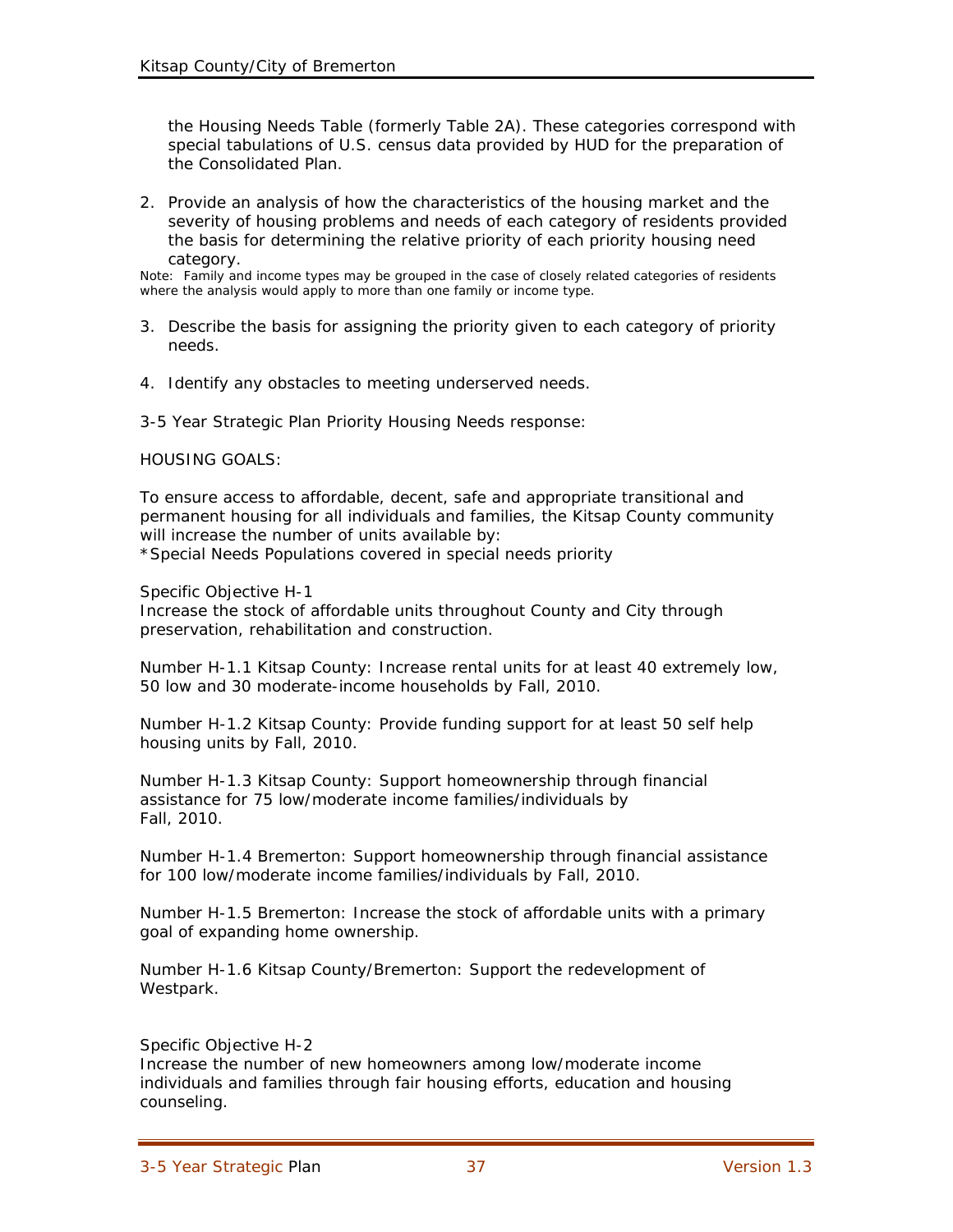Number H-2.1Kitsap County/Bremerton: Promote housing education efforts through: individual housing counseling, consumer education, fair housing advocacy, one annual housing fair; six homeownership classes per year, public access television media promotions, and remain active in Housing Coalition activities. (Network of Public Housing Authorities, block grant programs, realtors, mortgage, loan and banking members, non-profits and government agencies.)

Number H-2.2 Kitsap County/Bremerton: Coordinate and promote an affordable housing forum by June 30 2007, in collaboration with planners, builders, landowners and developers and public officials to introduce the public and professionals to affordable and self-help construction techniques and possibilities

Specific Objective H-3

Improve and retain existing housing stock through preservation, rehabilitation, weatherization, accessibility and planning efforts.

Number H-3.1 Kitsap County: Preserve existing affordable housing units threatened with the loss of expiring federal contracts or in sound but deteriorating condition. Preserve as affordable low and moderate income housing at least 75% of expiring contracts.

Number H-3.2 Kitsap County/Bremerton: Provide funding for rehabilitation and weatherization of homeowner or rental units - at least 200 by September 1, 2010.

Number H-3.3 Kitsap County/Bremerton: Support rehabilitation projects that make homeowner dwelling units accessible for special needs family members.

Number H-3.4Kitsap County: Take a lead in local planning efforts that support affordable housing retention and accessibility issues.

Number H-3.5 Bremerton: Take a lead in local planning efforts that support affordable homeownership and accessibility issues.

Number H-3.6 Kitsap County/Bremerton: Explore the potential for a housing quality program to assist landlords to improve housing.

Number H-3.7 Kitsap County/Bremerton: Maintain and increase where necessary, current levels of emergency, transitional and permanent housing with adequate supportive services.

Specific Objective H-4

Maintain education and training that builds community awareness of leadbased paint hazards and incorporate new studies and regulations into any planning for mitigation.

Number H-4.1 Kitsap County/Bremerton: Maintain awareness in the housing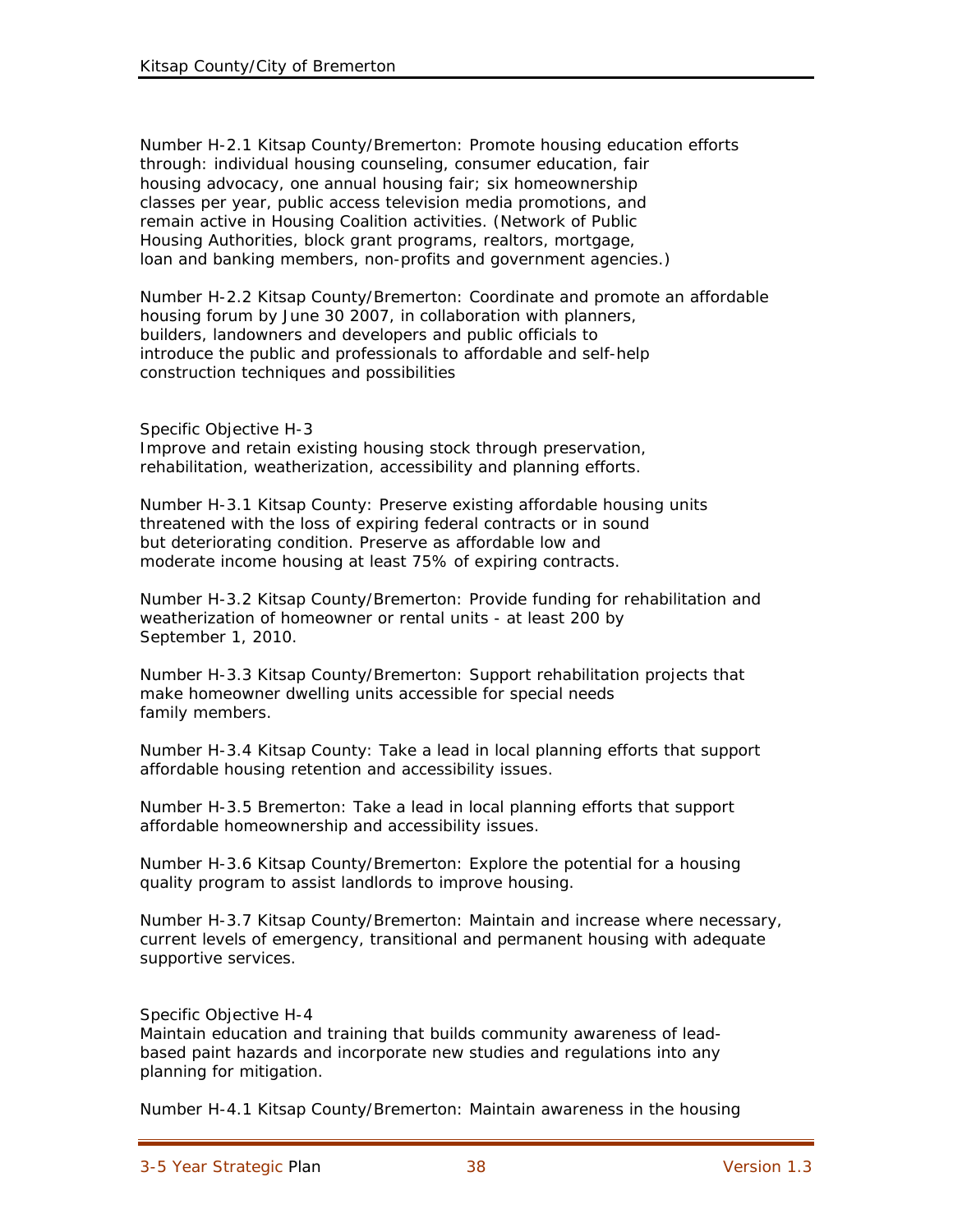industry of the dangers and resolutions for lead based paint and other health hazards.

Specific Objective H-5 Improve the safety and livability of neighborhoods through revitalization and/or demolition of inappropriate or dilapidated structures.

Number H-5.1 Kitsap County/Bremerton: Identify dilapidated neighborhoods and assess for revitalization or demolition.

Specific Objective H-6 Promote equal treatment of all who seek homeownership by removing impediments to fair housing.

Number H-6.1 Kitsap County/Bremerton: The Impediments to Fair Housing analysis completed in 2005 for the consortium will be reviewed and communicated for appropriate changes.

## **Housing Market Analysis (91.210)**

\*Please also refer to the Housing Market Analysis Table in the Needs.xls workbook

- 1. Based on information available to the jurisdiction, describe the significant characteristics of the housing market in terms of supply, demand, condition, and the cost of housing; the housing stock available to serve persons with disabilities; and to serve persons with HIV/AIDS and their families.
- 2. Describe the number and targeting (income level and type of household served) of units currently assisted by local, state, or federally funded programs, and an assessment of whether any such units are expected to be lost from the assisted housing inventory for any reason, (i.e. expiration of Section 8 contracts).
- 3. Indicate how the characteristics of the housing market will influence the use of funds made available for rental assistance, production of new units, rehabilitation of old units, or acquisition of existing units. Please note, the goal of affordable housing is not met by beds in nursing homes.

3-5 Year Strategic Plan Housing Market Analysis responses:

HOUSING TRENDS

Types of Housing and Number of Units

The number of housing units in Kitsap County grew by 25% in the ten-year period between 1990 and 2000 – from 74,038 units in 1990 to 92,644 units in 2000. Most of the housing in both 1990 and 2000 was single-family, detached units. In fact, the bulk of the increase in housing (70%) in that 10-year period was in single-family detached units.

<sup>3-5</sup> Year Strategic Plan 39 Version 1.3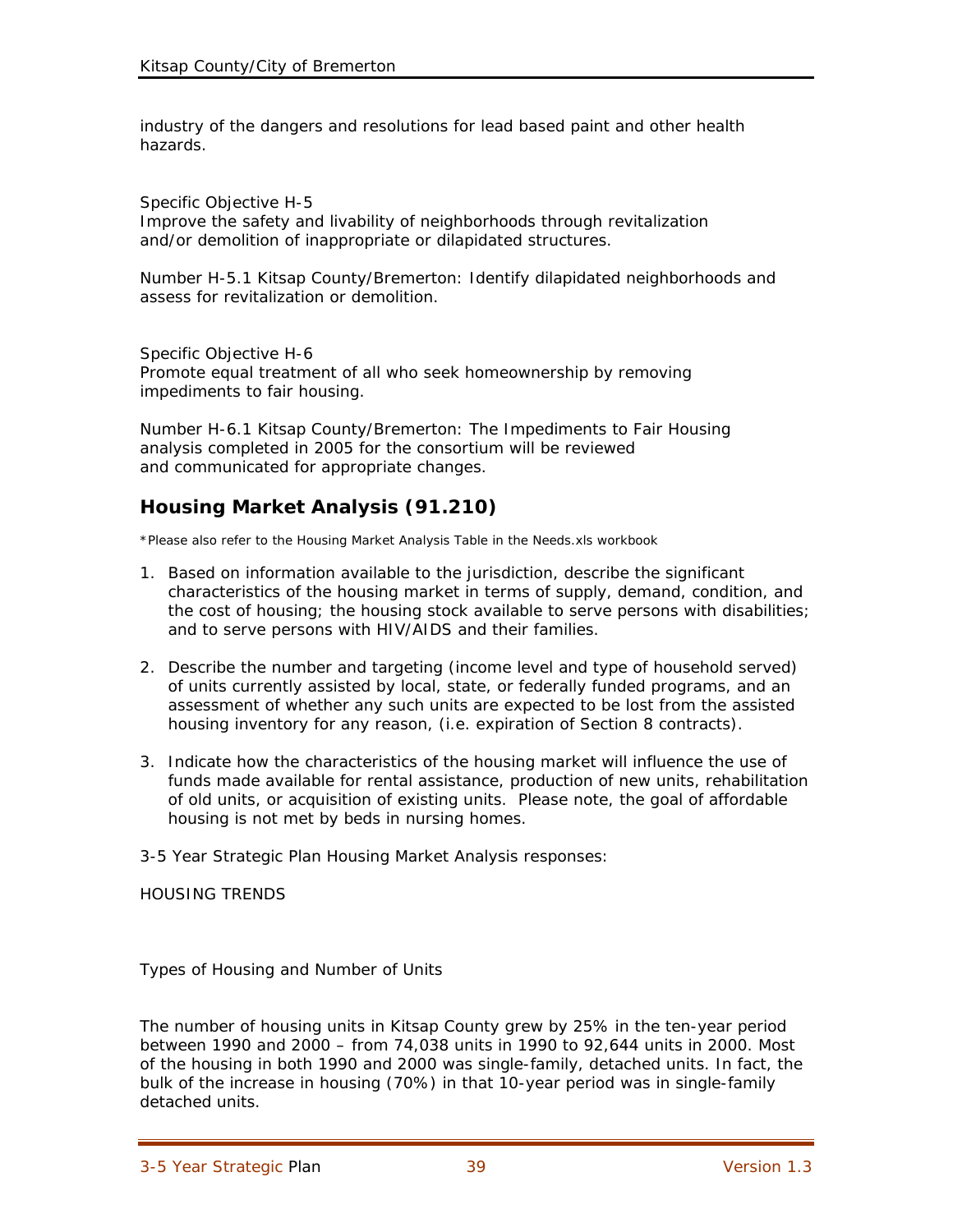|               | 1990   |       |        | 2000    |        |
|---------------|--------|-------|--------|---------|--------|
| Type of Unit  | Number | %     | Number | %       | Change |
| Single family | 51,170 | 69%   | 64,878 | 70%     | 27%    |
| Detached      | 48,346 | 65%   | 61,403 | 66%     | 27%    |
| Attached      | 2,824  | 4%    | 3,475  | 4%      | 23%    |
| Multifamily   | 13,959 | 19%   | 18,415 | 20%     | 32%    |
| 2-4 units     | 5,168  | 7%    | 6,173  | 7%      | 19%    |
| 5-19 units    | 5,709  | 8%    | 7,368  | 8%      | 29%    |
| 20 units      | 3,082  | 4%    | 4,874  | 5%      | 58%    |
| Mobile homes  | 8,008  | 11%   | 8,923  | 10%     | 11%    |
| Other         | 901    | $1\%$ | 428    | $< 1\%$ | $-52%$ |
| Total         | 74,038 | 100%  | 92.644 | 100%    | 25%    |

Table 18A – Kitsap County Housing Units, 1990 and 2000

 \*These units include boats, RVs, vans and other more temporary housing types. Totals may not add due to rounding.

Source: US Census

The number of housing units in Bremerton grew by 6% between 1990 and 2000, a modest increase compared to Kitsap County. The majority of housing in Bremerton in both 1990 and 2000 was also single family. However, both the number and percent of single family houses in Bremerton declined between 1990 and 2000. New construction was mostly in the form of multifamily units.

Table 18B – Bremerton Housing Units, 1990 and 2000

|               |               | 1990  |        | 2000  |        |
|---------------|---------------|-------|--------|-------|--------|
| Type of Unit  | <b>Number</b> | ℅     | Number | ℅     | Change |
| Single family | 9,190         | 59%   | 9,007  | 54%   | $-2\%$ |
| Detached      | 7,700         | 49%   | 7,917  | 48%   | 3%     |
| Attached      | 1,490         | 9%    | 1,090  | 7%    | $-27%$ |
| Multifamily   | 6,124         | 39%   | 7,289  | 44%   | 19%    |
| 2-4 units     | 2,692         | 17%   | 3,085  | 19%   | 15%    |
| 5-19 units    | 2,078         | 13%   | 2,124  | 13%   | 2%     |
| 20 units      | 1,354         | 9%    | 2,080  | 13%   | 54%    |
| Mobile homes  | 216           | $1\%$ | 286    | 2%    | 32%    |
| Other         | 163           | $1\%$ | 49     | $0\%$ | $-70%$ |
| Total         | 15,693        | 100%  | 16,631 | 100%  | 6%     |

 \*These units include boats, RVs, vans and other more temporary housing types. Totals may not add due to rounding. Source: US Census

Compared to the State of Washington, Kitsap County has a slightly greater share of single family homes – 70% in the county compared to 65% in the state. While this difference is not particularly remarkable, Bremerton did have a substantially greater share of multifamily housing than the state and county.

Table 19 - Housing Type by Location, 2000

| Type of Unit         | <b>Bremerton</b> | Kitsap | State |
|----------------------|------------------|--------|-------|
| Single family        | 54%              | 70%    | 65%   |
| MF $(2 to 19 units)$ | 31%              | 15%    | 16%   |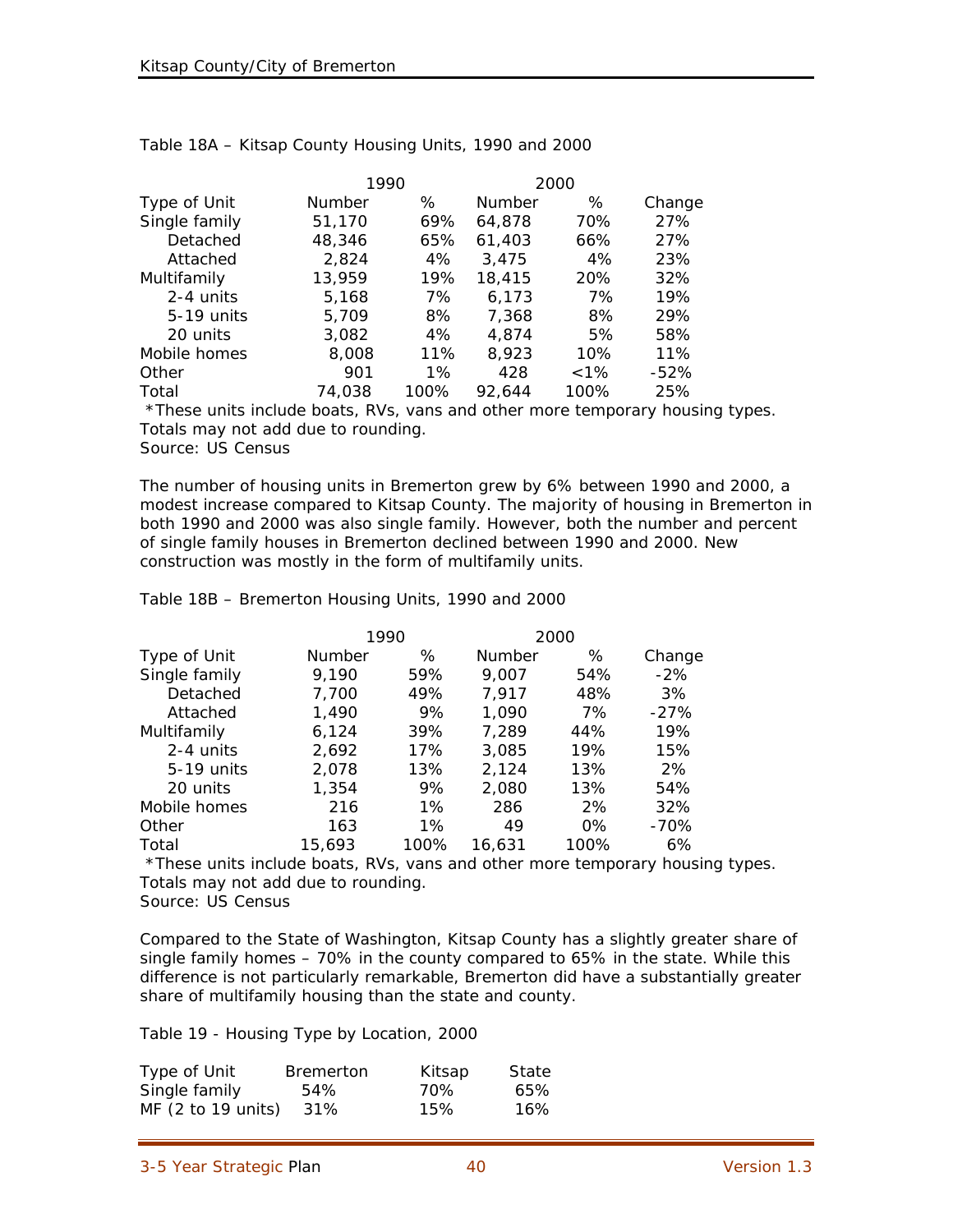| $MF(20+units)$        | 13% | .5% | 9% |
|-----------------------|-----|-----|----|
| Mobile homes/other 2% |     | 10% | 9% |

Source: US Census.

Following a national trend in part fueled by relatively low interest rates, the number of single-family building permits issued in Kitsap County hit a seven year high in 2003, when 1,359 permits were issued. Single-family permits garnered 80.8% of all permits issued, up from 66.6% in 1997. The number of mobile home permits continued to drop for the seventh year and represented only 14.7% of the total permits. This is one-half the 1997 mobile home permit share of 28.8%. Rental housing proposals continued to lag as only 75 multi-family units were issued permits in 2003, representing a 4.5% share (Kitsap County Trends, 2005).

Recent residential sales have offered opportunities for new homebuyers to invest in the area. Single-family sales in the county have steadily increased over the ten-year period ending in 2003 to 4,525 sales per year. Only six percent of 2003 county sales involved newly constructed housing. Condominium sales, while a relatively small part of the total sales in the county, continued to increase over the period, more than doubling pre-1998 sales. Sixteen percent of 2003 county sales occurred in Bremerton.

Age and Condition of Housing Units

Most of the housing in Kitsap County is in unincorporated areas (66% of housing units) and much of it was built after 1980. There were 61,284 housing units in unincorporated Kitsap County as of the 2000 census, which was two-thirds of all housing in the county.

Table 20 – Age of Housing Units, 2000

| Year Built    | <b>Bremerton</b> | Bainbridge | Port Orchard | Poulsbo | Kitsap |
|---------------|------------------|------------|--------------|---------|--------|
| 1980 to 2000* | 18%              | 46%        | 41%          | 61%     | 46%    |
| 1960 to 1979  | 25%              | 31%        | 26%          | 25%     | 30%    |
| 1940 to 1959  | 36%              | 10%        | 20%          | 6%      | 14%    |
| Before 1940   | 21%              | 13%        | 13%          | 8%      | 9%     |
| Total         | 16.631           | 8.517      | 3,208        | 3.004   | 92.644 |

Source: US Census

In comparison to other communities in Kitsap County and in the county as a whole, a larger share of the housing in Bremerton was built prior to 1980 – 57% was built before 1960. A stock of older housing can indicate the need for rehabilitation efforts, such as those now underway in Bremerton.

Housing Tenure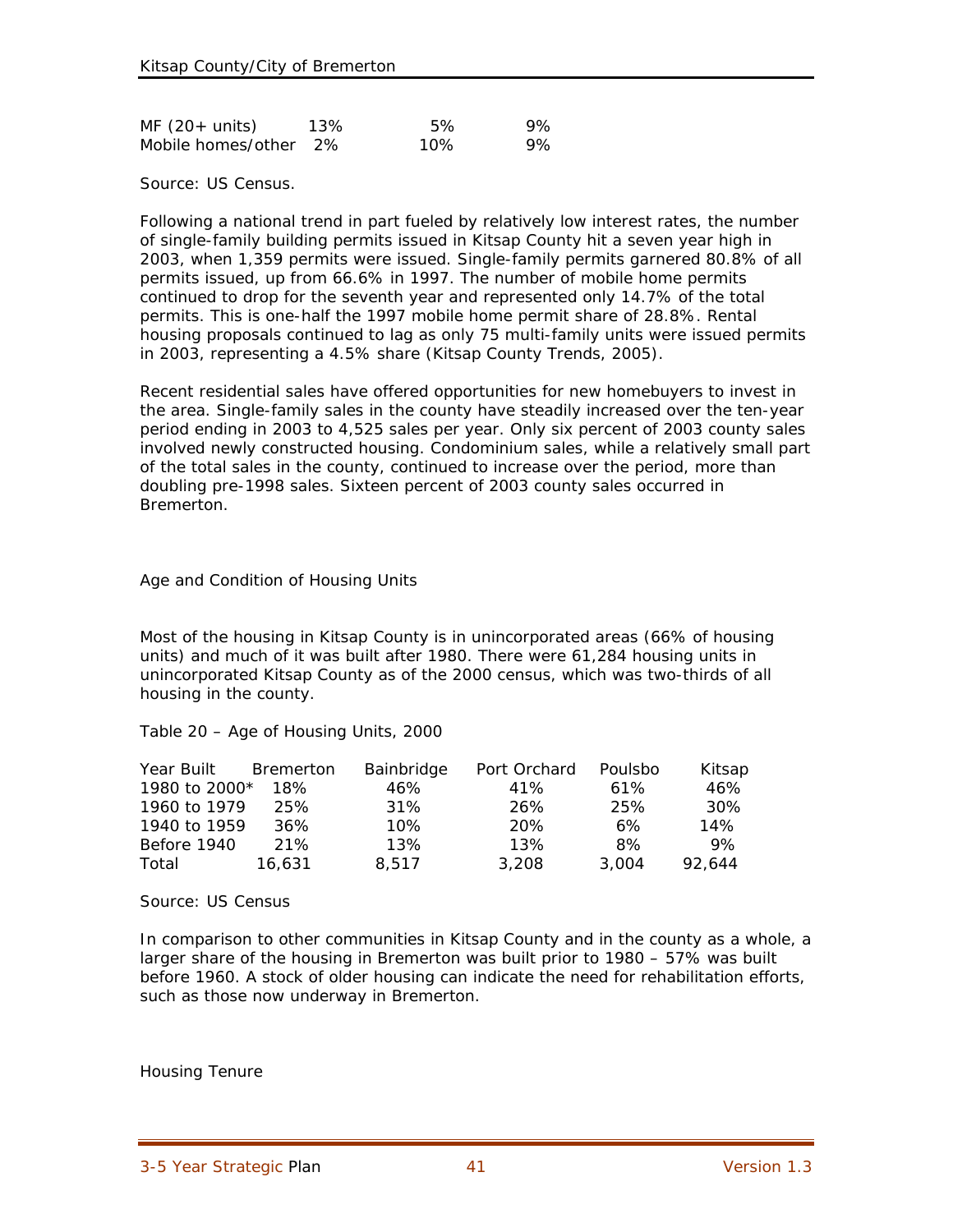in Kitsap County as a whole there were more owner-occupied than renter-occupied units – 67% of the units in 2000 were owner-occupied.

Table 21A – Kitsap County Housing Tenure, 1990 - 2000

| Renter-Occupied | Owner-Occupied |      |            |
|-----------------|----------------|------|------------|
| Year Number %   | Number         | $\%$ | Total      |
| 1990 24,737 36% | 44,530         | 64%  | 69.267     |
| 2000 28.137 33% | 58,279         |      | 67% 86.416 |

Table 21B – Bremerton Housing Tenure, 1970 - 2000

|                | Renter-Occupied | Owner-Occupied |     |        |
|----------------|-----------------|----------------|-----|--------|
| Year Number %  |                 | Number         | ℅   | Total  |
| 1970 5,639 48% |                 | 6.055          | 52% | 11,694 |
| 1980 7,985 57% |                 | 6,082          | 43% | 14,067 |
| 1990 8,967 61% |                 | 5,751          | 39% | 14,718 |
| 2000 8,841 59% |                 | 6,255          | 41% | 15,096 |

Source: HUD SOCDS Census Data, 2000.

In contrast to the rest of the county, roughly 60% of housing in Bremerton is renteroccupied. A trend toward increased renter occupancy was reversed between 1990 and 2000 as owner-occupied housing increased and renter occupied housing fell slightly. Owner-occupancy varies with household type, however. While less than half of the housing is owner-occupied, that tenure is highest for family households. Owner-occupancy is lowest for non-family households and single individuals.

Table 21A - Tenure by Household Type, Kitsap County 2000

| Type Household          | Owned | Rented |
|-------------------------|-------|--------|
| All households          | 67%   | 33%    |
| Family households       | 74%   | 26%    |
| Non-family households   | 52%   | 48%    |
| Single individuals      | 53%   | 47%    |
| Elderly $(65+)$ singles | 64%   | 36%    |
| Average household size  | 2.68  | 2.44   |

Source: US Census.

Table 22B - Tenure by Household Type, Bremerton, 2000

| <b>Type Household</b>   | Owned | Rented |
|-------------------------|-------|--------|
| All households          | 41%   | 59%    |
| Family households       | 48%   | 52%    |
| Non-family households   | 33%   | 67%    |
| Single individuals      | 34%   | 66%    |
| Elderly $(65+)$ singles | 47%   | 53%    |
| Average household size  | 2.34  | 2.27   |

Source: US Census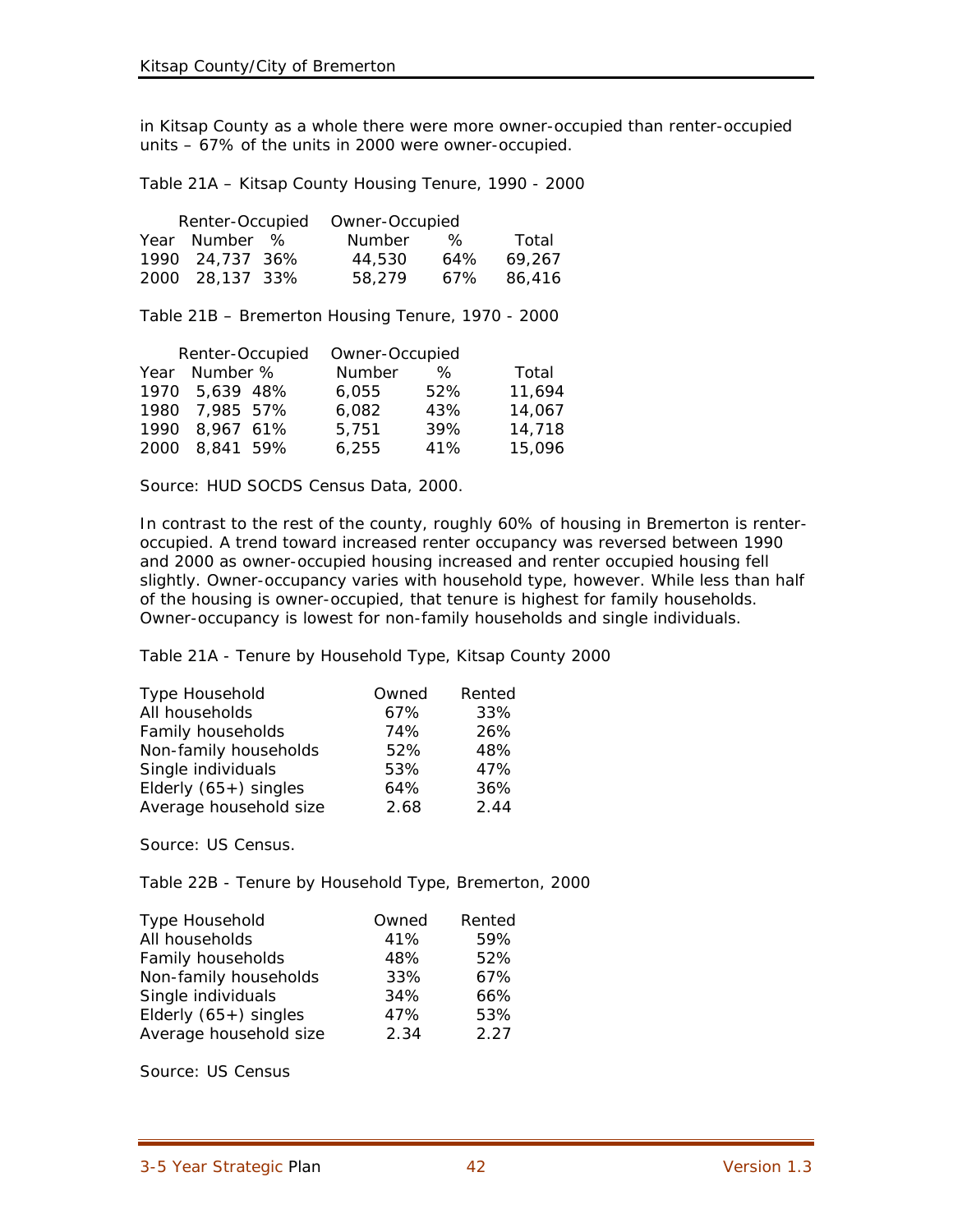#### Housing Costs

Housing costs in Kitsap County in 2000 were somewhat lower than costs in the state as a whole. However, within the cities in Kitsap County, costs varied substantially. The median value of an owner-occupied unit in Bainbridge Island was twice that of the state and the county as a whole and more than three times values in Bremerton. The variance in median gross rent was not as extreme. Rents were highest in Bainbridge Island, compared to other communities in the county, as well as the state.

The median value of an owner-occupied unit in Bremerton was 32% lower than in Kitsap County. The median gross rent in Bremerton at the time of the 2000 census was a little lower (17%) than the county average.

#### Table 23A - Housing Costs, 2000

| Type of Cost*        | <b>Bremerton</b> | Kitsap       | State     |
|----------------------|------------------|--------------|-----------|
| Value owner-occupied | \$103,500        | \$152,100    | \$168,300 |
| Monthly owner costs  |                  |              |           |
| With mortgage        | \$953            | \$1,228      | \$1,268   |
| Without mortgage     | \$304            | \$353        | \$338     |
| Gross rent           | \$554            | \$667        | \$663     |
| Type of Cost*        | Bainbridge       | Port Orchard | Poulsbo   |
| Value owner-occupied | \$335,000        | \$120,100    | \$164,200 |
| Monthly owner costs  |                  |              |           |
| With mortgage        | \$1,805          | \$961        | \$1,327   |
| Without mortgage     | \$528            | \$290        | \$391     |
| Gross rent           | \$883            | \$676        | \$613     |

\*All costs are median values. Source: US Census.

According to data compiled by the Multiple Listing Service, average sales prices for homes in Kitsap County rose 16% between 1998 and 2002, and the average number of days on the market declined, typical of a tight housing market. Kitsap County average 2002 sales prices stood at \$203,134, but when Bainbridge Island prices are removed, the prices lowered to \$175,554 - very low for the Puget Sound basin. The average length of time on the market from April 2004 to April 2005 was 68 days. Bainbridge Island prices rose by 24% during this period and the average price in North Kitsap rose by 28%. The smallest increase was in South Kitsap, where the average sales price rose by only 12% between 1998 and 2002.

Median sales prices continued to rise countywide in 2005 and stood at \$234,945 in February 2005, up 24% over the previous twelve months. These prices however, remained lower than all but Pierce County in the four county central Puget Sound housing market. A limited supply of residential listings, hovering at less than 600 new listings per month between April 2004 and April 2005, coupled with high demand and favorable interest rates are the primary reasons for the price push in the county (MLS 2005).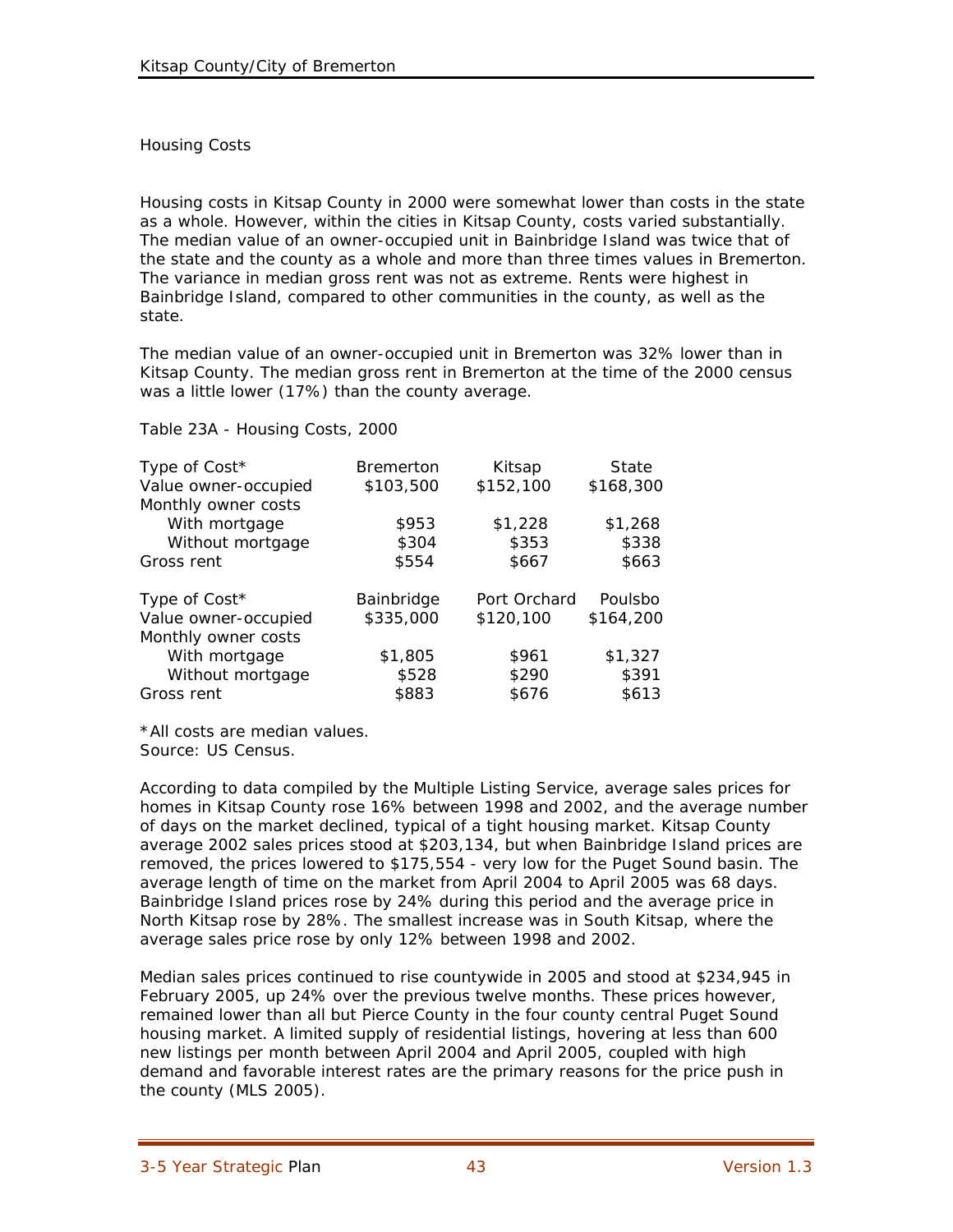| Area              | 1998      | 2000      | 2002      |
|-------------------|-----------|-----------|-----------|
| South Kitsap      | \$147,924 | \$149,594 | \$166,353 |
| West/Central      | \$159,393 | \$168,894 | \$188,754 |
| W. Bremerton      | \$97,066  | \$108,358 | \$120,920 |
| E. Bremerton      | \$117,846 | \$124,236 | \$143,652 |
| East/Central      | \$132,374 | \$140,272 | \$160,555 |
| North Kitsap      | \$171,771 | \$190,273 | \$220,237 |
| Bainbridge Island | \$339,973 | \$416,975 | \$423,115 |
| County average    | \$175,155 | \$186,214 | \$203,134 |
| Less Bainbridge   | \$146,791 | \$154,285 | \$175,554 |

Table 24 – MSL Average Prices (New and Used Homes)

Source: Multiple Listing Service data presented in Kitsap County Trends Report Fall 2004/Winter 2005.

Between 1998 and 2002, the average housing sales price in West Bremerton rose by 25% and the average in East Bremerton rose by 22%. In spite of these increases, housing in Bremerton remained more affordable than elsewhere in the county. In 2002 the average sales price in Bremerton was 64% of the countywide average. In 2003, new home prices in Bremerton (\$221,694) averaged less than the county average (\$264,249). When new homes in Bainbridge Island are removed from the county statistics, the county wide average drops to \$232,293.

Average apartment rents have risen steadily each year in Kitsap County, from \$587 in 1997 to \$735 in September 2004. Vacancy rates declined from a high of 9.7% in 1997 to a low of 2.7% in 2002. That trend reversed as rates increased to 7.1% in 2004. Even though the vacancy rates increased, rent prices continued to climb. In Bremerton rents (\$711) remained slightly less than countywide rates.

Table 25 – Apartment Rents (Monthly) and Vacancy Rates Kitsap County

| Year/Location              |       | Rent Vacancy |
|----------------------------|-------|--------------|
| Countywide, September 2004 |       | \$735 7.1%   |
| Bremerton, March 2004      | \$711 | 6.5%         |
| Port Orchard, March 2004   | \$667 | 3.9%         |
| Poulsbo, March 2004        | \$789 | 5.1%         |
| Silverdale, March 2004     | \$784 | 5.9%         |

Source: Dupre + Scott Apartment Advisors data presented in Kitsap County Trends Report Fall 2004/Winter 2005.

Housing Affordability

For homebuyers, an indication of affordability can be illustrated by using the "Firsttime Buyer Index". This index is based on the cost of moderately priced homes (85% of median), a 10% down payment, a 30-year private mortgage with insurance and adjusting for 70% of the median household income to account for the fact that most higher income households already are homeowners (Kitsap County Trends, 2005). The index measures the income of a typical home-buyer as a percentage of what is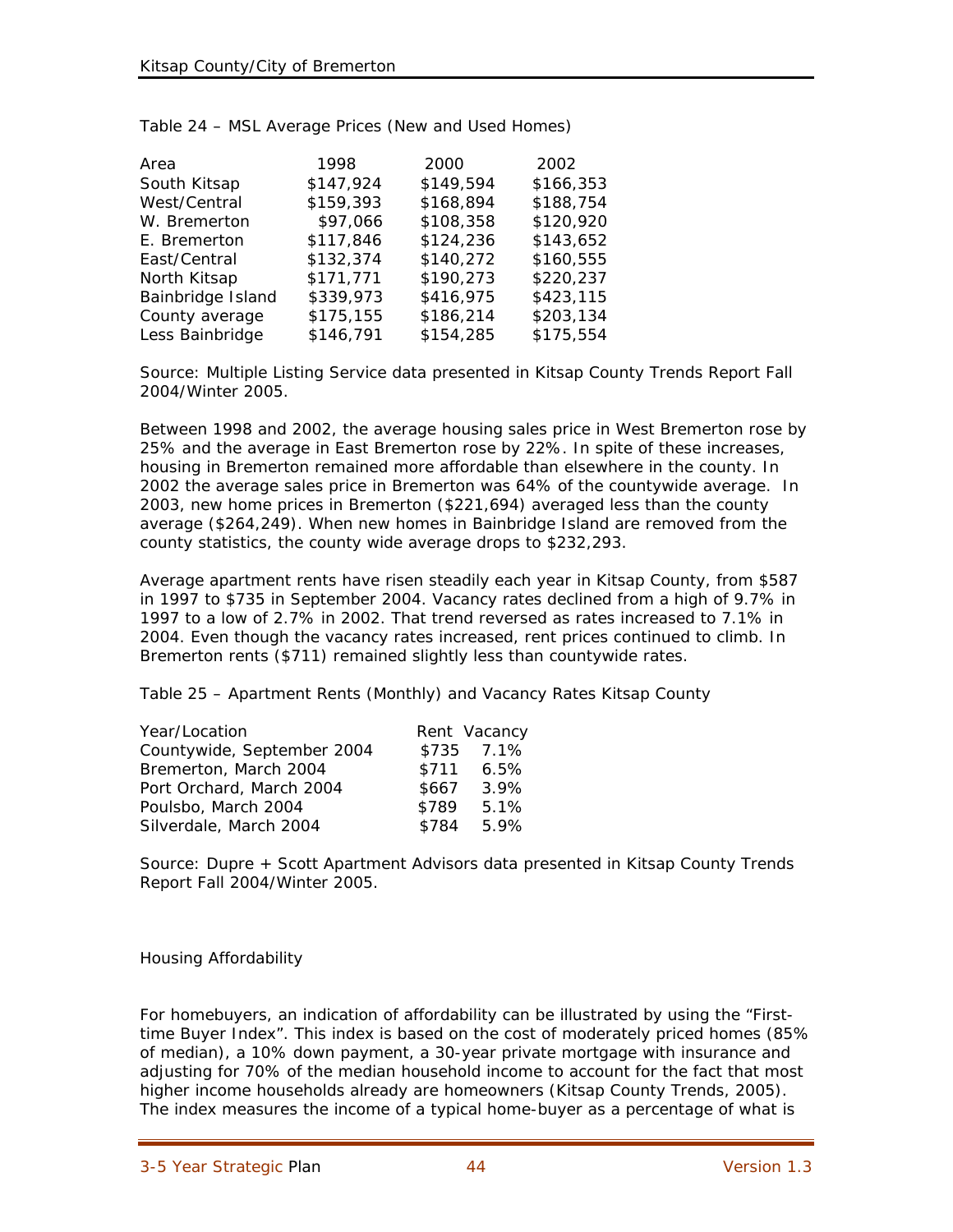required to purchase a home. A positive sign is that between 2003 and 2004 the first-time buyer affordability index for Kitsap County was consistently better than the state average. In the first 6 months of 2004, the Kitsap County index stood at 81.5 compared to the state average of 71.5.

However, the availability of affordable housing for purchase is another key factor impacting potential home-buyers. In mid-year 2004, there was a severe shortage of housing available at \$250,000 or less in Kitsap County. Only a 1.9 month's supply of homes at the \$160,000-\$250,000 range was available and only a 1.2 month's supply was available at \$80,000 or less. Clearly, moderate income persons have much less to choose from in buying homes. These inventories are well below the statewide levels (2.3 months and 3.5 months respectively) and are only higher than King County and Clark County among the top 9 most populous counties in the state.

The following table compares fair market rents, which include the cost of utilities, with the income required to afford those rents. Housing is "affordable" when it costs no more than 30% of household income. In order to afford rent and utilities for a 2 bedroom unit at a fair market rent of \$764, a household would need an annual income of \$30,560. That equates to an hourly wage of \$14.69. If one wage earner in the household earned the state minimum wage (\$7.16 an hour), that person would have to work 82 hours a week to afford the two-bedroom unit. Many households pay more than this, with Port Orchard followed by Bremerton having the two highest percentages of renter households paying more than the affordable standard.

Table 26 – Housing Costs and Income, Bremerton PMSA\*

|                           |          |          | <b>Bedrooms</b> |              |          |
|---------------------------|----------|----------|-----------------|--------------|----------|
| Housing/Income Factor     | Zero     | One      | Two             | <b>Three</b> | Four     |
| Fair Market Rent (FMR)*   | \$553    | \$620    | \$764           | \$1.093      | \$1.233  |
| Annual income to afford   | \$22,120 | \$24,800 | \$30,560        | \$43,720     | \$47,760 |
| Hourly wage to afford     | \$10.63  | \$11.92  | \$14.69         | \$21.02      | \$22.96  |
| Hrs/week at minimum wage* | 59       | 67       | 82              | 117          | 128      |

\*PMSA includes all of Kitsap County. Fair market rents (FMR) established by HUD 2004. Minimum wage was \$7.16 in Washington. Source: National Low Income Housing Coalition (2004). Out of Reach 2004:

America's Housing Wage Climbs.

In general, housing costs are well beyond the affordability of low-income households. Extremely low income households (those earning up to \$19,830 in 2005) would only be able to afford \$496 per month for housing and utilities. This does not afford the fair market rent of even a studio apartment. An SSI recipient (receiving \$564 monthly) can afford rent of no more than \$169.

Table 27 - Low-Income Ranges and Affordable Monthly Housing Costs, Bremerton PMSA, 2005

| Definition           | Percent of AMI <sup>*</sup> | Income Limit | Housing |
|----------------------|-----------------------------|--------------|---------|
| Extremely low income | to 30% of AMI               | \$19.830     | \$496   |
| Very low income      | to 50% of AMI               | \$33,050     | \$826   |
| Other low income     | to 80% of AMI               | \$52,880     | \$1,058 |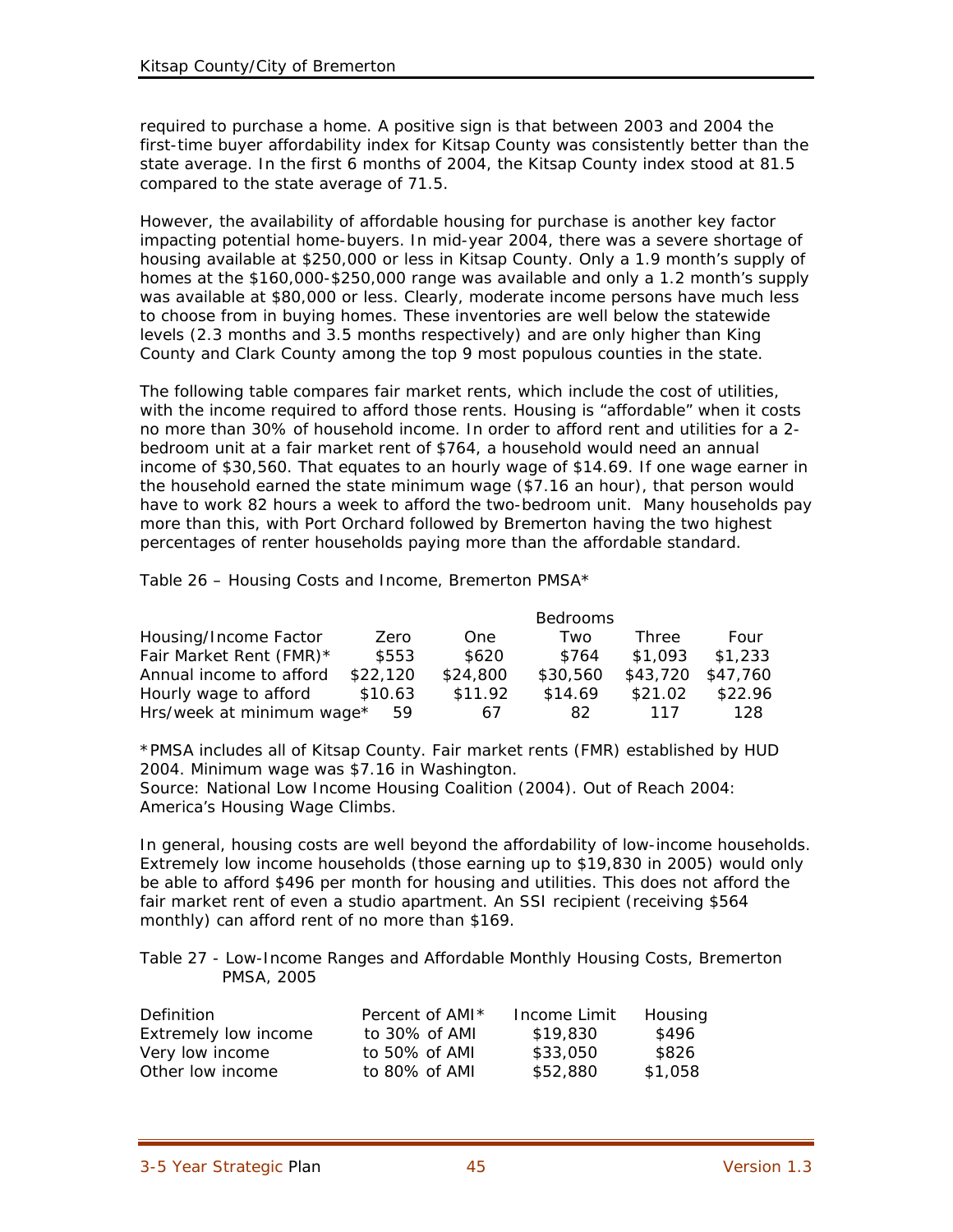\*AMI is area median income established by HUD. HUD estimated the AMI for Kitsap County at \$66,100 in 2005.

Source: HUD, FY 2005 income limits, February 2005.

Being able to "make ends meet" is more than a challenge for low-income families, as demonstrated in the following table. The table shows that a household at the high end of poverty would have inadequate funds at the end of the year after modest spending for necessities, even with government assistance for food. This table does not allow for emergencies, saving for education, clothes and other items that are also essential.

| Item               | Source                                         | Amount       |
|--------------------|------------------------------------------------|--------------|
| Annual Income      | US Census, Current Population Survey,          |              |
|                    | Annual Social and Economic Supplement, 2004    | \$18,810     |
| Rent               | DOL, Bureau of Labor Statistics, Consumer      |              |
|                    | Expenditures Survey, February 2004             | $-5,274$     |
|                    |                                                | $= $13,536$  |
| Utilities          | DOL, Bureau of Labor Statistics, Consumer      |              |
|                    | Expenditures Survey, February 2004             | $-2,350$     |
|                    |                                                | $= $11,186$  |
| Transportation     | DOL, Bureau of Labor Statistics, Consumer      |              |
|                    | Expenditures Survey, February 2004             | $-4,852$     |
|                    |                                                | $= $6,334$   |
|                    |                                                |              |
| Food               | DOL, Bureau of Labor Statistics, Consumer      |              |
|                    | Expenditures Survey, February 2004             |              |
|                    | (assuming food stamps for the majority)        | $-4,815$     |
|                    |                                                | $= $1,519$   |
| <b>Health Care</b> | DOL, Bureau of Labor Statistics, Consumer      |              |
|                    | Expenditures Survey, February 2004             |              |
|                    | (assumes health insurance through employer)    | -793         |
|                    |                                                | \$726<br>$=$ |
| Child Care         | US Dept. of Agriculture, Center for Nutrition  |              |
|                    |                                                |              |
|                    | Policy and Promotion, Expenditures on Children |              |
|                    | by Families, April 2004                        |              |
|                    | (assumes subsidy of 3/4 of real cost)          |              |
|                    |                                                | $-2,030$     |
|                    |                                                | $= $-1,304$  |

Table 28 - Budgeting for Poverty in the United States, 2004

Source: Catholic Campaign for Human Development, Poverty USA, 2004.

Another factor to consider in planning for affordable housing in a community is housing availability at the appropriate income level. For even if there is a supply of modestly priced, adequate housing in a community, without safeguards (such as allocation based on income), the most affordable housing may not be available to those with the greatest need.

The cost of housing is a factor in anyone's budget, not just those with limited income. The table below shows the "mismatch" in supply of affordable housing and the income of occupants (derived from the 2000 census). For example, while there were 3,520 units in Bremerton priced at an affordable rental rate for people with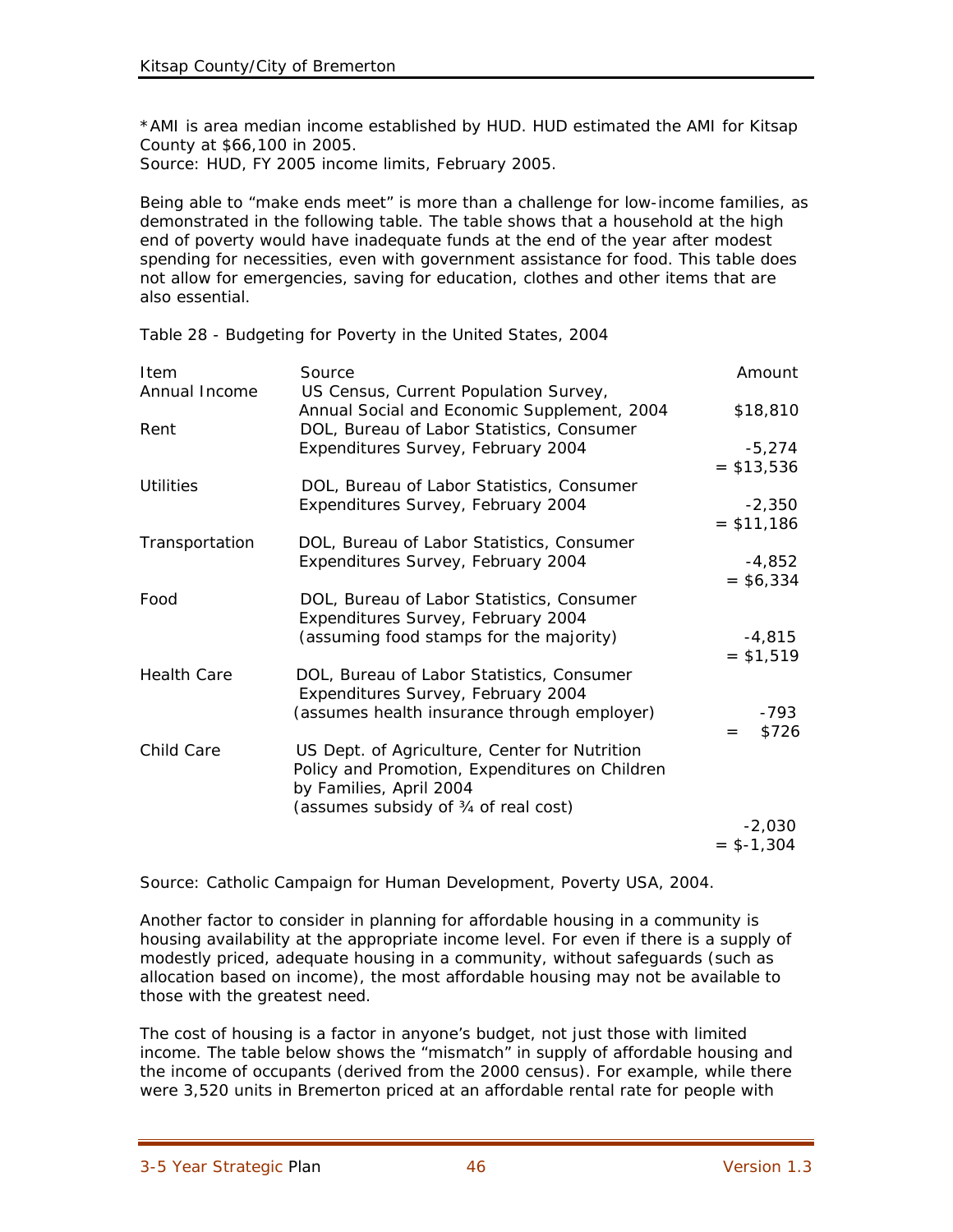incomes between 31% and 50% of AMI, only 51% were occupied by households within that income range.

Table 29 - Affordability Mismatch, Bremerton 2000

| Housing Units by Affordability       | Rentals | Owned $*$ |
|--------------------------------------|---------|-----------|
| Rent/price affordable at <30% AMI    |         |           |
| Units in price range                 | 1,915   | N/A       |
| Occupants at <30% AMI                | 54%     | N/A       |
| Vacant units for rent/sale           | 110     | N/A       |
| Rent/price affordable at 31%-50% AMI |         |           |
| Units in price range                 | 3,520   | 1.096     |
| Occupants at <= 50% AMI              | 51%     | 27%       |
| Vacant units for rent/sale           | 495     | 95        |
| Rent/price affordable at 51%-80% AMI |         |           |
| Units in price range                 | 2.990   | 3.363     |
| Occupants at <= 80% AMI              | 60%     | 34%       |
| Vacant units for rent/sale           | 115     | 170       |
|                                      |         |           |

\*Includes units for sale. Source: HUD 2000 CHAS data.

The needs of the more than 34,000 persons living in the county who are disabled place additional requirements on the housing market for accessible housing. More than 7,000 of these disabled persons live in the City of Bremerton.

In addition, 164 persons in Kitsap County live with HIV/AIDS.

# **Specific Housing Objectives (91.215 (b))**

- 1. Describe the priorities and specific objectives the jurisdiction hopes to achieve over a specified time period.
- 2. Describe how Federal, State, and local public and private sector resources that are reasonably expected to be available will be used to address identified needs for the period covered by the strategic plan.

3-5 Year Strategic Plan Specific Housing Objectives response:

Kitsap County: The County will continue to utilize CDBG/HOME funds in ways that balance the affordable housing needs for both low-income and special needs individuals/families with rental and homeownership opportunities throughout the County. CDBG/HOME funding will be used, wherever possible, in ways that increase and maximize other funding sources to projects. USDA Rural Development, Washington State Housing Trust Fund dollars, Low-Income Housing Tax Credits, SHOP funds, Kitsap County SHB 2060 funds, private grants and foundations are but a few of the funding sources from whom our low-income housing partners will seek funding with CDBG/HOME commitments in hand. Self-help homeownership as well as down payment assistance for existing housing stock will be supported.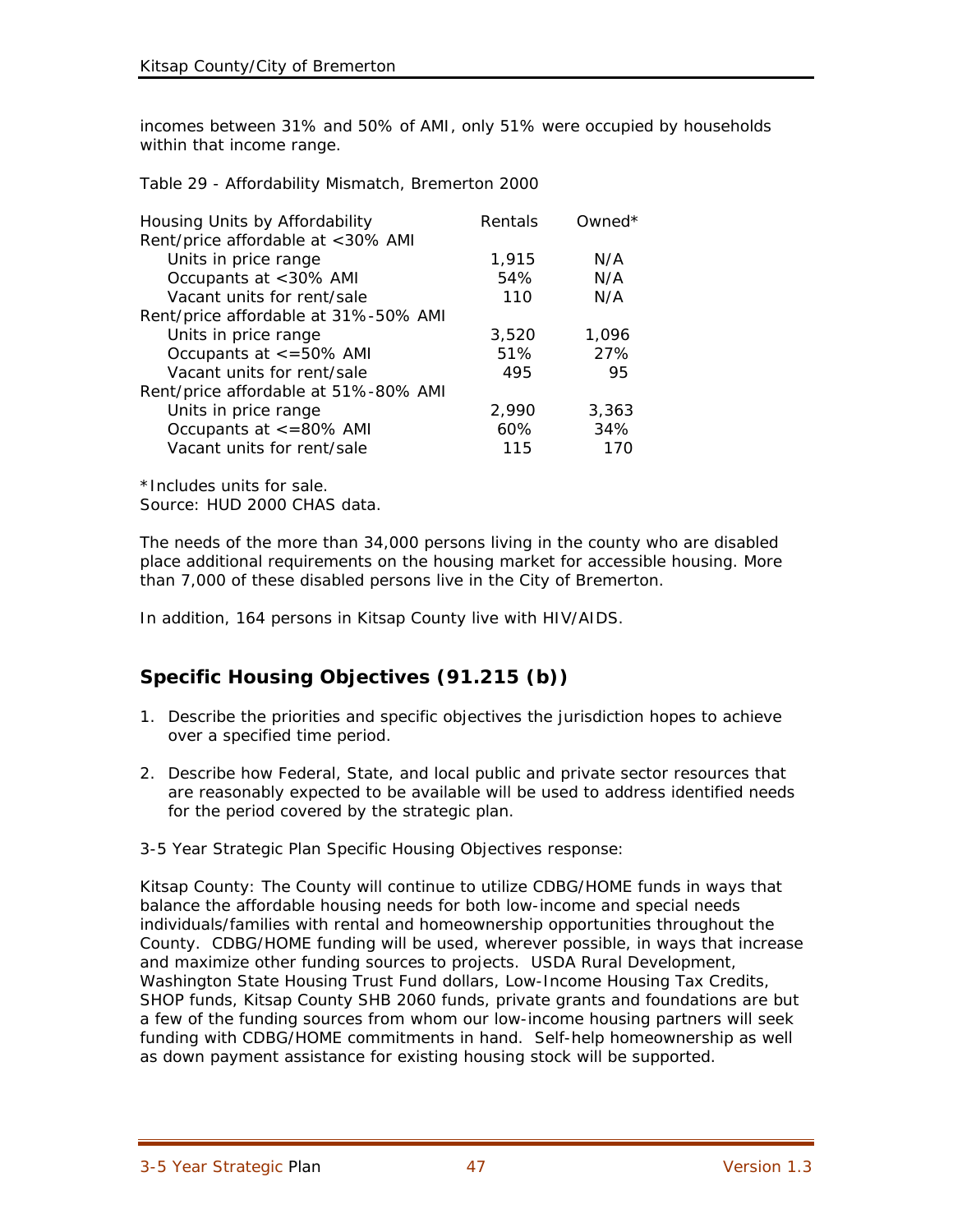CDBG funds will also be used to preserve and make housing affordable for existing low-income and special needs individuals/families through housing rehab and weatherization.

Bremerton: Major redevelopment of the Westpark Housing Area is a primary city objective during the next five years. In a plan already agreed to by the County, residents of Westpark will be able to locate to newer dwellings as mixed-market and mixed-use development goes forward.

An additional City goal over the five-year period is to support increasing homeownership, changing the present balance of owners (40%) to renters (60%) to a balance that more nearly approaches the national and area average of 67% ownership.

Finally, the City recognizes the need for quality, affordable housing and plans to take building and tax initiatives that facilitate affordable development.

## **Needs of Public Housing (91.210 (b))**

In cooperation with the public housing agency or agencies located within its boundaries, describe the needs of public housing, including the number of public housing units in the jurisdiction, the physical condition of such units, the restoration and revitalization needs of public housing projects within the jurisdiction, and other factors, including the number of families on public housing and tenant-based waiting lists and results from the Section 504 needs assessment of public housing projects located within its boundaries (i.e. assessment of needs of tenants and applicants on waiting list for accessible units as required by 24 CFR 8.25). The public housing agency and jurisdiction can use the optional Priority Public Housing Needs Table (formerly Table 4) of the Consolidated Plan to identify priority public housing needs to assist in this process.

3-5 Year Strategic Plan Needs of Public Housing response:

NEEDS OF PUBLIC HOUSING

There were 2,649 persons on the wait list for Section 8 Tenant-Based Assistance, covering both the Kitsap County Consolidated Housing Authority and the Bremerton Housing Authority.

| Type/Name of Housing        | Location         | Units | Population      | Program               |
|-----------------------------|------------------|-------|-----------------|-----------------------|
| Public Housing              |                  |       |                 |                       |
| Golden Tides I              | Silverdale       | 15    | Elderly         | <b>Public Housing</b> |
| <b>Nollwood</b>             | <b>Bremerton</b> | 48    | Families        | Public Housing        |
| Fairview                    | <b>Bremerton</b> | 33    | <b>Families</b> | Public Housing        |
| Coventry Park               | <b>Bremerton</b> | 15    | Families        | Public Housing        |
| Austurbruin                 | Poulsbo          | 10    | Families        | Public Housing        |
| Scattered sites             | County           | 15    | Families        | <b>Public Housing</b> |
| <b>Total Public Housing</b> |                  | 136   |                 |                       |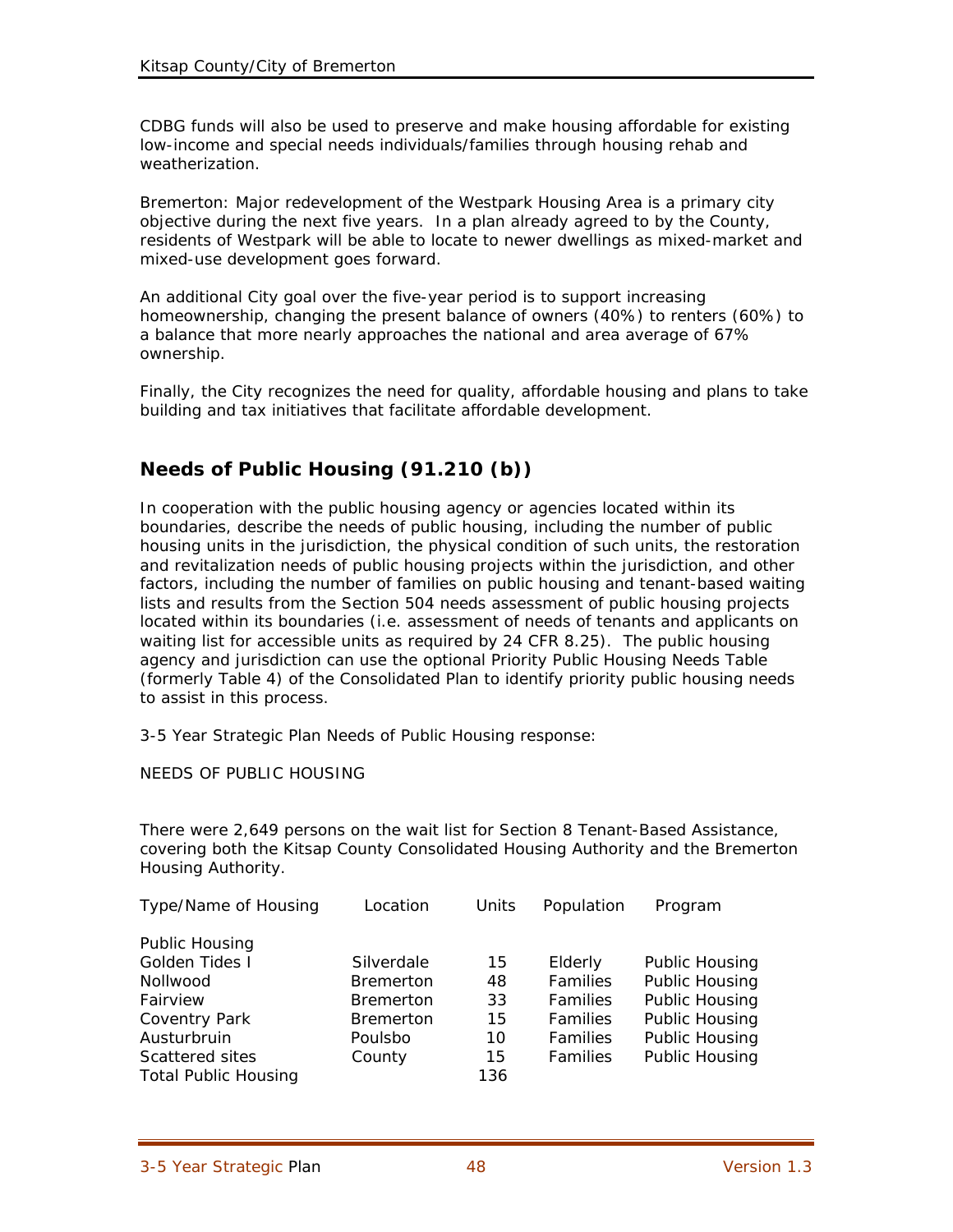| <b>Special Needs Housing</b>          |                  |                 |                |                          |
|---------------------------------------|------------------|-----------------|----------------|--------------------------|
| Chico Duplex                          | Silverdale       | $6\,{}^{\star}$ |                | Developmentally Disabled |
| Liberty Bay Associates                | <b>Bremerton</b> | 8               | Mental illness |                          |
| Liberty Bay Associates                | Port Orchard     | 8               | Mental illness |                          |
| <b>Rotary Duplex</b>                  | Silverdale       | $\overline{2}$  | Transitional   |                          |
| <b>Rotary Duplex</b>                  | Poulsbo          | $\overline{2}$  | Transitional   |                          |
| Lippert                               | Port Orchard     | 8               | Transitional   |                          |
| <b>Total Special Needs Housing</b>    |                  | 34              |                |                          |
| Other Subsidized Housing              |                  |                 |                |                          |
| Fjord Manor                           | Poulsbo          | 38              | <b>Seniors</b> |                          |
| Rhododendron Apts.                    | Bainbridge I.    | 50              | Families       |                          |
| Windsong Apts.                        | Poulsbo          | 36              | Families       |                          |
| <b>Orchard Bluff</b>                  | Poulsbo          | 88              | <b>Seniors</b> |                          |
| 550 Madison Ave.                      | Bainbridge I.    | 13              | Mixed          |                          |
| Fjord Vista II                        | Poulsbo          | 16              | Families       |                          |
| <b>Viewmont East</b>                  | Port Orchard     | 77              | Families       |                          |
| Heritage                              | Port Orchard     | 57              | Families       |                          |
| Golden Tides II                       | Silverdale       | 45              | <b>Seniors</b> |                          |
| Golden Tides III                      | Silverdale       | 18              | Seniors        |                          |
| Madrona Manor                         | Port Orchard     | 40              | <b>Seniors</b> |                          |
| Port Orchard Vista                    | Port Orchard     | 42              | Seniors        |                          |
| <b>Total Other Subsidized Housing</b> |                  | 520             |                |                          |
| Work Force Housing                    |                  |                 |                |                          |
| Tree Tops   & II                      | Silverdale       | 270             | Families       |                          |
| Kingston Ridge                        | Kingston         | 43              | Families       |                          |
| Port Orchard Valley                   | Port Orchard     | 72              | Families       |                          |
| Park Place Apts.                      | Central Kitsap   | 86              | Families       |                          |
| <b>Total Work Force Housing</b>       |                  | 471             |                |                          |
| <b>KCCHA Rental Units Owned</b>       |                  | 1,161           |                |                          |
| <b>KCCHA Section 8 Housing</b>        |                  |                 |                |                          |
| Housing Choice Vouchers Scattered     |                  | 374             | Mixed          | Section 8                |
| <b>Total Section 8 Housing</b>        |                  | 374             |                |                          |

\*Special needs housing – KCCHA assists non-profit programs to provide housing with specialized services for homeless persons, people with a chronic mentally illness, families in transition, frail elderly, victims of domestic violence and other special needs groups.

Source: KCCHA, June 2005.

Additional KCCHA Programs and Services In 2004, KCCHA started the 502 Direct Housing Program to facilitate the purchase of pre-existing homes to low- and very low-income families by providing applicant referral and loan packaging services to local realtors. The housing authority is the Community Renewal Agent for the City of Bremerton and has conducted a major renewal in Bremerton.

KCCHA has been offering the USDA's Mutual Self-Help (MSH) Program in Kitsap County and surrounding counties since 1973. Over that period, KCCHA has helped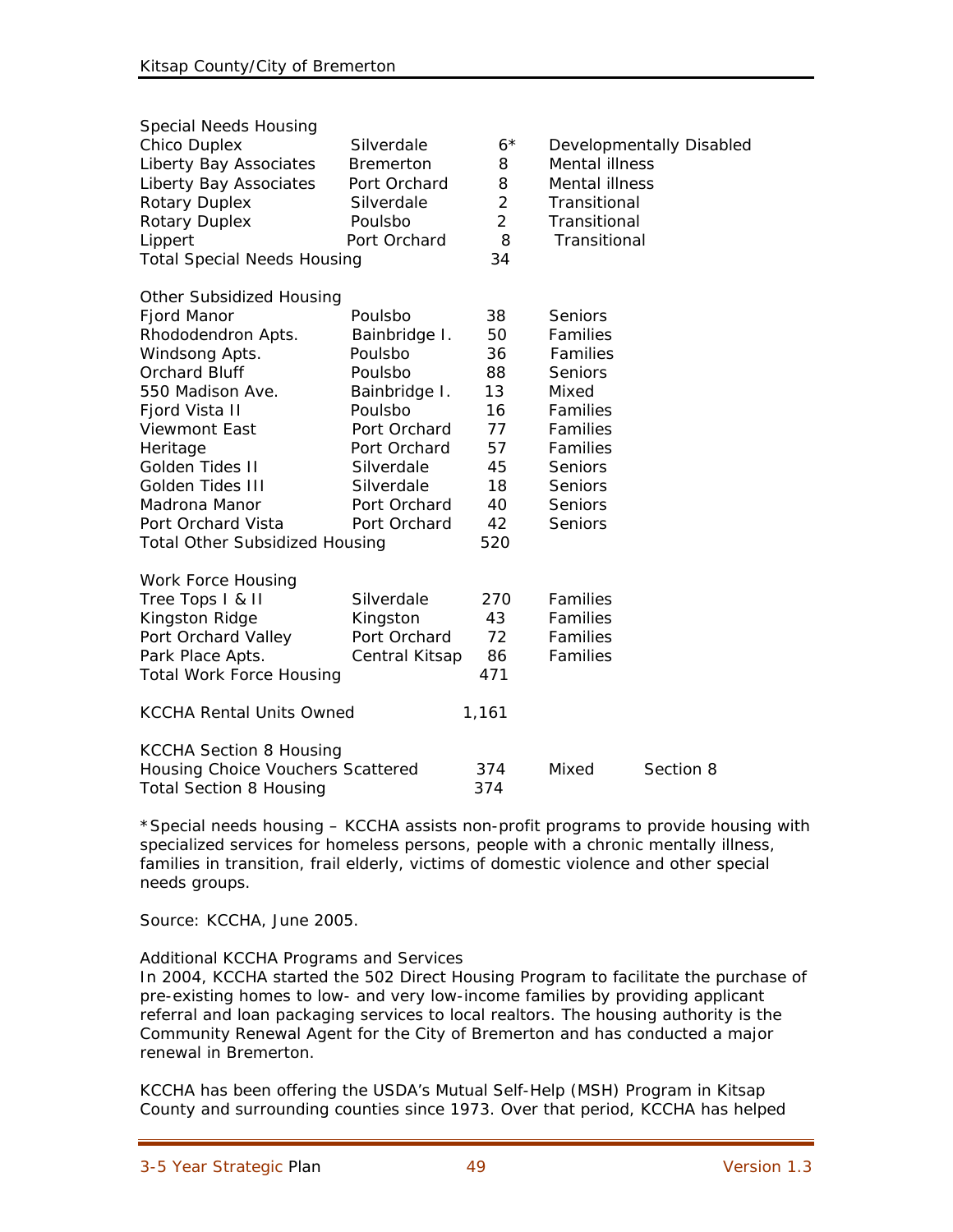over 1,000 families achieve their dream of homeownership. KCCHA is finishing the development of 6 affordable homes at the Fort Ward Parade Ground in the City of Bainbridge Island and is developing 90 additional Mutual Self Help homes at Vetter Place in Poulsbo.

KCCHA has several development projects in progress. These include The Poplars, Finch Place Apartments, Nordic Place I and North Almira. The Poplars is the conversion of 50 motel units into 9 studio, 20 1-bedroom and 1 2-bedroom unit that will provide affordable housing for extremely low income seniors aged 62 and older.

Finch Place Apartments is the preservation of an existing USDA RD Section 515 project on Bainbridge Island. This project provides 29 units of affordable housing for seniors.

Nordic Place I is the new construction of a 96-unit mixed income family development consisting of 1, 2 and 3 bedroom apartments. This project is located in the Poulsbo Market Place master planned development (previously known as Olhava), and is adjacent to the Poulsbo Olympic College campus. Retail stores currently under construction include Walmart and Home Depot. Future development plans include other retail stores, offices, restaurants and a transportation center.

North Almira is the new construction of a 90-unit mixed income family development consisting of 1, 2 and 3 bedroom apartments. This project is located in East Bremerton, behind Fred Meyer.

KCCHA further assists households to improve housing and achieve independence, including home ownership in several ways:

- Family Self Sufficiency
- First time home buyers classes
- Down payment assistance
- Rehabilitation and Modernization program
- Homeownership counseling, which includes budgeting, credit repair, predatory lending workshops and foreclosure prevention counseling

Resident advisory committees are active at several KCCHA complexes and resident of KCCHA housing is a member of Board of Commissioners.

#### Bremerton Housing Authority

The Bremerton Housing Authority operates 603 units of public housing in two housing developments. In addition, the housing authority operates 968 Section 8 Housing Choice Vouchers on a scattered site basis throughout the city of Bremerton and Kitsap County.

| Type/Name of Housing       | Location    | Units | Population      | Program/Funding  |
|----------------------------|-------------|-------|-----------------|------------------|
| Westpark                   | W Brem      | 582   | Families        | Public Housing   |
| <b>Tara Heights</b>        | E Brem      | 21    | Families        | Public Housing   |
| The Firs                   | W Brem      | 60    | <b>Seniors</b>  | Project Based S8 |
| <b>HSG Choice Vouchers</b> |             | 968   | Families        | Section 8        |
| Supportive HSG Program     | <b>Brem</b> | 40    | <b>Disabled</b> | Section 8        |
| Tamarack                   | E Brem      | 83    | <b>Seniors</b>  | Project Based S8 |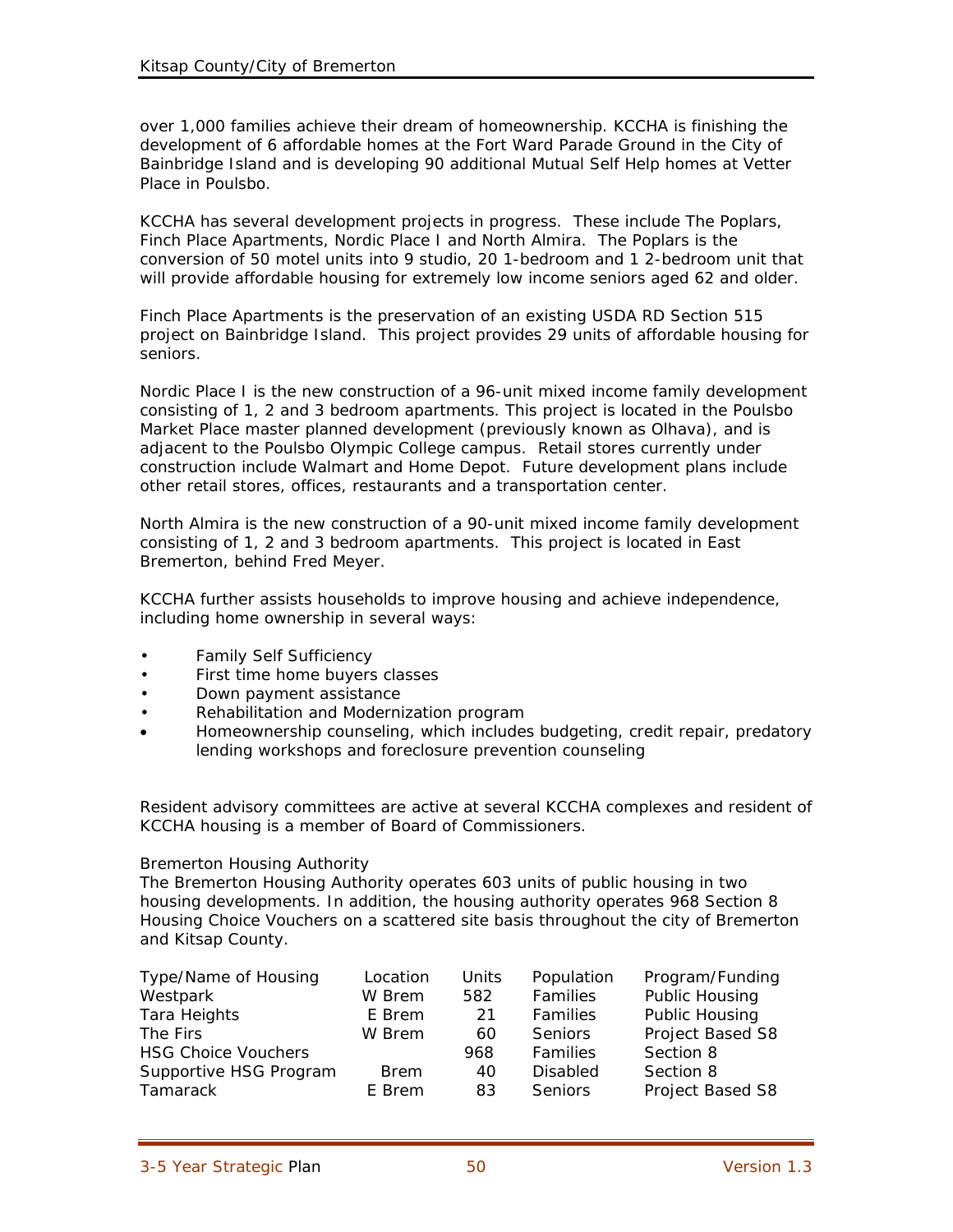#### Redevelopment of Westpark

The Bremerton Housing Authority is approaching the fifth year of a \$300 million housing redevelopment project of its largest public housing site, Westpark. The existing Westpark Housing Development, consisting of 582 units, is the remnant of a larger World War II-era housing project that was built as temporary housing for shipyard workers. The Bremerton Housing Authority's vision is to create an attractive new community with distinctive architecture, plazas, and pedestrian-oriented streets. The Strategic Master Plan - the redevelopment plan for Westpark - was created through a community-involvement process that included Westpark residents, residents of the wider Bremerton community, local officials, and community and business leaders.

The Strategic Master Plan calls for a new vibrant mixed-use urban community to include 1,000 public housing, low- and market-rate rental units and family-owned homes, shops, restaurants, offices, a community center, sports fields, playgrounds and a preserved environment of trees and open spaces. Also included is a new seventy-two unit assisted living facility, with a twelve-unit section for people with Alzheimer's Disease.

Once the redevelopment is completed, Westpark residents will be able to walk from home to a store, a park, or even a workplace. Housing will be two to four stories high, oriented to the street, and will include multifamily buildings, duplexes, townhouses, and small-lot detached homes.

Additional Bremerton Housing Authority Programs and Services Affordable Housing Preservation: Preserving housing that may be sold to market; and focusing on providing housing to the senior, elderly, and special needs population.

Project Based Assistance (PBA): Provide project based assistance to the community; support family relocation of the Westpark Redevelopment project; support elderly, senior and special needs population development projects.

Resident Initiatives Programs: Home ownership, family self-sufficiency (FSS), business entrepreneurship programs to low-income families.

Resident Involvement: One resident is a member of the Board of Commissioners of the Housing Authority. In addition, a three-member Resident Advisory Committee provides advice to the Board.

# **Public Housing Strategy (91.210)**

1. Describe the public housing agency's strategy to serve the needs of extremely low-income, low-income, and moderate-income families residing in the jurisdiction served by the public housing agency (including families on the public housing and section 8 tenant-based waiting list), the public housing agency's strategy for addressing the revitalization and restoration needs of public housing projects within the jurisdiction and improving the management and operation of such public housing, and the public housing agency's strategy for improving the living environment of extremely low-income, low-income, and moderate families residing in public housing.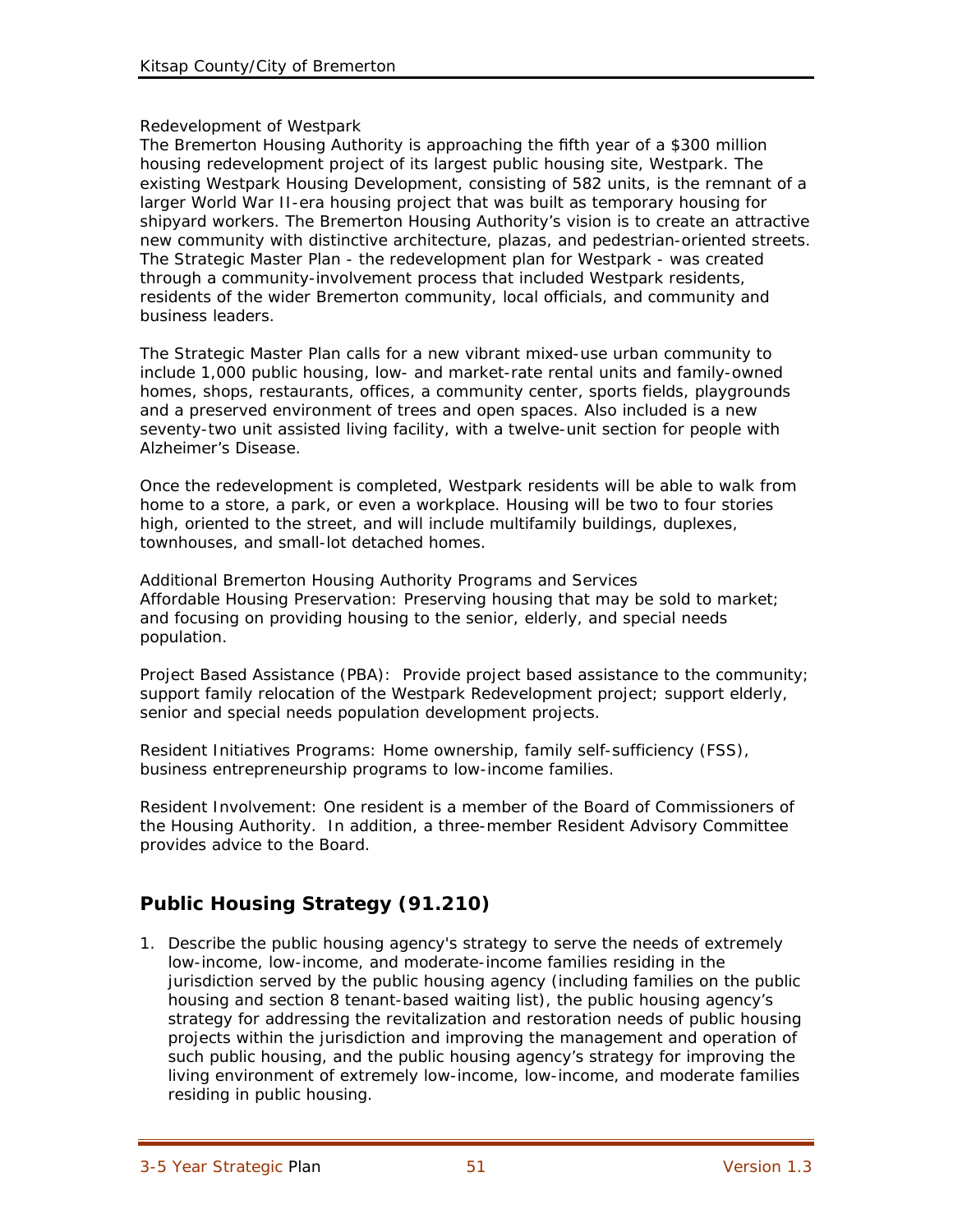- 2. Describe the manner in which the plan of the jurisdiction will help address the needs of public housing and activities it will undertake to encourage public housing residents to become more involved in management and participate in homeownership. (NAHA Sec. 105 (b)(11) and (91.215 (k))
- 3. If the public housing agency is designated as "troubled" by HUD or otherwise is performing poorly, the jurisdiction shall describe the manner in which it will provide financial or other assistance in improving its operations to remove such designation. (NAHA Sec. 105 (g))
- 3-5 Year Strategic Plan Public Housing Strategy response:

PUBLIC HOUSING STRATEGY

KCCHA has established the following goals:

- o Preserve and expand the supply of good quality housing
- o Make existing housing more affordable and more readily available
- o Promote racial and economic diversity in residential neighborhoods
- o Help households build wealth
- o Strengthen families
- o Link housing with essential supportive services
- o Promote balanced metropolitan growth.

Bremerton Housing Authority has established the following goals:

- o Expand existing assisted housing
- o Improve the quality of assisted housing
- o Increase assisted housing choices
- o Provide an improved living environment
- o Promote self-sufficiency and asset development of assisted households and partner with social services agencies to improve recipient's employability
- o Ensure equal opportunity and affirmatively further fair housing

Additionally, the Bremerton Housing Authority has established the following strategies:

1. The Housing Authority of Bremerton will continue its vision of being a progressive agency to achieve its goals of providing subsidized housing, affordable housing, economic growth, and a community resource to the City of Bremerton and its partners;

2. Redevelop the Westpark Housing Development to include the demolition of 582 1940 era dwelling units to prepare for the construction of a new vibrant mixed-use urban community to include: 1,000 housing units consisting of public housing, lowand market-rate rental units and family-owned homes with the construction of shops, restaurants, offices, and a preserved environment of trees and open spaces. Also included is a new 72-unit assisted living facility, including a 12-unit section for people suffering from Alzheimer's Disease;

3. Maintain its position with the U.S Department of Housing and Urban Development (HUD) as a High Performing agency in managing the Housing Choice Voucher and Public Housing Programs;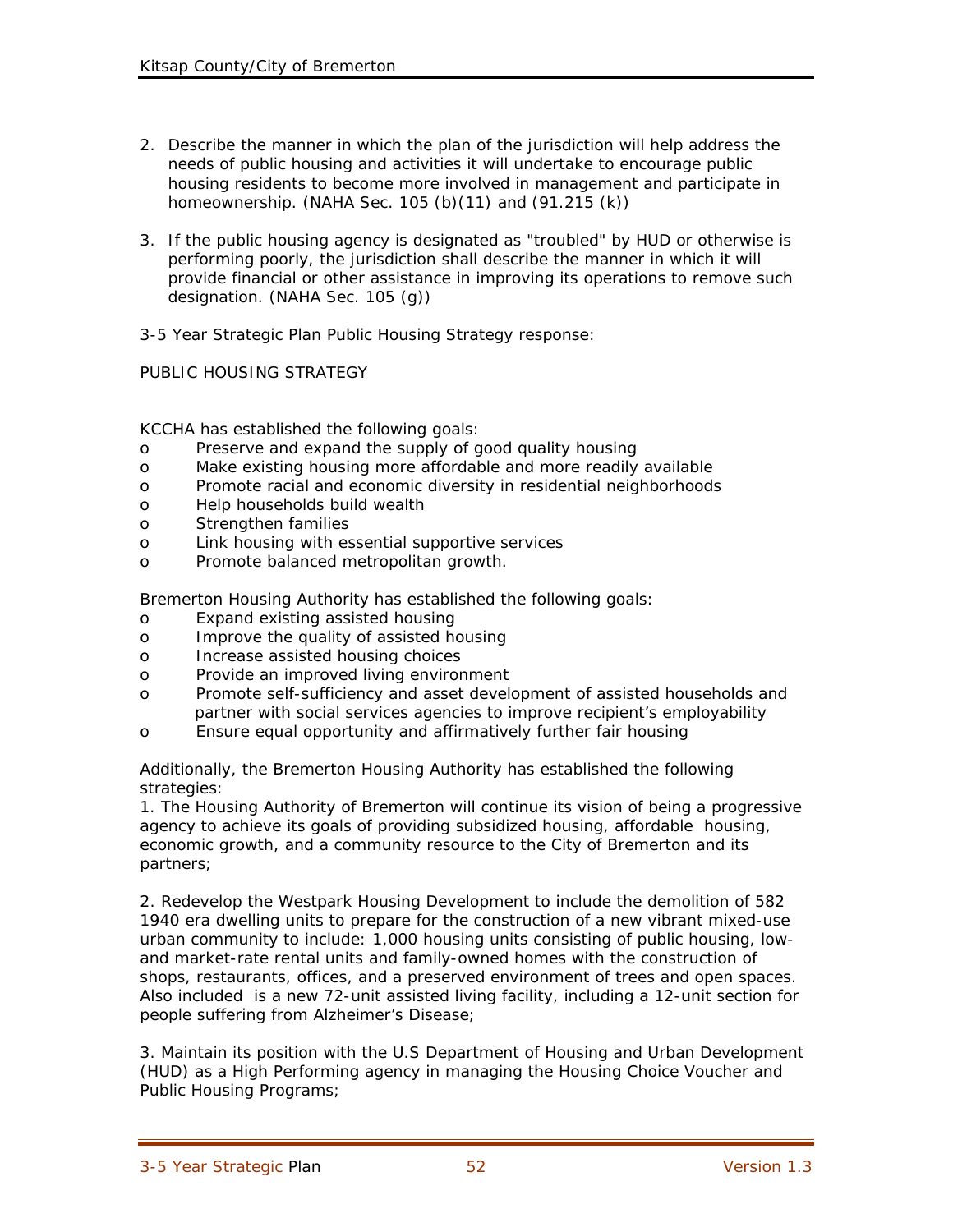4. Respond to federal funding reductions to the Housing Choice Voucher Program by implementing policy and procedural cost control measures created with community partnership;

5. Continue to assess operation methods and implement operation efficiencies designed to control cost and provide better service to the community.

6. Continue to encourage self-sufficiency of participant families and assist in the expansion of opportunities which address the needs of families in the areas of educational, socioeconomic, recreational employability, basic life skills and other supportive services;

7. Expand the level of family, owner and community support in accomplishing BHA's mission;

8. Promote fair housing and provide an opportunity for eligible families of all ethnic and racial backgrounds to experience freedom of housing choice;

9. Promote market-driven housing programs that will assist eligible families in successfully obtaining affordable subsidized housing, by increasing the supply of housing choices for such families, as identified by local need.

# **Barriers to Affordable Housing (91.210 (e) and 91.215 (f))**

- 1. Explain whether the cost of housing or the incentives to develop, maintain, or improve affordable housing are affected by public policies, particularly those of the local jurisdiction. Such policies include tax policy affecting land and other property, land use controls, zoning ordinances, building codes, fees and charges, growth limits, and policies that affect the return on residential investment.
- 2. Describe the strategy to remove or ameliorate negative effects of public policies that serve as barriers to affordable housing, except that, if a State requires a unit of general local government to submit a regulatory barrier assessment that is substantially equivalent to the information required under this part, as determined by HUD, the unit of general local government may submit that assessment to HUD and it shall be considered to have complied with this requirement.

3-5 Year Strategic Plan Barriers to Affordable Housing response:

Kitsap County: 1. The primary factor negatively affecting the provision of affordable housing in Kitsap County is the sharp inflation in housing prices throughout the United States, including Washington State and Kitsap County. Escalating housing prices throughout the market put increasing pressure on the lower end supply of affordable housing. What was affordable to a working family earning the median household income is no longer affordable today – those families reach farther down the housing spectrum to meet their needs, leaving fewer units available for those below the median income.

Within Kitsap, the supply of affordable housing has been affected by a number of other specific factors, including: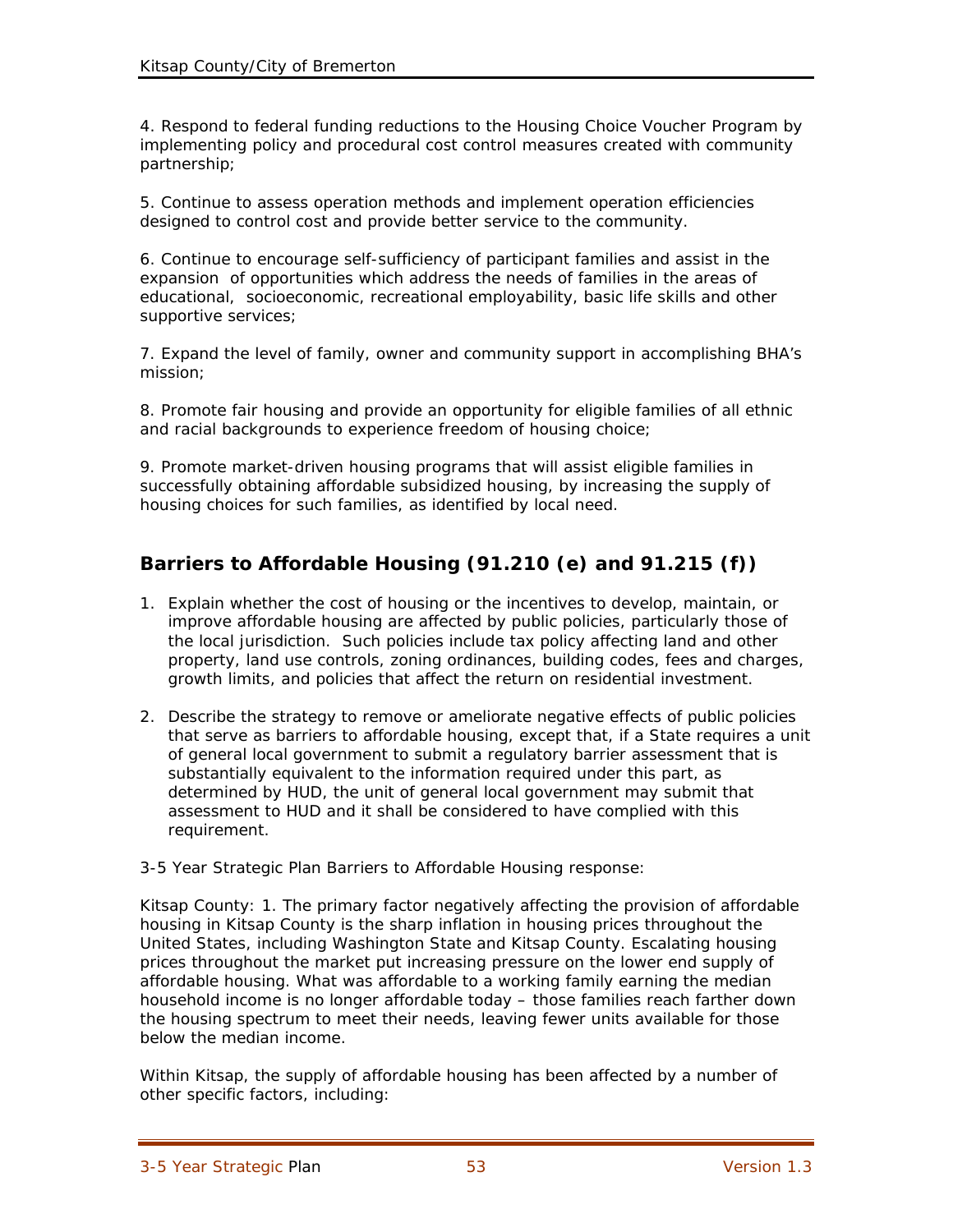In a 2005 survey of affordable housing professionals (lenders, counselors, sellers/brokers, and other real estate professionals) conducted as part of the Kitsap County Analysis of Impediments to Fair Housing, lack of availability of building sites (and resulting higher land cost) was cited most often as impeding affordable housing. This was related to the land use controls and growth limits required by the WA State Growth Management Act. This state statute requires local governments to set Urban Growth Area boundaries, outside of which development is restricted to (approximately) one unit per 5-10 acres. The intent of the statute is to prevent urban sprawl that cannot be served economically with urban services (sewer, transit, road network, et al). and to preserve agricultural, forest, mineral, and other resource lands. One effect is that land prices both inside and outside the UGA's may have escalated somewhat more steeply than national average land prices.

Local government has identified the lack of infrastructure -- especially sewer -- to potential building sites as a significant factor in higher housing cost.

The WA State Department of Ecology has recently issued storm water management requirements (based on the federal Clean Water Act) that inhibit urban infill.

That same 2005 survey identified lending and zoning practices and attitudes related to manufactured housing (one source of affordable housing) as a factor.

Input from the Planning Directors for Kitsap County, Cities, and Tribes revealed more subtle structural impediments in the building codes that do not encourage innovation and affordable urban-scale density. An example is the need for design standards that would make manufactured housing more desirable additions to urban neighborhoods.

Real estate professionals have noticed that changes in the federal capital gains tax structure have encouraged more people to purchase second homes, creating further pressure on the supply of affordable housing in Kitsap County.

Federal support to affordable housing in the form of Section 8 rental subsidies have decreased over the past several years.

2. The primary local strategy to address these pressures on the supply of affordable housing (see above) is to develop a set of incentives to development within Urban Growth Areas. There are many agencies and organizations whose perspectives, experience, and influence must be included in this effort: County and Cities, Kitsap Housing Coalition, Kitsap Homebuilders and Realtors Associations, the Kitsap Consolidated Housing Authority and the Bremerton Housing Authority, the many agencie s providing housing support services to low income families, to name a few.

Ensuring that all voices are included in identifying and implementing incentives will be undertaken by the Kitsap Regional Coordinating Council (KRCC: County, Cities, Tribes, and Port of Bremerton). The Council's regularly-convened Planning Directors Forum will utilize several channels during 2006, including:

Cross-cutting member participation in the numerous forums addressing the issue of affordable housing in Kitsap County.

Member participation in workshops and forums addressing specific aspects of identified impediments, including infrastructure and low impact development.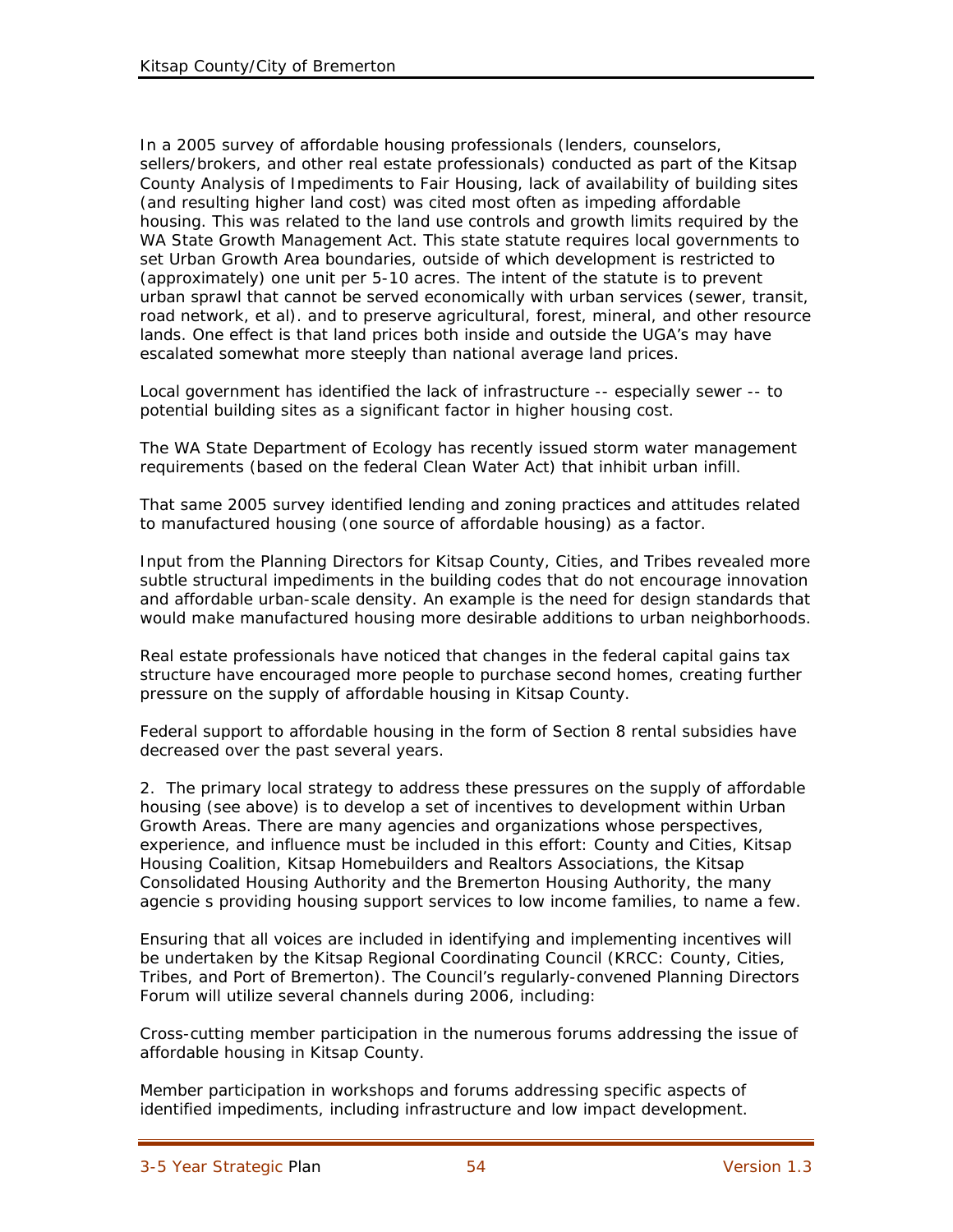Specially-convened stakeholder workshops during 2006.

The starting point for the list of possible incentives will be the Desktop Reference of Reasonable Measures collaboratively developed by the Kitsap Regional Coordinating Council's Planning Directors during 2005. The Reasonable Measures are a set of forty six (46) zoning, planning, infrastructure financing, and other strategies that have been compiled for use in the Urban Growth Areas to increase density and thus affordable housing.

Kitsap County's Comprehensive Plan outlines several steps to reduce barriers to affordable housing. Among them are:

o Develop ordinances that allow or encourage a minimum percentage of lowand

moderate-income units in housing developments

o Allow provisions for reduction of minimum lot sizes

o Permit and encourage development of residential accessory units per local regulations

- o Reduce development proposal processing time
- o Identify incentives for affordable housing (e.g. lower utility hookup fees and rates, impact fee reductions and priority for zoning reviews)

Bremerton: The City detailed in a 2004 Comprehensive plan http://www.ci.bremerton.wa.us/display.php?id=436, its approach to revitalizing itself. Implicit in the plan are the relationships of regulations, economics, and public process in moving affordablity from where it is to where it might be.

The following language from the City's Comprehensive Plan details some of the issues:

"…the Housing Element must also address an important state-wide and regional challenge – the provision of affordable housing. Statewide and regional priorities are established in the Growth Management Act itself…. The Growth Management Act housing goal describes a fundamental requirement for Housing Elements. The GMA housing goal states: Encourage the availability of affordable housing to all economic segments of the population of this state, promote a variety of residential densities and housing types, and encourage preservation of existing housing stock.

Discussion: Affordable housing in Bremerton is abundant, but it primarily serves low and moderate income populations. The City must work towards diversifying its affordable housing choices for a healthier combination of economic segments of the population. A variety of housing densities and types, developed with a community orientation and cohesiveness will assist with this Growth Management charge. In addition to the call in the GMA for affordable housing strategies within Comprehensive Plans, jurisdictions within Kitsap County have also agreed to cooperatively address the issue of fair and equitable distribution of affordable units."

## HOMELESS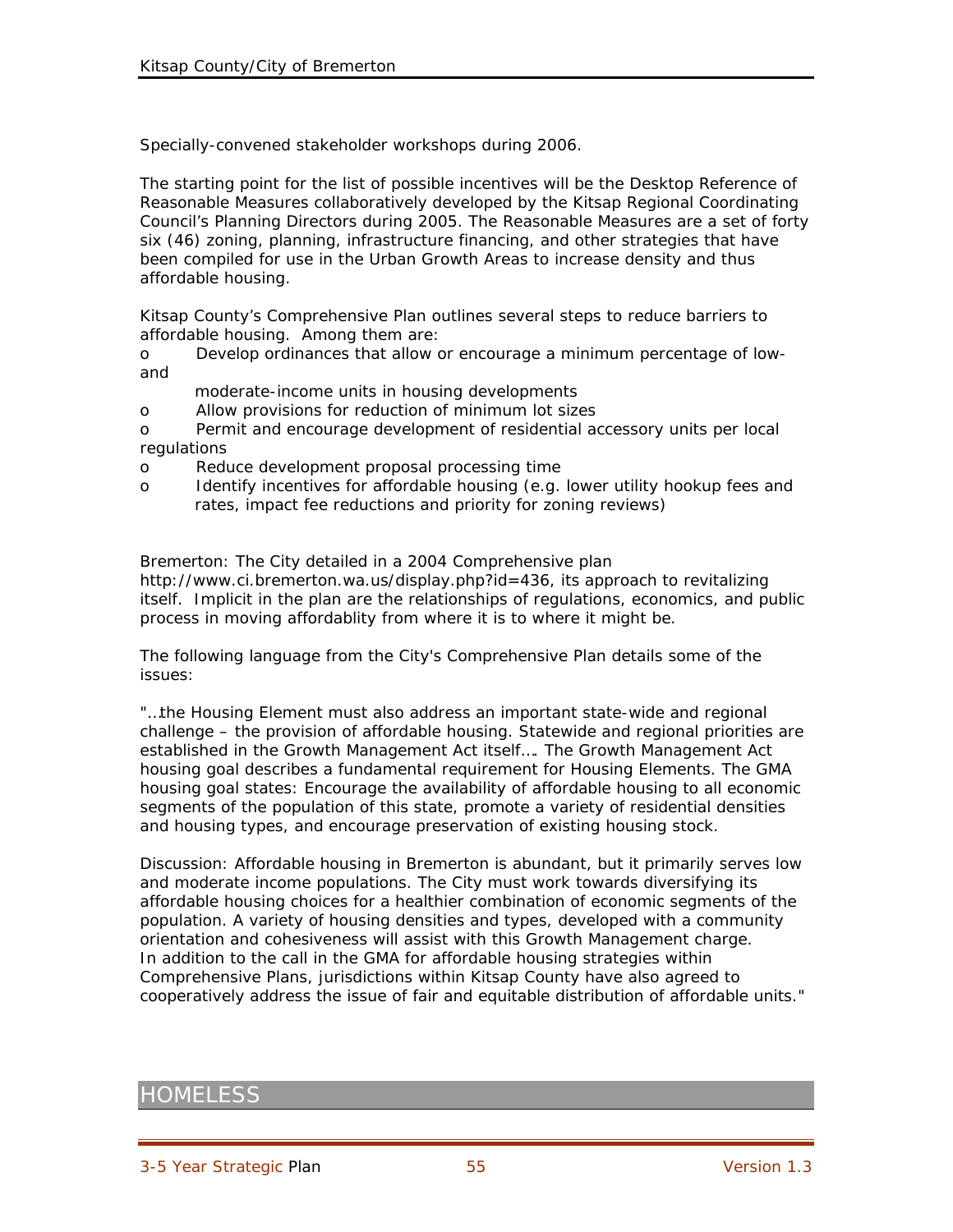# **Homeless Needs (91.205 (b) and 91.215 (c))**

\*Please also refer to the Homeless Needs Table in the Needs.xls workbook

Homeless Needs— The jurisdiction must provide a concise summary of the nature and extent of homelessness in the jurisdiction, (including rural homelessness where applicable), addressing separately the need for facilities and services for homeless persons and homeless families with children, both sheltered and unsheltered, and homeless subpopulations, in accordance with Table 1A. The summary must include the characteristics and needs of low-income individuals and children, (especially extremely low-income) who are currently housed but are at imminent risk of either residing in shelters or becoming unsheltered. In addition, to the extent information is available, the plan must include a description of the nature and extent of homelessness by racial and ethnic group. A quantitative analysis is not required. If a jurisdiction provides estimates of the at-risk population(s), it should also include a description of the operational definition of the at-risk group and the methodology used to generate the estimates.

3-5 Year Strategic Plan Homeless Needs response:

HOMELESS NEEDS

Homeless providers in the county have assessed the needs of homeless by conducting homeless surveys and meeting to review resources and needs. The Kitsap Continuum of Care Coalition coordinates activities to meet homeless needs and prevent homelessness throughout the area. The Coalition includes more than 60 members and 28 organizations that meet on a monthly basis to plan and coordinate activities assisting the homeless.

In January 2005, the community conducted a count of the homeless in the county. While the count covered most areas of the county, it is not considered by homeless community providers to be an inclusive survey of homeless needs. Nevertheless, it provides basic information on the characteristics of homelessness in the county. A total of 1,132 unduplicated homeless persons were found in 880 households. 365 children were included in the count. Four hundred were sheltered in shelters, transitional facilities or permanent supportive housing at the point in time of the survey. Single males outnumbered single females by almost 2 to 1.

Many of the sheltered had disabilities. Over one-half (216) of the sheltered reported a mental health problem. Others reported substance abuse and HIV/AIDS as problems they were facing. Sixty-six sheltered single individuals were chronically homeless; another 110 chronic homeless persons were found on the streets. There were 134 victims of domestic violence, 72 Veterans and 26 unaccompanied youth sheltered.

Many of the community's low-income persons are at-risk of becoming homeless, often literally a paycheck away from falling into homelessness. And while economic problems and eviction are often the final event leading to homelessness, persons with mental illness and/or substance abuse are particularly vulnerable. They are often unable to maintain a job (or if they do, it is at very low pay), have difficulty with medicines (or self-medicate) and require multiple services to sustain self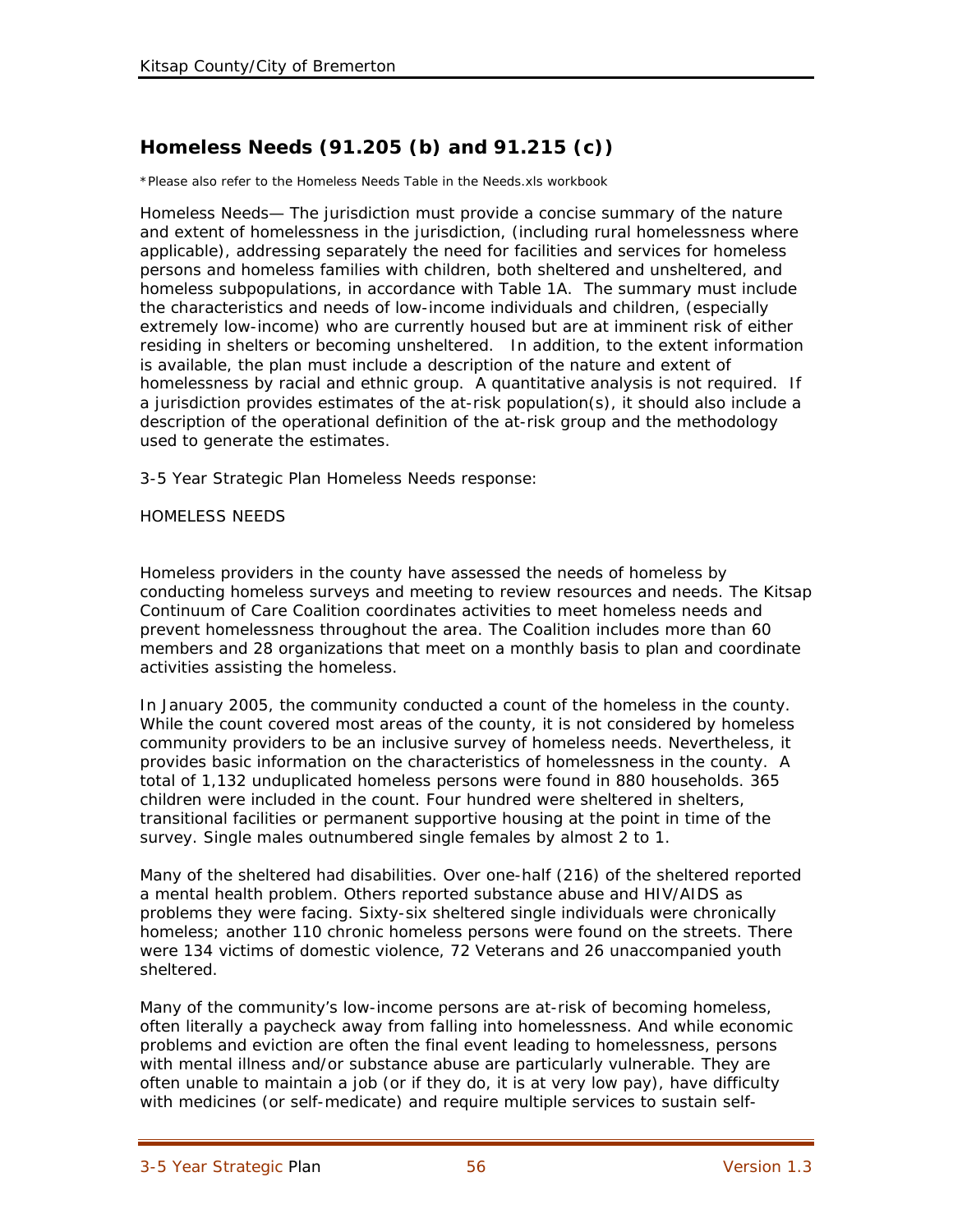sufficiency. Others at-risk are members of dysfunctional families who are often victims of domestic violence, runaway or abandoned youth and large families (86% of very low income families with five or more members were found in the CHAS data to have "housing problems" making them at-risk of losing their housing). The combination of rising housing costs, limited income and insufficient subsidized housing are major factors leading to homelessness.

The most common causes of homelessness self-identified by homeless persons interviewed in the 2005 count were:

- o Drug or alcohol use (202 responses)
- o Unable to pay rent/mortgage (132)
- o Lost job (124)
- o Family break-up (109)
- o Evicted for non-payment or other reasons (104)
- o Mental illness (89)
- o Temporary living situation ended (73)
- o Domestic violence (69)
- o Medical problems (69)

Homelessness is a countywide issue in Kitsap County. The homeless in Bremerton are served by housing and social services provided on a countywide basis. Therefore, solutions for homeless persons in Bremerton are integrally tied to this countywide planning.

## **Priority Homeless Needs**

- 1. Using the results of the Continuum of Care planning process, identify the jurisdiction's homeless and homeless prevention priorities specified in Table 1A, the Homeless and Special Needs Populations Chart. The description of the jurisdiction's choice of priority needs and allocation priorities must be based on reliable data meeting HUD standards and should reflect the required consultation with homeless assistance providers, homeless persons, and other concerned citizens regarding the needs of homeless families with children and individuals. The jurisdiction must provide an analysis of how the needs of each category of residents provided the basis for determining the relative priority of each priority homeless need category. A separate brief narrative should be directed to addressing gaps in services and housing for the sheltered and unsheltered chronic homeless.
- 2. A community should give a high priority to chronically homeless persons, where the jurisdiction identifies sheltered and unsheltered chronic homeless persons in its Homeless Needs Table - Homeless Populations and Subpopulations.
- 3-5 Year Strategic Plan Priority Homeless Needs response:

To establish the priority needs, the Kitsap County Continuum of Care Coalition analyzed the needs of homeless in the county using the homeless count, intake data and antecdotal information from providers in the community. The count itself used the standards of the HUD McKinney Program, HUD homeless definitions and the standards of the Balance of Washington State Continuum Homeless Management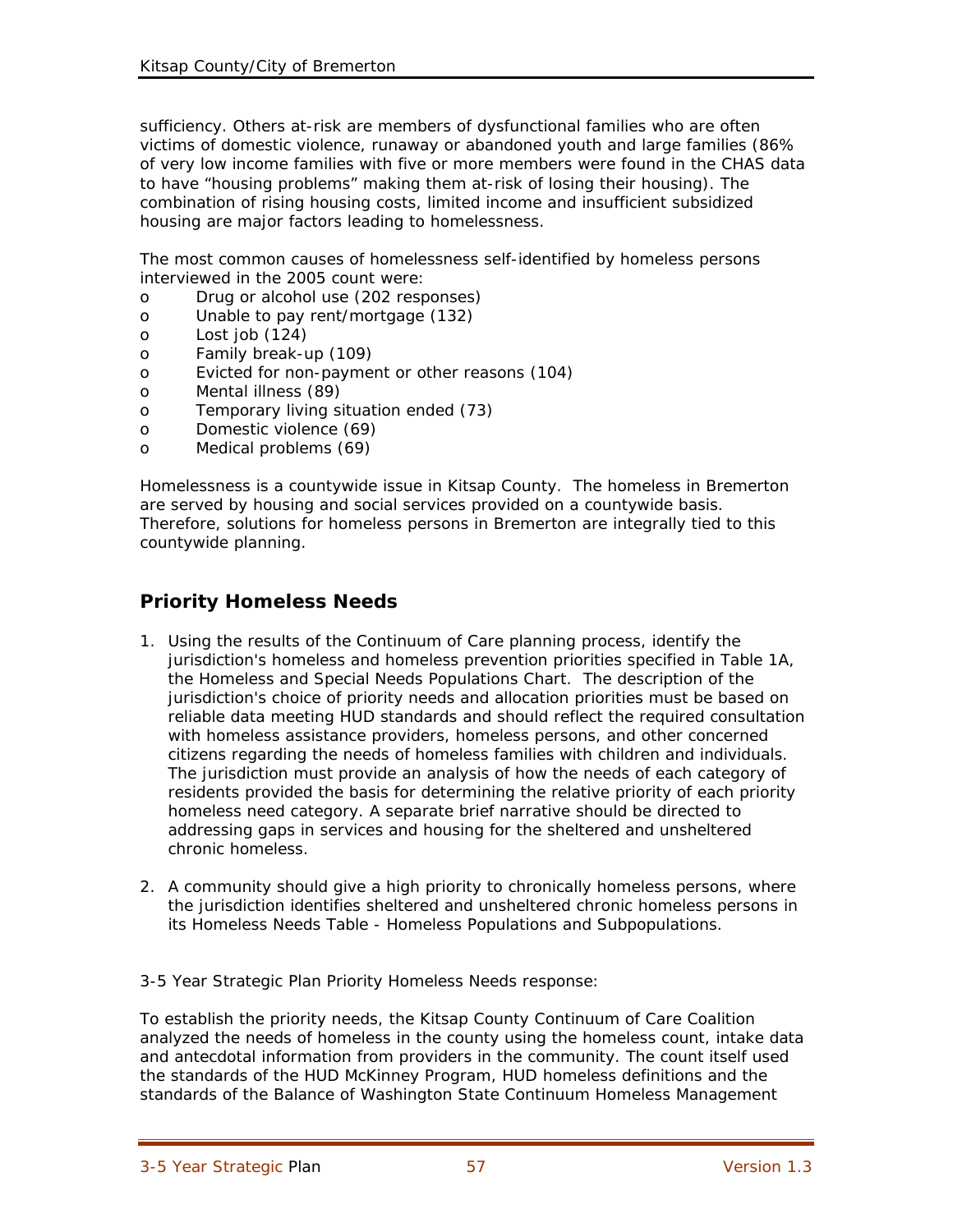Information Systems. The Coalition has identified a need to develop 45 shelter beds for homeless families and 150 shelter beds for homeless individuals (see Table 1A). There is a significant unmet need for transitional housing for families totaling 158 beds and 76 beds for homeless singles. The needs for permanent supportive housing for the homeless disabled include 55 family beds and 41 singles beds, some of which would serve chronically homeless persons.

The general Continuum of Care priorities are established by the Coalition were: Housing Projects

- o Rental Assistance
- o Transitional Housing
- o Affordable Permanent Housing
- o Emergency Shelter

Services Activities

- o Rental Assistance for Prevention
- o Case Management
- o Outreach and Collaboration
- o Education, Life Skills and Living Wage Jobs
- o Fair Market Housing

A meeting of homeless providers and governmental agencies held in Septemeber 2005 identified the following priority needs:

- 1. Employment, including living wage jobs (\$14.+/hr), entry level jobs with a path to living wage jobs and training/jobs skills development
- 2. Day Center to provide the basic needs for persons on the streets of liviing in their vehicles
- 3. Subsidized Single Room Occupancy (with bathrooms) for homeless persons and very low income persons
- 4. Affordable Housing for households at less than 30% AMI
- 5. Family Emergency Shelter beds
- 6. Subsidies to make rental housing affordable
- 7. Assistance to doubled-up persons at risk
- 8. Subsidized Child Care
- 9. Health and mental health care services including medications
- 10. Improved coordination of mainstream resources and the removal of unnecessary barriers in regulations
- 11. Supportive services for at-risk and homeless populations
- 12. Eviction Prevention Services including counseling and rental assistance
- 13. Assistance with reinstatement of credit for poor credit history or poor rent payment history
- 14. Transportation
- 15. Housing for Sex Offenders
- 16. Transitional Housing with supportive services
- 17. Maintenance of existing housing stock
- 18. A Range of Strength-based Case Management Services
- 19. Clean and Sober Living facilities
- 20. Permanent supportive housing for homeless and at-risk populations

HOMELESSNESS GOALS: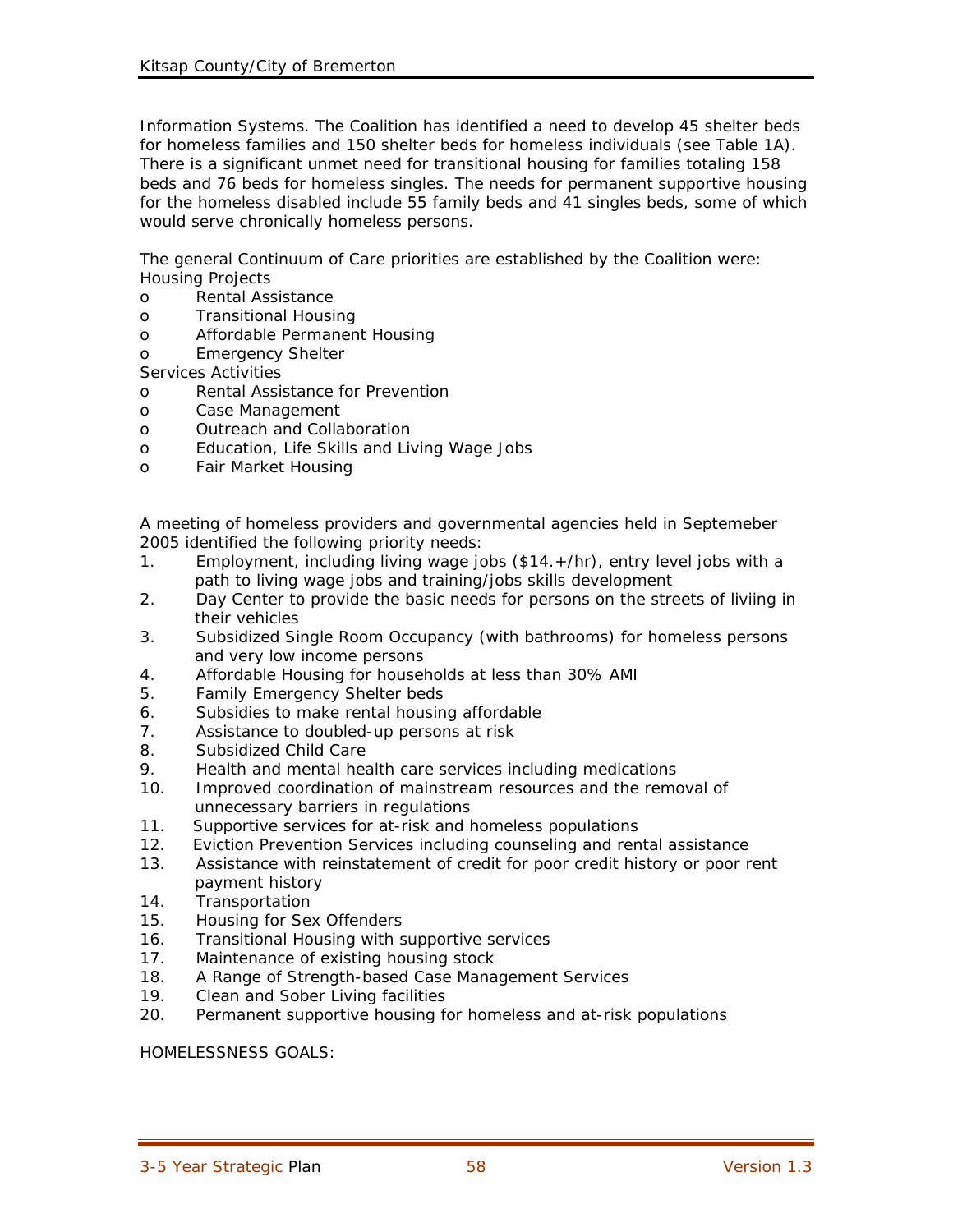To ensure that decent, accessible, affordable, and suitable housing is available in the County and its cities, and support services meet the needs of individuals and families who are homeless or at risk of homelessness, the Kitsap County community will:

#### Specific Objective: N-1

Provide a sufficient variety and quantity of decent and safe, emergency, transitional and affordable permanent housing.

Number N-1.1 Kitsap County/Bremerton: Maintain, and increase where necessary, current levels of emergency, transitional, and permanent housing with adequate supportive services.

Number N-1.2 Increase the availability of housing options, including affordable housing and disabled housing (where necessary) through accessibility and rehabilitation funding. (see H-3)

Number N-1.3 Kitsap County/Bremerton: Expand resources for homeless programs. Maintain, and increase where necessary, the level of funding for housing programs and services identified and enforced by the Continuum of Care annually, through advocacy and grant writing.

Number N-1.4 Kitsap County/Bremerton: Support education efforts to preserve decent, safe, low-income housing.

#### Specific Objective: N-2

Provide adequate support through coordinated systems of: resources, outreach, assessment, case management, provider collaboration, homelessness prevention, rental assistance and advocacy.

Number N-2.1 Kitsap County/Bremerton: Support the efforts of the Continuum of Care Coalition to take the lead in identifying gaps in services and priority needs, maintaining data on homeless persons, coordinating services and developing collaborative funding proposals for homeless populations.

Number N-2.2 Kitsap County/Bremerton: Support the use of case management practices and provider collaboration to ensure a coordinated system of services for special needs and low-income populations where appropriate.

Number N- 2.3 Kitsap County/Bremerton: Use a portion of available resources to subsidize necessary support services for those who are homeless or at risk of homelessness and promote leveraging of additional funding.

Number N- 2.4 Kitsap County/Bremerton: Implement new data collection technology (HMIS) throughout the homeless system.

Specific Objective N-3 Provide critical supportive services to support housing options for the homeless.

Number N- 3.1 Kitsap County/Bremerton: Expand services during non-shelter hours.

Number N- 3.2 Kitsap County/Bremerton: Investigate models for possible development of Day Center to provide services to the homeless by Fall, 2007.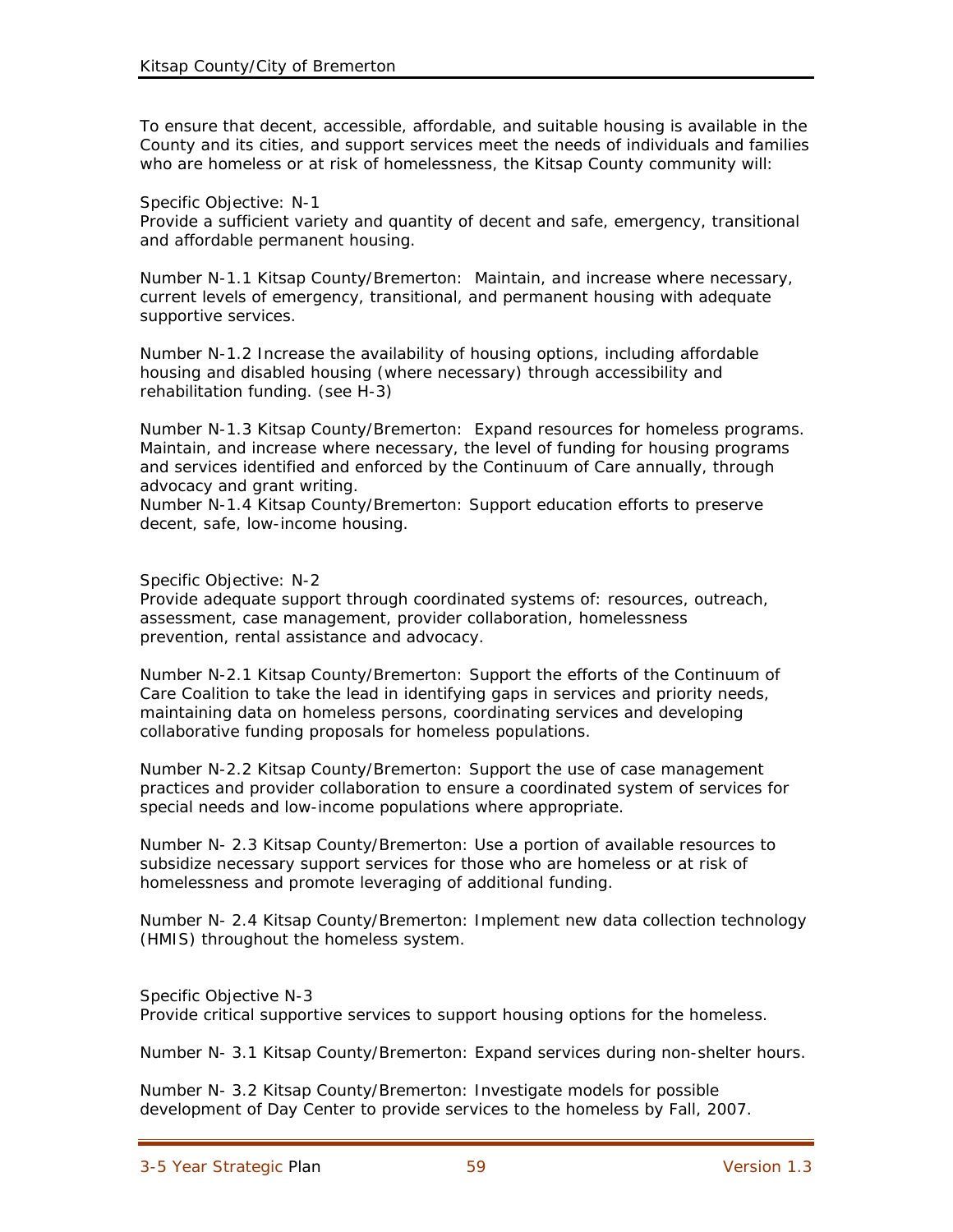Number N- 3.3 Kitsap County/Bremerton: Expand child care services and subsidies for the homeless and those at-risk as needed.

Number N- 3.4 Expand counseling services to the homeless and improve linkages between substance abuse providers and activities and mental health providers and activities.

Number N- 3.5 Analyze needs of youth, develop a resources plan and implement a plan to meet needs of homeless and at-risk youth including those "aging out" of foster care.

Number N- 3.6 Kitsap County/Bremerton: Encourage independent living by supporting living skills training, respite care, child care, training, counseling and job referrals.

Number N- 3.7 Kitsap County/Bremerton: Develop and improve inter-agency communication to assist those released from institutions or programs in seeking housing and services.

# **Homeless Inventory (91.210 (c))**

The jurisdiction shall provide a concise summary of the existing facilities and services (including a brief inventory) that assist homeless persons and families with children and subpopulations identified in Table 1A. These include outreach and assessment, emergency shelters and services, transitional housing, permanent supportive housing, access to permanent housing, and activities to prevent low-income individuals and families with children (especially extremely low-income) from becoming homeless. The jurisdiction can use the optional Continuum of Care Housing Activity Chart and Service Activity Chart to meet this requirement.

3-5 Year Strategic Plan Homeless Inventory response:

HOMELESS INVENTORY

To meet the needs of the homeless, area providers have developed a variety of services and housing aimed at moving the homeless back to self-sufficiency as quickly and effectively as possible. The Housing Activity Chart and the Service Activity Chart located in the Appendix are briefly summarized below:

Housing Facilities

A total of 71 permanent shelter beds and 14 seasonal beds are available to meet the short-term needs of homeless families and individuals. Sixty-one family beds serve approximately 16 families, while 10 beds are available for single female individuals. Another 14-bed facility for single men is currently under development. Homeless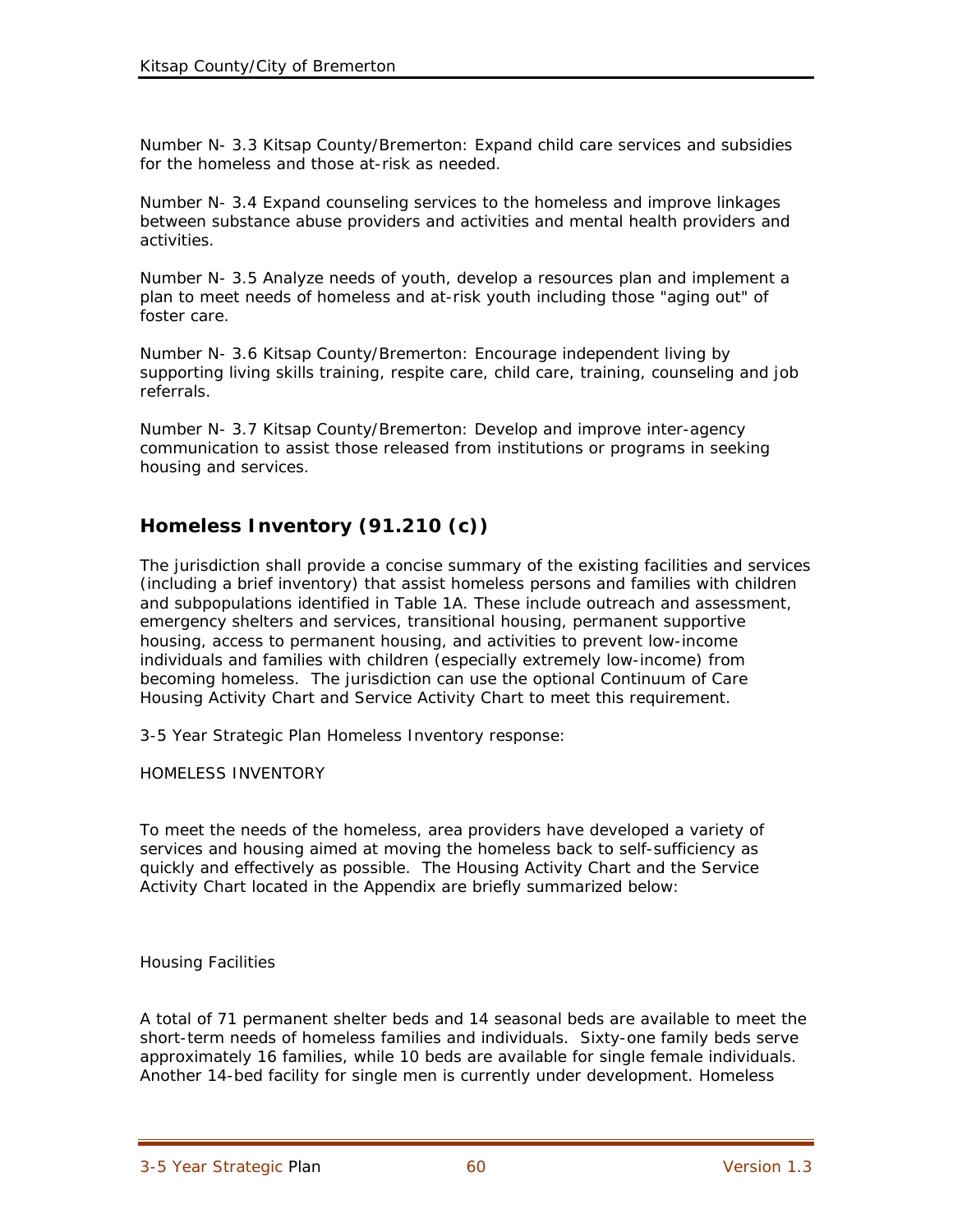planners have identified an unmet need of 195 shelter beds, predominately to serve single males.

Four providers maintain 109 transitional housing beds: 41 for individuals and 68 for families. Under development are 2 more facilities providing 36 additional beds, leaving an unmet need of 234 beds in the community.

Six housing providers have available 166 permanent supportive housing beds for homeless persons with disabilities; all but 27 beds are for single disabled persons only. Planners estimate that an additional 96 beds are needed to meet the current need.

Supportive Services

Ten different service providers assist those at-risk of homelessness with short-term rental assistance. Several others provide homeless prevention services such as utility assistance, food and clothing, rental counseling and personal services to families and individuals.

A few agencies provide outreach, assessment and referral to persons living on the streets. The Continuum of Care planning group utilizes the homeless count as a method of reaching out to many of the homeless.

Kitsap Community Resources is a primary provider of services in the community and is supported by several agencies providing specialized assistance to the homeless such as mental health counseling, child care, employment assistance, drug and alcohol treatment, case management, life skills training, HIV/AIDS treatment, drug/alcohol treatment and counseling, and transportation.

(See attached "Service Activity Chart" from 2005 McKinney Application for further detail.)

## **Homeless Strategic Plan (91.215 (c))**

- 1. Homelessness— Describe the jurisdiction's strategy for developing a system to address homelessness and the priority needs of homeless persons and families (including the subpopulations identified in the needs section). The jurisdiction's strategy must consider the housing and supportive services needed in each stage of the process which includes preventing homelessness, outreach/assessment, emergency shelters and services, transitional housing, and helping homeless persons (especially any persons that are chronically homeless) make the transition to permanent housing and independent living. The jurisdiction must also describe its strategy for helping extremely low- and low-income individuals and families who are at imminent risk of becoming homeless.
- 2. Chronic homelessness—Describe the jurisdiction's strategy for eliminating chronic homelessness by 2012. This should include the strategy for helping homeless persons make the transition to permanent housing and independent living. This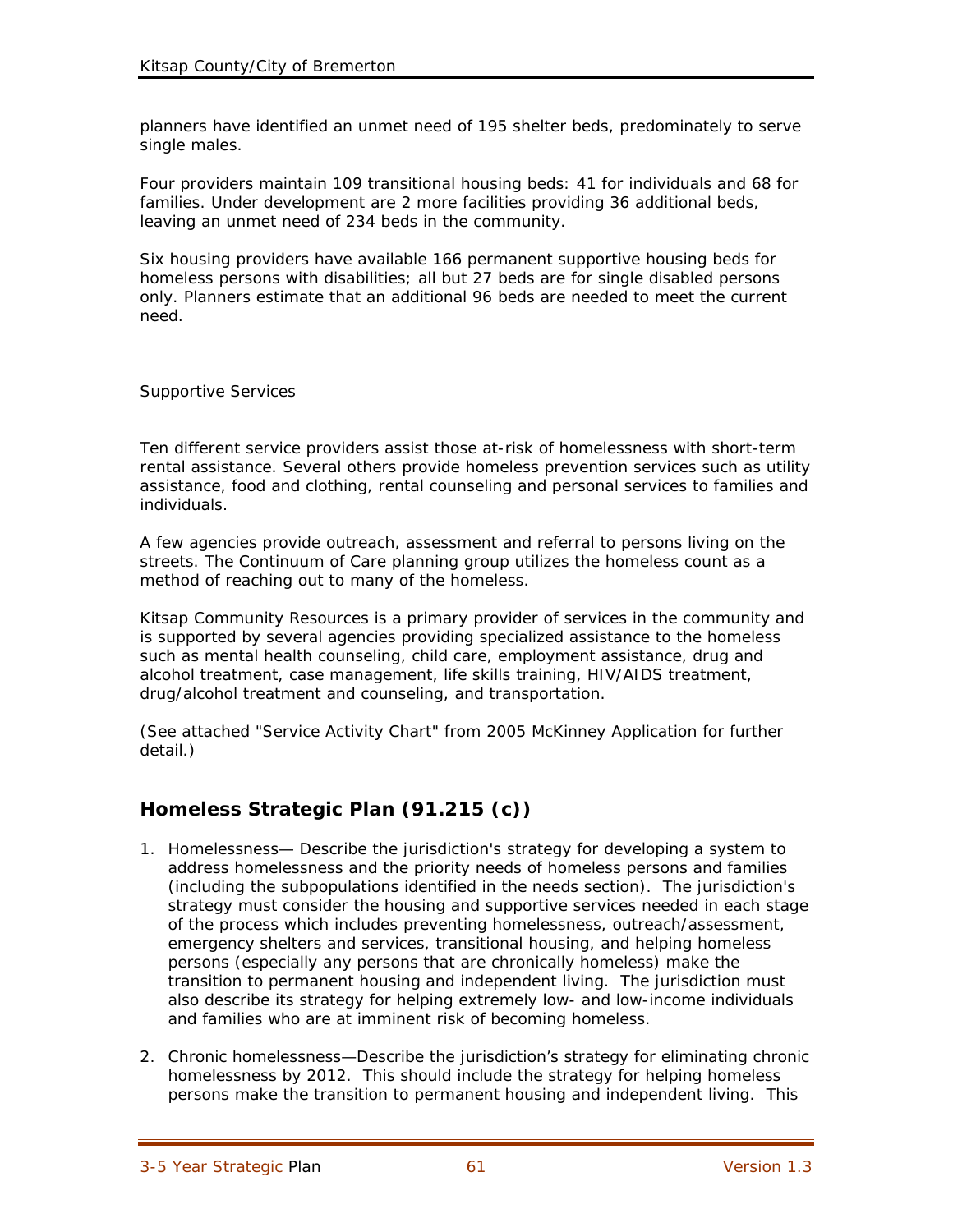strategy should, to the maximum extent feasible, be coordinated with the strategy presented Exhibit 1 of the Continuum of Care (CoC) application and any other strategy or plan to eliminate chronic homelessness. Also describe, in a narrative, relationships and efforts to coordinate the Conplan, CoC, and any other strategy or plan to address chronic homelessness.

- 3. Homelessness Prevention—Describe the jurisdiction's strategy to help prevent homelessness for individuals and families with children who are at imminent risk of becoming homeless.
- 4. Institutional Structure—Briefly describe the institutional structure, including private industry, non-profit organizations, and public institutions, through which the jurisdiction will carry out its homelessness strategy.
- 5. Discharge Coordination Policy—Every jurisdiction receiving McKinney-Vento Homeless Assistance Act Emergency Shelter Grant (ESG), Supportive Housing, Shelter Plus Care, or Section 8 SRO Program funds must develop and implement a Discharge Coordination Policy, to the maximum extent practicable. Such a policy should include "policies and protocols for the discharge of persons from publicly funded institutions or systems of care (such as health care facilities, foster care or other youth facilities, or correction programs and institutions) in order to prevent such discharge from immediately resulting in homelessness for such persons." The jurisdiction should describe its planned activities to implement a cohesive, community-wide Discharge Coordination Policy, and how the community will move toward such a policy.
- 3-5 Year Homeless Strategic Plan response:

#### **DISCHARGE**

Youth - Develop collaborative programs to meet the job training needs of emancipating foster youth and programs that help them obtain information regarding education, training, and job search services.

#### Prisoners:

Prisoner release to parole is mandated by law & requires inmates being released to return to their last county of legal residence. The public's perception is that the parole agency then becomes exclusively responsible for the inmate/parolee population. Their role, however, is much less involved. The problems of any person with no income, housing, treatment, health care and sometime no family or community ties soon become everyone's problems.

Recidivism studies show that planning and preparing with the local service and treatment provider agencies prior to release can speed up integration into services and security and this involvement with the community's can promote better adjustment for released inmates. An important key to reducing problems for both the ex-prisoners and community is to provide individual discharge planning prior to parole.

Discharge planning is only as good as prison's ability to work closely with other public agencies and non-profit support services. The inmate population does not have the ability to schedule appointments with social service agencies or jobs or training prior to their release. Consequently, once they parole, it can take months before stability can be secured for a mentally ill or physically challenged parolee.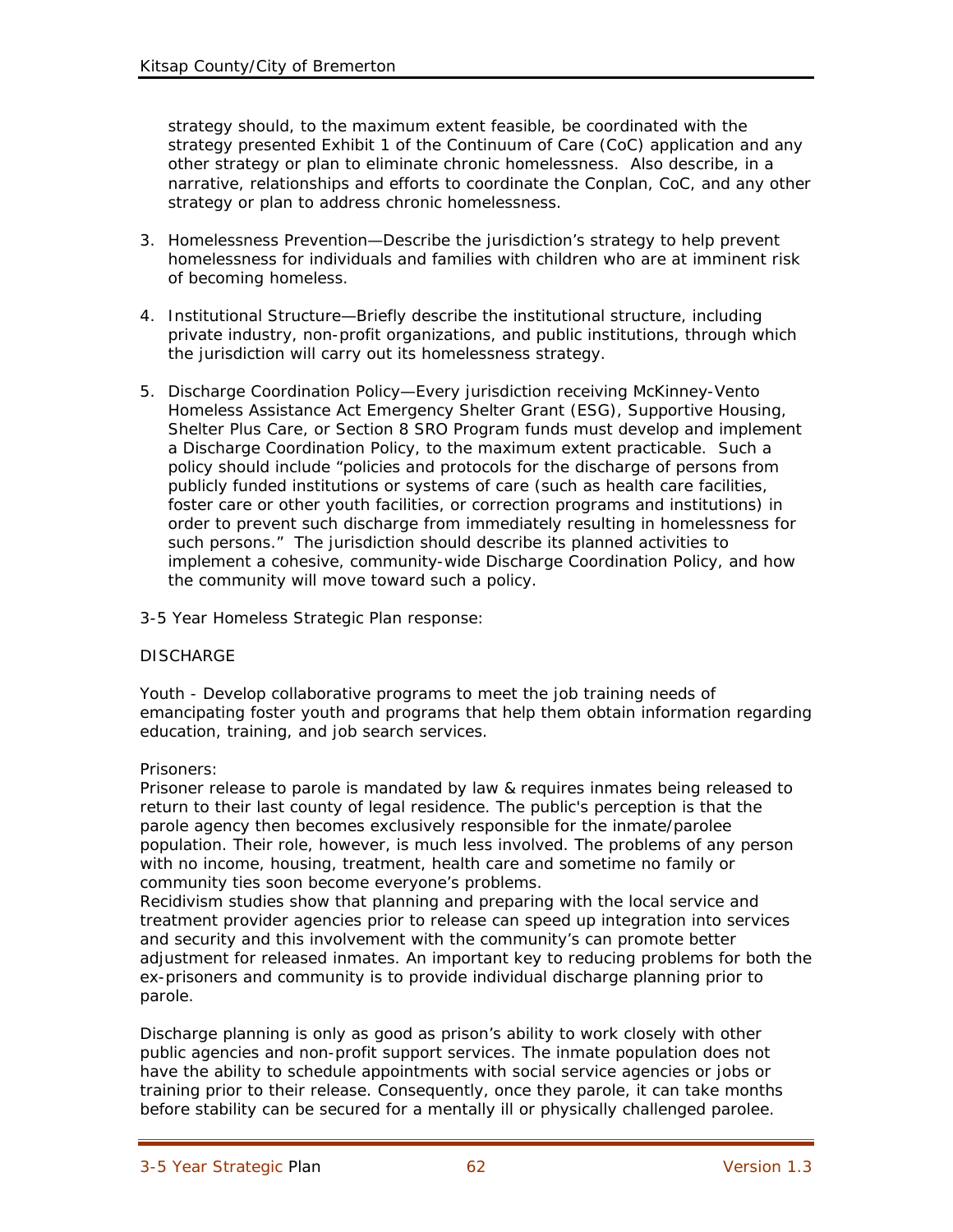Without housing subsidies, low-income women attempting recovery may be forced to compromise safety for themselves and their children, risk sobriety, threaten family reunification goals, and/or leave program-established support systems by finding shelter in less desirable locations. Leaving support systems that validate drug-free lifestyles will jeopardize recovery goals because many clients may return to drug use in order to cope with this stressful situation.

Advocate for comprehensive, standardized pre-release planning and necessary services for every releasee, and secure funding for housing and services identified in the planning process.

Convene stakeholder taskforce to review housing qualification and placement policies to determine if they contribute to the homelessness of institutional releases.

Improve coordination of services and movement of clients into permanent housing, especially those receiving treatment for substance abuse and mental health treatment.

## **Emergency Shelter Grants (ESG)**

(States only) Describe the process for awarding grants to State recipients, and a description of how the allocation will be made available to units of local government.

3-5 Year Strategic Plan ESG response:

ESG funding is not a part of this consortium.

## COMMUNITY DEVELOPMENT

## **Community Development (91.215 (e))**

\*Please also refer to the Community Development Table in the Needs.xls workbook

- 1. Identify the jurisdiction's priority non-housing community development needs eligible for assistance by CDBG eligibility category specified in the Community Development Needs Table (formerly Table 2B), − i.e., public facilities, public improvements, public services and economic development.
- 2. Describe the basis for assigning the priority given to each category of priority needs.
- 3. Identify any obstacles to meeting underserved needs.
- 4. Identify specific long-term and short-term community development objectives (including economic development activities that create jobs), developed in accordance with the statutory goals described in section 24 CFR 91.1 and the primary objective of the CDBG program to provide decent housing and a suitable living environment and expand economic opportunities, principally for low- and moderate-income persons.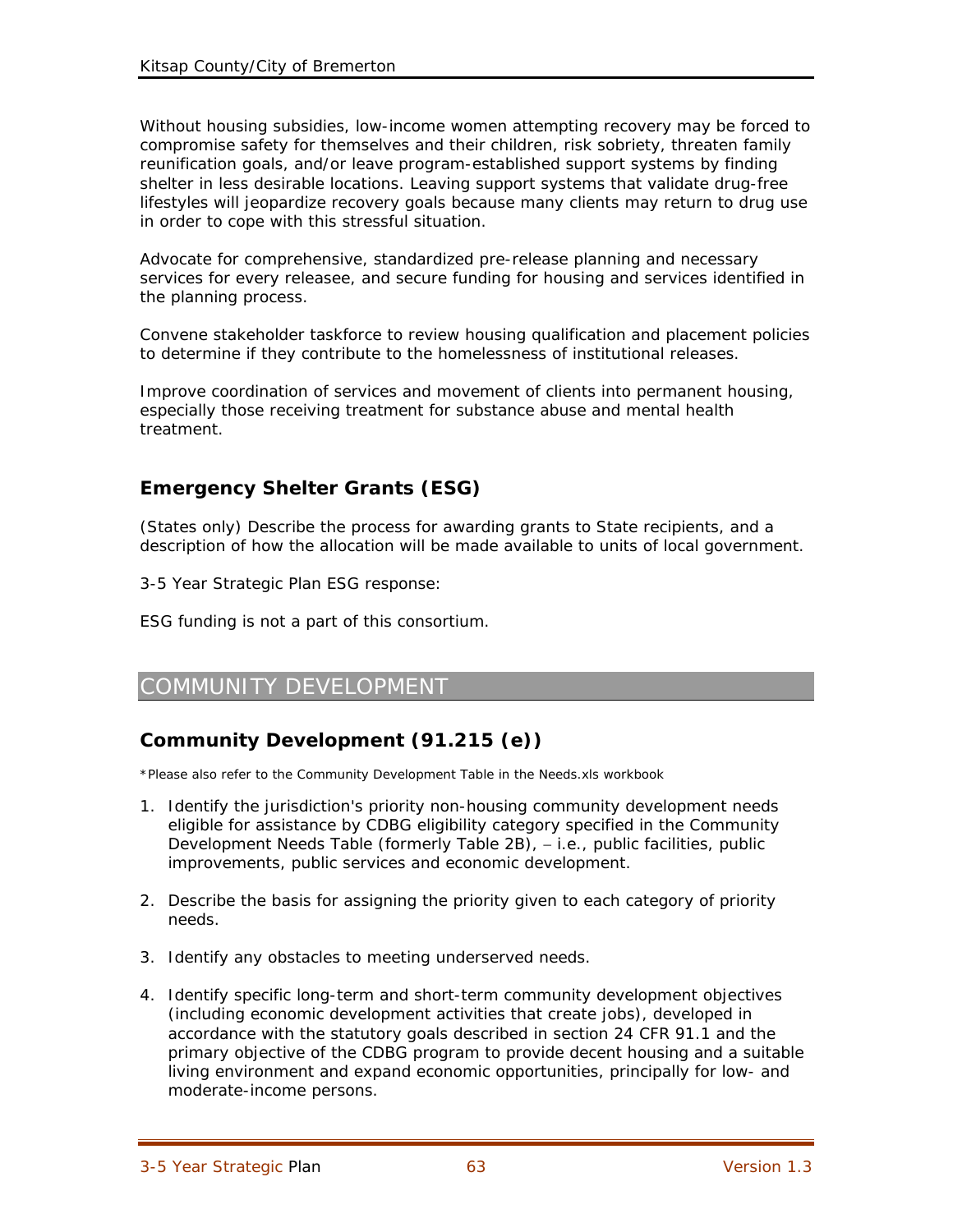NOTE: Each specific objective developed to address a priority need, must be identified by number and contain proposed accomplishments, the time period (i.e., one, two, three, or more years), and annual program year numeric goals the jurisdiction hopes to achieve in quantitative terms, or in other measurable terms as identified and defined by the jurisdiction.

3-5 Year Strategic Plan Community Development response:

COMMUNITY DEVELOPMENT GOALS:

To ensure the safe, livability of neighborhoods, the preservation of important facilities, public access to facilities and services, and planning activities that primarily benefit low-income persons, Kitsap County will:

Specific Objective C-1

Support a continuum of social and health services for low/moderate income persons.

Number C-1.1 Kitsap County/Bremerton: Support effective ongoing continuum of social and health services and use existing planning, housing and service networks (i.e. Continuum of Care Coalition, Planners & Funders Group, etc.) to evaluate and develop collaborative responses to priority needs.

Number C-1.2 Kitsap County/Bremerton: Support efforts to address social and health issues identified in community plans.

Specific Objective C-2

Provide suitable access to all public buildings in the cities and County by removing architectural barriers.

Number C-2.1 Kitsap County/Bremerton: Provide supportive funding to increase ADA access to city, county and other government business and for service/housing providers of low-income clients and special needs populations.

Specific Objective C-3

Support planning projects that assess or identify services and housing to support low income individuals, families, neighborhoods and special needs.

Number C-3.1 Kitsap County: Support planning projects that address community needs.

Number C-3.2Bremerton: Support planning efforts identified in community-wide plans which address C-3 Objective.

Specific Objective C-4 Support local efforts toward solving public facility needs, especially those identified in community wide planning efforts.

Number C-4.1 Kitsap County/Bremerton: Encourage efforts to combine, coordinate and integrate CDBG funds with other available private and public resources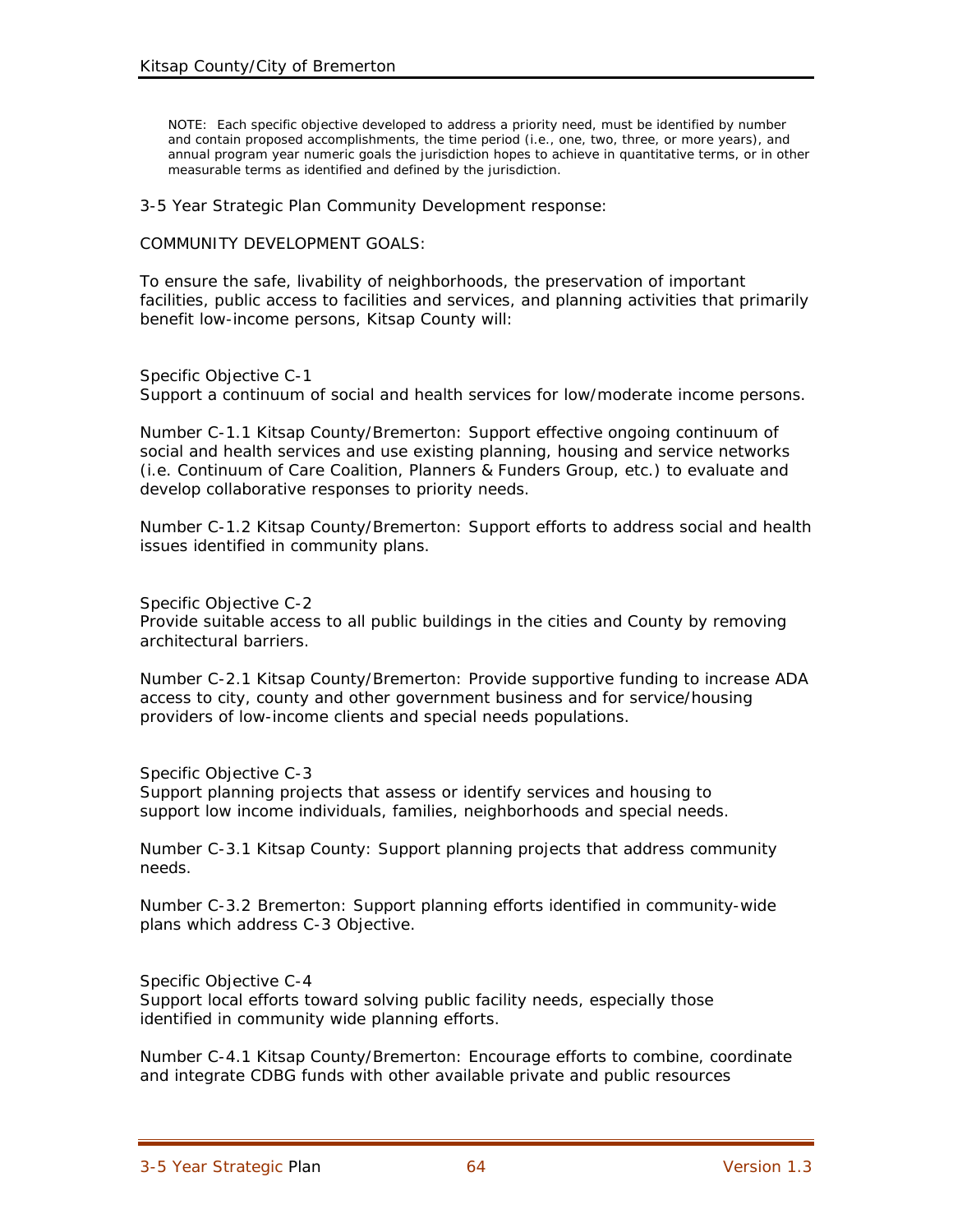whenever possible to provide support to low income neighborhoods and to leverage additional funds.

Number C-4.2Kitsap County/Bremerton: Consider community centers, senior centers, youth centers, daycare centers, shelters and drug/alcohol rehabilitation and/or detoxification centers as possible responses to public health and service needs for low income residents.

Specific Objective C-5 Meet urgent Community Development needs, which pose a serious and immediate risk to public health or safety.

Number C-5.1 Kitsap County/Bremerton: Keep apprised of disaster relief needs and public health emergencies. Evaluate Community Development needs (through the grant decision process) for imminent health and safety risks.

## **Antipoverty Strategy (91.215 (h))**

- 1. Describe the jurisdiction's goals, programs, and policies for reducing the number of poverty level families (as defined by the Office of Management and Budget and revised annually). In consultation with other appropriate public and private agencies, (i.e. TANF agency) state how the jurisdiction's goals, programs, and policies for producing and preserving affordable housing set forth in the housing component of the consolidated plan will be coordinated with other programs and services for which the jurisdiction is responsible.
- 2. Identify the extent to which this strategy will reduce (or assist in reducing) the number of poverty level families, taking into consideration factors over which the jurisdiction has control.
- 3-5 Year Strategic Plan Antipoverty Strategy response:

The County and City see poverty, simply enough, as lack of income. Given that narrow definition, the jurisdictions continue to encourage economic development that creates living wage jobs in the area. Just as a Continuum of Care describes the partnerships and transitions for the homeless population, so an Economic Continuum describes area efforts to bring individuals through financial levels to meet their individual goals. Here follows the goals and objectives:

#### ECONOMIC DEVELOPMENT GOALS:

To ensure: the safe livability of neighborhoods, the preservation of important facilities, public access to facilities and services, and planning activities, that primarily benefit low-income persons, Kitsap County will:

Specific Objective E-1 Support creation and retention of sustainable livable wage jobs, and essential job preparation skills.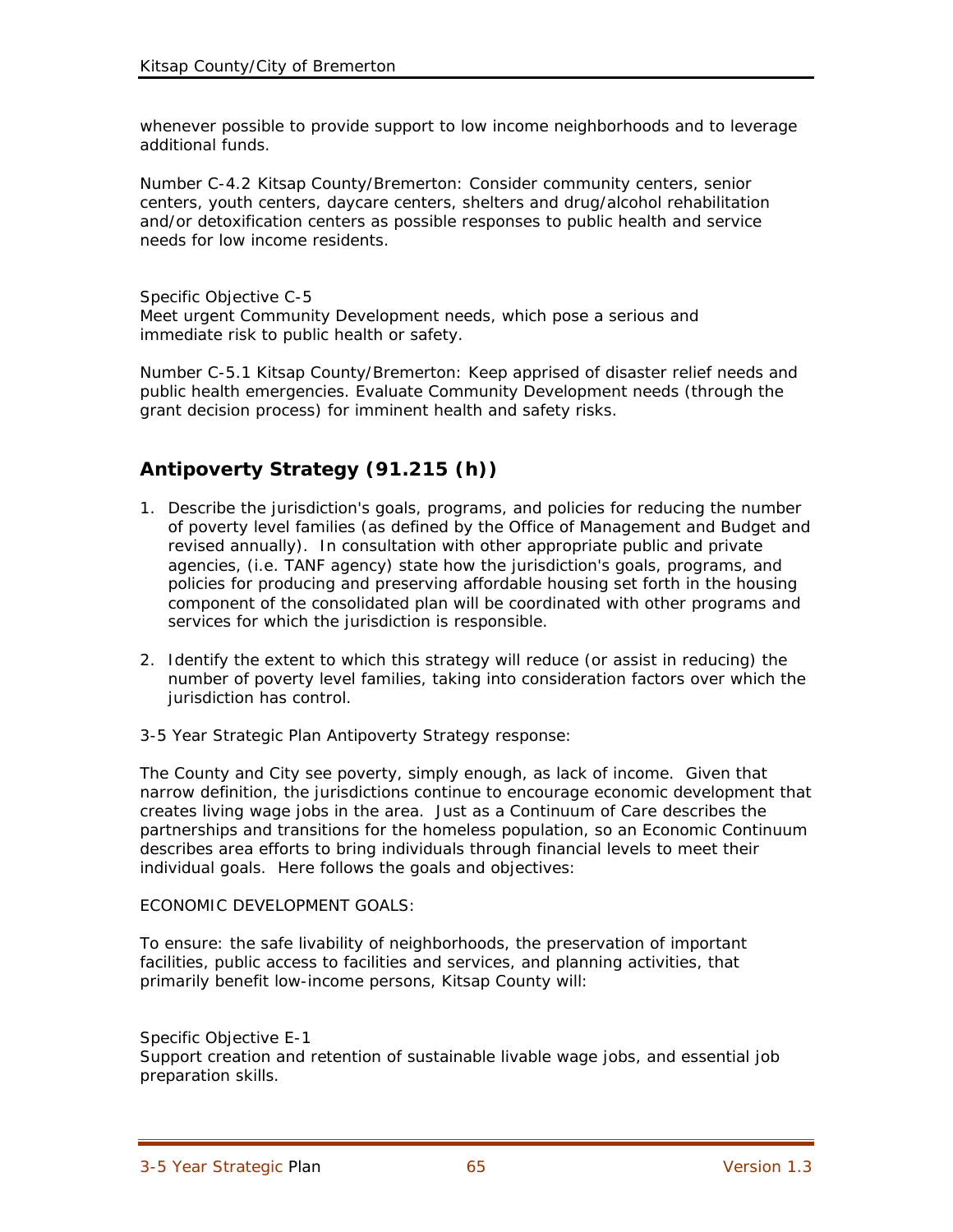Number E-1.1 Kitsap County/Bremerton: Advocate for livable wage jobs (paying more than \$14.69 based on 2004 wages), and encourage services that support job preparation for low-income workers (i.e. childcare, training).

Number E-1.2 Kitsap County/Bremerton: Support efforts to promote self-sufficiency through a care continuum of social services that sustain clients through low-wage entry-level jobs and into livable wage jobs. (i.e. childcare).

#### Specific Objective E-2

Assist low-income individuals who wish to establish, expand or stabilize a small business by providing loans and supportive technical assistance and training.

Number E-2.1 Kitsap County/Bremerton: Maintain an economic development program that provides gap financing for reliable business start-up enterprises identified by lenders.

Number E-2.2 Kitsap County/Bremerton: Encourage community efforts to provide technical assistance to support new and growing small businesses.

Number E-2.3 Kitsap County: Provide 10% of program CDBG funds received for Economic Development through 2010.

#### Specific Objective E-3

Revisit existing economic development plans and policies and modify them as necessary to develop and maintain infrastructures that encourage livable-wage jobs.

Number E-3.1 Kitsap County/Bremerton: Identify and maintain relationships with economic development committees and sub-committees committed to developing infrastructures that encourage living wage jobs.

Number E-3.2 Kitsap County/Bremerton: Use 2000 Census to update financial/wage information.

Specific Objective E-4 Encourage and foster new businesses offering living wage jobs in the County.

Number E-4.1 Kitsap County/Bremerton: Covene a meeting of economic development and employment assistance agencies to network and exchange information on common issues.

#### **Low Income Housing Tax Credit (LIHTC) Coordination (91.315 (k))**

1. (States only) Describe the strategy to coordinate the Low-income Housing Tax Credit (LIHTC) with the development of housing that is affordable to low- and moderate-income families.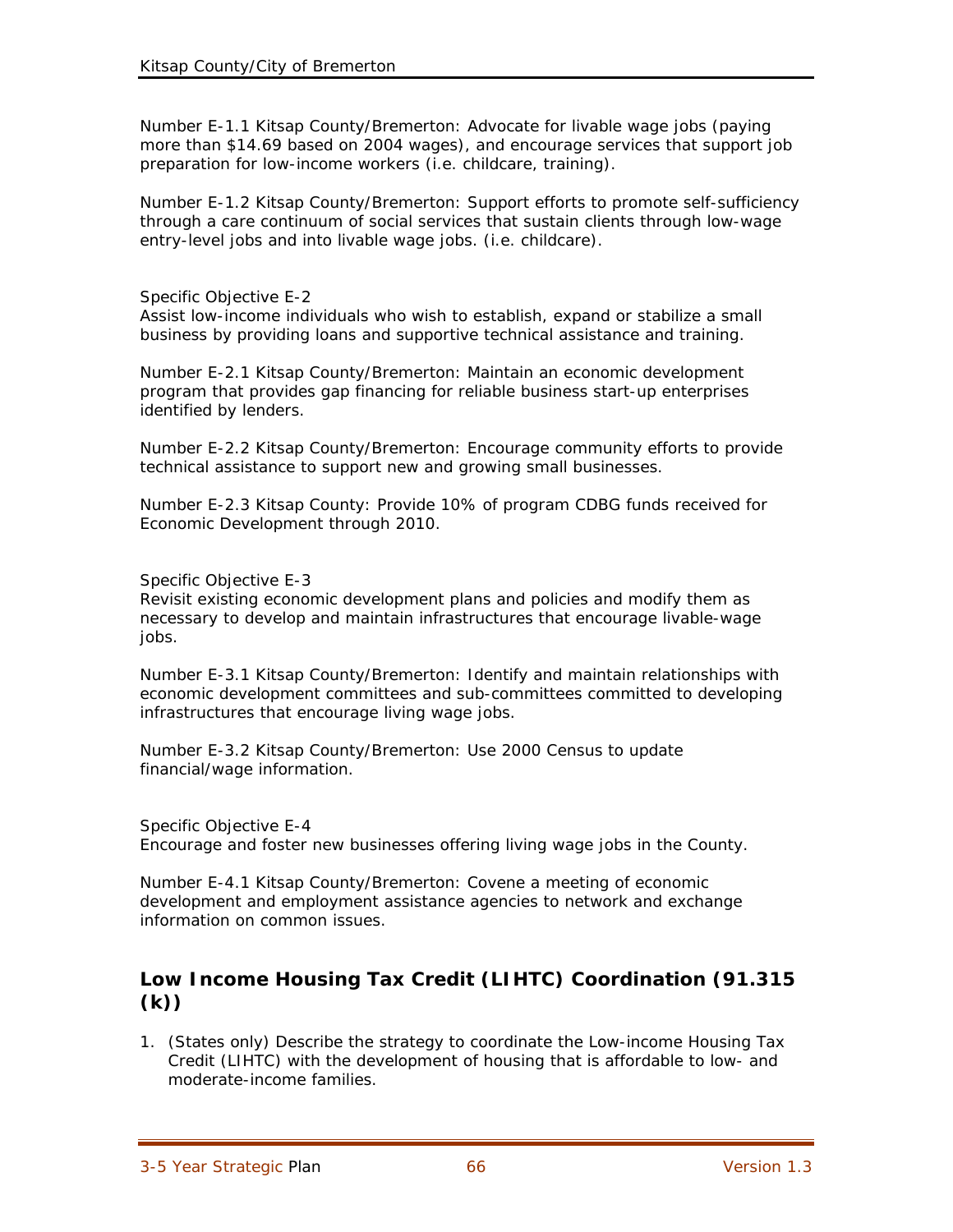3-5 Year Strategic Plan LIHTC Coordination response:

Not applicable

## NON-HOMELESS SPECIAL NEEDS

#### **Specific Special Needs Objectives (91.215)**

- 1. Describe the priorities and specific objectives the jurisdiction hopes to achieve over a specified time period.
- 2. Describe how Federal, State, and local public and private sector resources that are reasonably expected to be available will be used to address identified needs for the period covered by the strategic plan.
- 3-5 Year Non-homeless Special Needs Analysis response:

There are relatively greater needs in terms of the number of persons who are elderly, frail elderly, and seriously mentally ill and disabled than other special needs populations. The City's housing rehabilitation program includes provisions for making housing handicapped accessible for persons with physical disabilities. Further, the service providers funded by the City's CDBG Program, notably Bremerton Foodline (Food Bank) and Bremerton Services Association (Meals-onwheels) meet basic needs of clients and are also in a position to refer for additional services available in the community.

Obstacles that may be faced in meeting the needs of underserved special needs populations include the limited amount of state and federal funds available for these populations.

\*Special Needs Populations include the following categories: elderly, frail elderly, persons with disabilities (mental, physical, developmental), persons living with HIV/AIDS, persons fleeing domestic violence, persons with alcohol or other drug addiction and people affected by more than one identification.

#### SPECIAL NEEDS GOALS:

To ensure that suitable, effective assistance is available for vulnerable persons in \*Special Populations who are in need of housing, support or care services, the Kitsap County and Bremerton community will:

#### Specific Objective S-1

Maintain, improve, and increase effective services and suitable housing.

Number S-1.1 Kitsap County/Bremerton: Maintain current support service level and increase where necessary through December 2010, and substantiate service priorities with best available demographic data.

Number S-1.2 Kitsap County/Bremerton: Develop housing opportunities for people with special needs that provide services within the home through ADA rehabilitation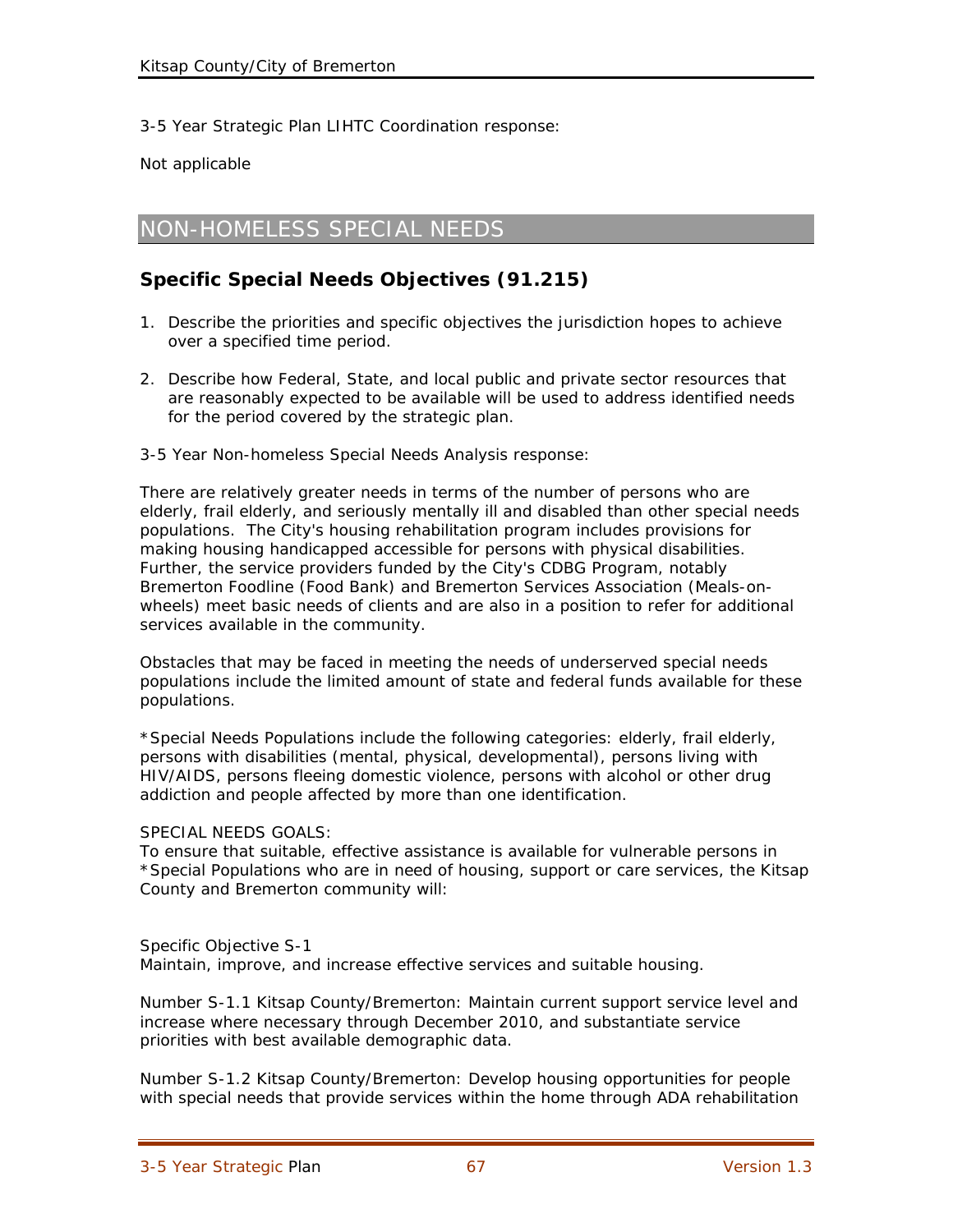for at least five permanent residences a year - 25 by Fall, 2010. Explore the potential for sharing the cost of expanding housing for special needs populations throughout the county.

Number S-1.3 Kitsap County/Bremerton: Provide funding support for special needs housing.

Number S-1.4 Kitsap County/Bremerton: Develop transitional housing targeted for persons/families fleeing domestic violence.

Number S-1.5 Kitsap County: Increase the supply of permanent housing with supportive services available for chronically mentally ill persons.

Number S-1.6 Kitsap County/Bremerton: Investigate the possibility of developing a pre-treatment house for persons waiting for space in drug alcohol treatment centers.

Specific Objective S-2 Ensure effective service delivery and housing availability through supportive ordinances and regulations.

Number S-2.1 Kitsap County/Bremerton: Collaborate with governmental planning departments to monitor changes in ordinances and regulations that reduce or hinder effective service delivery or housing availability for low-moderate income residents.

Number S-2.2 Kitsap County/Bremerton: Collaborate with planning departments to prepare a Housing Affordability Forum by Summer, 2006.

Number S-2.3 Kitsap County/Bremerton: Expand the number of interlocal/interagency agreements to exchange data and information.

Specific Objective S-3

Support efforts to develop an entry system for special population clients that ensure links with appropriate diagnosis, placement, support and treatment.

Number S-3.1 Kitsap County/Bremerton: Support the efforts of existing networks and coalitions to develop and establish an assessment/entry system that connects clients with all available resources and avoids duplication of services.

Number S-3.2 Survey Agencies - By September 1, 2006

Number S-3.3Develop Assessment - By September 1, 2008

Number S-3.4 Test Assessment - By September 1, 2009

Number S-3.5 Kitsap County/Bremerton: Incorporate principles of the New Freedom Initiative by contacting and planning with the disabled community to assure their awareness and contribution to the projects and programs funded by CDBG.

Specific Objective S-4

Increase and maintain the availability of effective, timely life skills training and work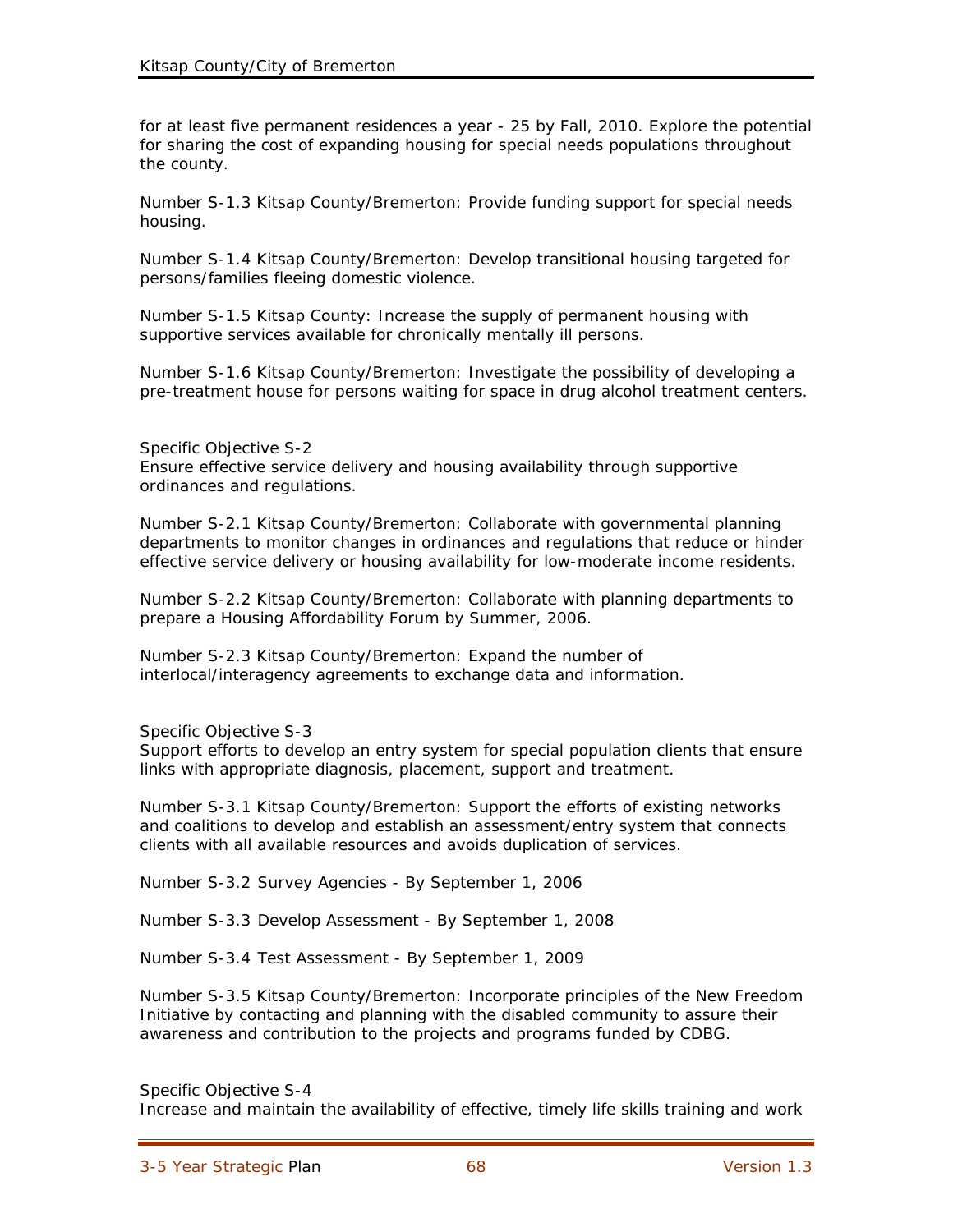preparation to promote self sufficiency.

Number S-4.1 Kitsap County/Bremerton: Support agency and public housing efforts to promote self-sufficiency.

Number S-4.2Kitsap County/Bremerton: Support organizations offering training (including home living) and work skills preparation that address special needs populations endeavors to live independently (with or without assistance).

## **Non-homeless Special Needs (91.205 (d) and 91.210 (d)) Analysis (including HOPWA)**

\*Please also refer to the Non-homeless Special Needs Table in the Needs.xls workbook.

1. Estimate, to the extent practicable, the number of persons in various subpopulations that are not homeless but may require housing or supportive services, including the elderly, frail elderly, persons with disabilities (mental, physical, developmental, persons with HIV/AIDS and their families), persons with alcohol or other drug addiction, and any other categories the jurisdiction may specify and describe their supportive housing needs. The jurisdiction can use the Non-Homeless Special Needs Table (formerly Table 1B) of their Consolidated Plan to help identify these needs.

**\***Note: HOPWA recipients must identify the size and characteristics of the population with HIV/AIDS and their families that will be served in the metropolitan area.

- 2. Identify the priority housing and supportive service needs of persons who are not homeless but require supportive housing, i.e., elderly, frail elderly, persons with disabilities (mental, physical, developmental, persons with HIV/AIDS and their families), persons with alcohol or other drug addiction by using the Non-homeless Special Needs Table.
- 3. Describe the basis for assigning the priority given to each category of priority needs.
- 4. Identify any obstacles to meeting underserved needs.
- 5. To the extent information is available, describe the facilities and services that assist persons who are not homeless but require supportive housing, and programs for ensuring that persons returning from mental and physical health institutions receive appropriate supportive housing.
- 6. If the jurisdiction plans to use HOME or other tenant based rental assistance to assist one or more of these subpopulations, it must justify the need for such assistance in the plan.

3-5 Year Non-homeless Special Needs Analysis response: NON-HOMELESS SPECIAL NEEDS AND ANALYSIS (INCLUDING HOPWA)

An indication of the number of persons with special needs is the number of persons receiving state social services. The State Department of Social and Health Services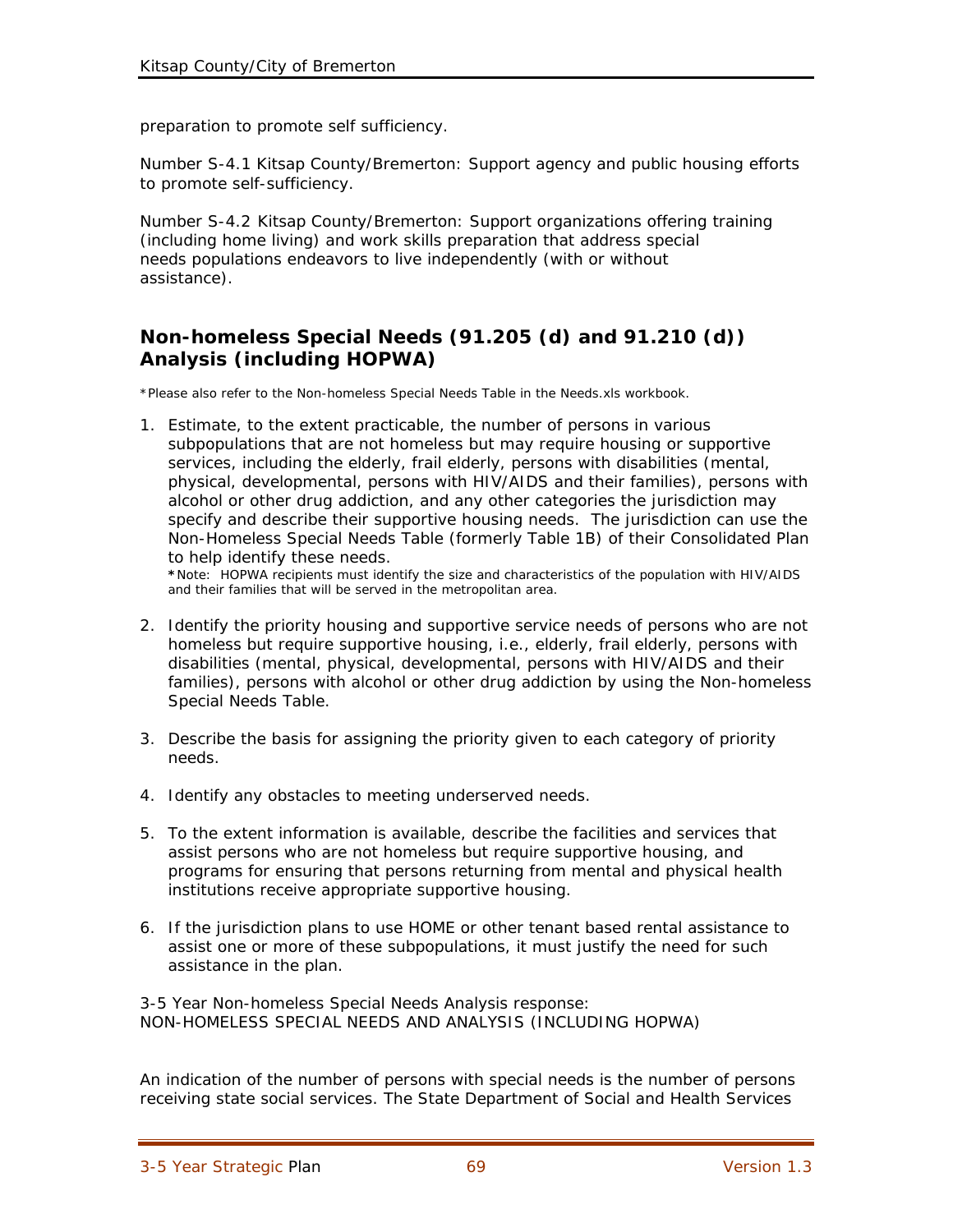reports that 19.6% of the county population uses state services, the fifth lowest percentage in the state and considerably below the state rate of 24.7%. A total of 18% of the county population are classified as disabled, approximating the state rate (DSHS 2003). Bremerton and Port Orchard were the two communities with the highest proportion of persons with disabilities in Kitsap County, both with 26% of their population classified as disabled in the 2000 US census. Many of these fell into special needs categories:

o Eleven percent of the county population was over 65 years of age in 2000, representing more than 24,553 persons. 43% of the counties residents over 65 years of age were disabled in 2004 (Kitsap County Health District 2004). Many among those who are over 85 years old are in frail condition. In Kitsap County 3,081 persons were over age 85 in 2000, 816 living in Bremerton.

o The State DSHS reports 4,302 persons in the county suffering from mental illness among their active workload in 2003. Of these, 1,613 lived in Bremerton.

o A total of 1,624 persons in the county with alcohol or drug problems were assisted by the state in 2003. Deaths from alcohol or drugs reached 186 persons. The percentage of adults in the county needing treatment in 2003 reached 10.9%, while the rate among youth 18-24 totaled over 22%.

o In 2003, the state reported 2,495 cases of child abuse and neglect, down for the third year in a row.

# **Housing Opportunities for People with AIDS (HOPWA)**

\*Please also refer to the HOPWA Table in the Needs.xls workbook.

- 1. The Plan includes a description of the activities to be undertaken with its HOPWA Program funds to address priority unmet housing needs for the eligible population. Activities will assist persons who are not homeless but require supportive housing, such as efforts to prevent low-income individuals and families from becoming homeless and may address the housing needs of persons who are homeless in order to help homeless persons make the transition to permanent housing and independent living. The plan would identify any obstacles to meeting underserved needs and summarize the priorities and specific objectives, describing how funds made available will be used to address identified needs.
- 2. The Plan must establish annual HOPWA output goals for the planned number of households to be assisted during the year in: (1) short-term rent, mortgage and utility payments to avoid homelessness; (2) rental assistance programs; and (3) in housing facilities, such as community residences and SRO dwellings, where funds are used to develop and/or operate these facilities. The plan can also describe the special features or needs being addressed, such as support for persons who are homeless or chronically homeless. These outputs are to be used in connection with an assessment of client outcomes for achieving housing stability, reduced risks of homelessness and improved access to care.
- 3. For housing facility projects being developed, a target date for the completion of each development activity must be included and information on the continued use of these units for the eligible population based on their stewardship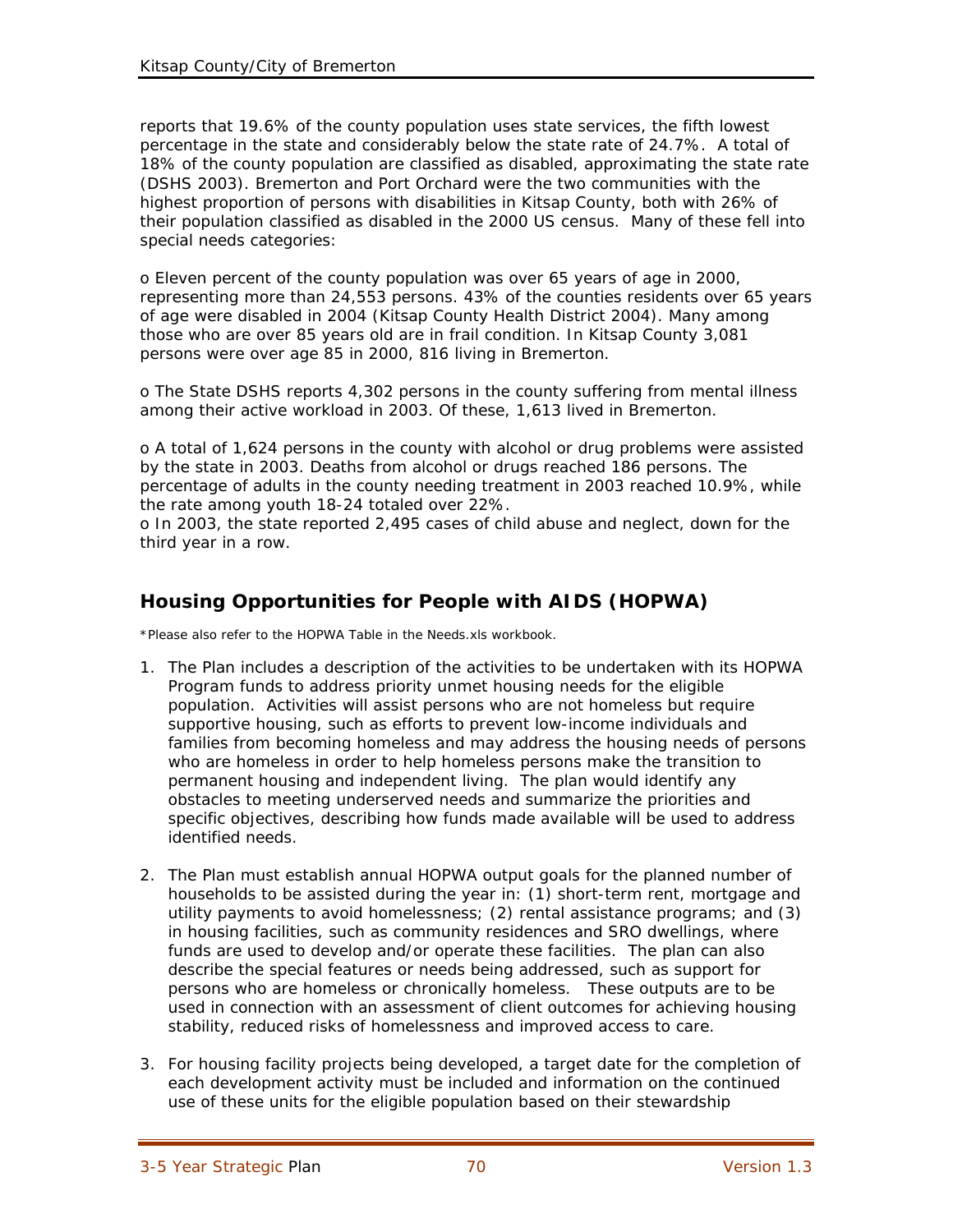requirements (e.g. within the ten-year use periods for projects involving acquisition, new construction or substantial rehabilitation).

- 4. The Plan includes an explanation of how the funds will be allocated including a description of the geographic area in which assistance will be directed and the rationale for these geographic allocations and priorities. Include the name of each project sponsor, the zip code for the primary area(s) of planned activities, amounts committed to that sponsor, and whether the sponsor is a faith-based and/or grassroots organization.
- 5. The Plan describes the role of the lead jurisdiction in the eligible metropolitan statistical area (EMSA), involving (a) consultation to develop a metropolitan-wide strategy for addressing the needs of persons with HIV/AIDS and their families living throughout the EMSA with the other jurisdictions within the EMSA; (b) the standards and procedures to be used to monitor HOPWA Program activities in order to ensure compliance by project sponsors of the requirements of the program.
- 6. The Plan includes the certifications relevant to the HOPWA Program.

3-5 Year Strategic Plan HOPWA response:

#### HOPWA

HIV/AIDS Treatment and Services –

The purpose of the HIV/AIDS Program at Kitsap County Health District is to assure comprehensive, high-quality HIV/AIDS services in Kitsap County with a focus on prevention and care.

AIDS Housing of Washington used \$957,389 in HOPWA funds to renovate the Lyon Building, in downtown Seattle. It provides 64 efficiency apartments for homeless, single adults who are disabled with AIDS, chronic mental illness and/or chemical abuse. The project provides intensive on-site support that is designed to stabilize the city's hardest-to-house population. It currently spends \$227,000 to support on-going operations.

This type project is clearly beyond the need or capacity of Kitsap County to provide, but shifting funding rules make this population, of necessity, a less stable community.

HIV Case management is provided through the local Kitsap County Health District. Treatment and services are coordinated with housing services The Shelter Plus Care program may be a future funding source, but there is currently no supported housing specifically for this population. The only housing funds available have been Section 8 vouchers that remain with the client. Severe reductions in available vouchers is due to Federal reduction in issued vouchers, and the increased use of project based vouchers that remain with the building to support the costs of construction and maintenance. Funding distribution regulations have not provided a consistent funding stream that follows clients. Allocated funds stay with the district that has enrolled the client, and in recent years this has made it difficult to fund HIV/AIDS patients who have moved to Kitsap County to escape the impossibly high cost of living in surrounding communities, but leave their subsidies behind.